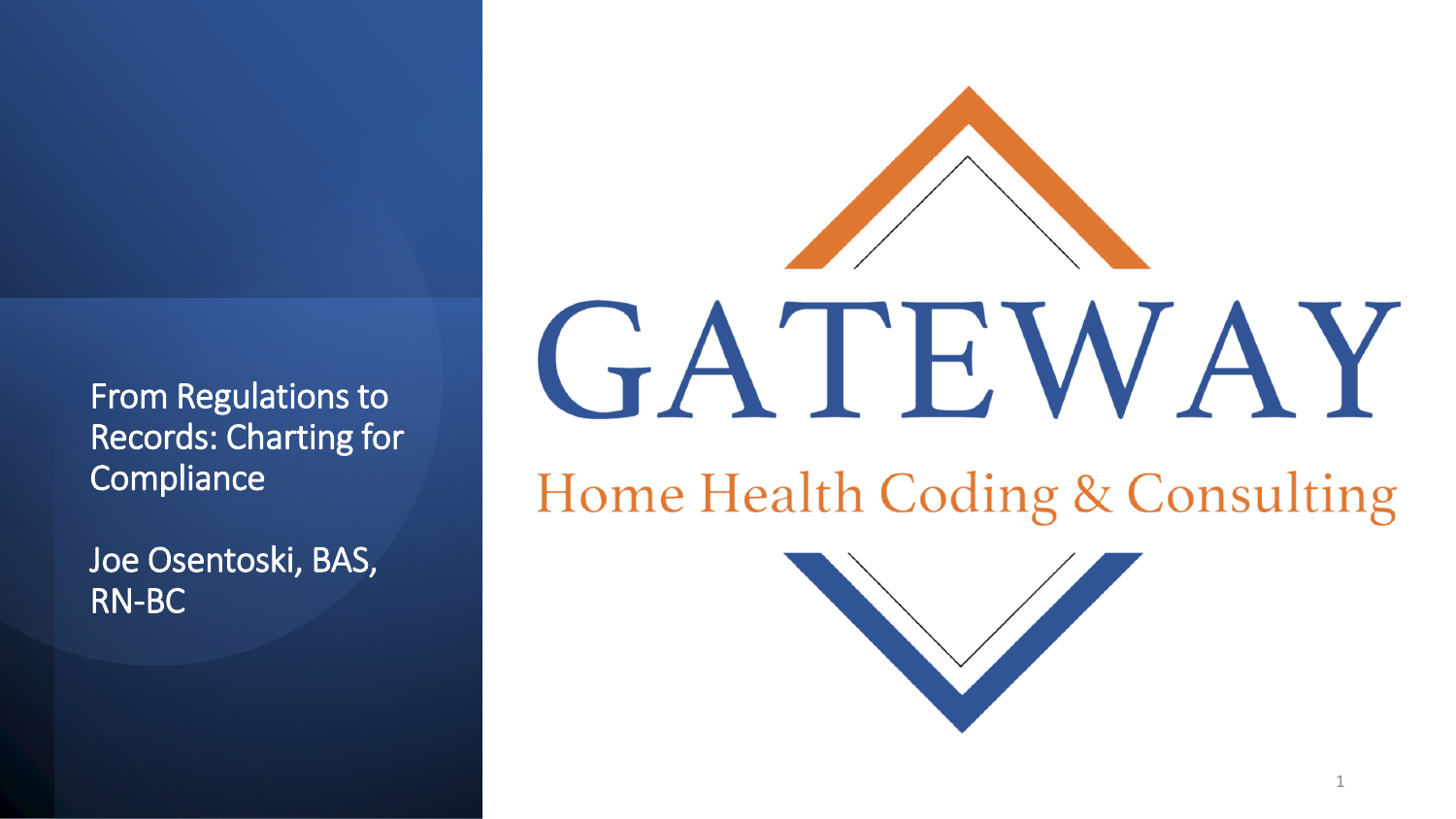# Overview

- Despite the Public Health Emergency's stresses on home health agency operations, CMS' medical review (MR) activities have fully resumed; presenting an additional challenge to home health agency operations if a MR review is triggered.
- There are multiple Medicare, Medicare Advantage, and commercial insurance reviewers that are checking medical records for accurate claim payment. These encompass newly billed and reopened old claims when a review edit is triggered. Most home health agencies focus on survey compliance and do not evaluate their medical records from a compliance and payment perspective. This can cause great difficulties if caught up in one of these Medical Reviews, Audits, or Probes.
- Key to a successful outcome from a MAC Targeted Probe or Educate (TPE) review, Unified Program Integrity Reviewer (UPIC) audit; Recovery Audit Contractor (RAC), Supplemental Medical Review Contractor (SMRC), or Comprehensive Error Rate Testing (CERT) review is having compliant clinical record content. The content should reflect the required rules and regulations and should be included when the record is generated—not after.
- This presentation starts with key coverage requirements from Medicare rules and regulations—and what they actually contain. It then covers how these should be reflected in the home health record to address known denial reasons. This includes both nursing and therapy medical necessity requirements for coverage. By linking requirements to known denial reasons it shows how documentation can avoid a negative outcome.
- This also provides the basis for staff education so the benefit of prevention can be achieved. Current staff can learn how to "chart it right": new staff learn from the actual regulations to "start it right." The items covered also apply to Medicare Advantage medical reviews.

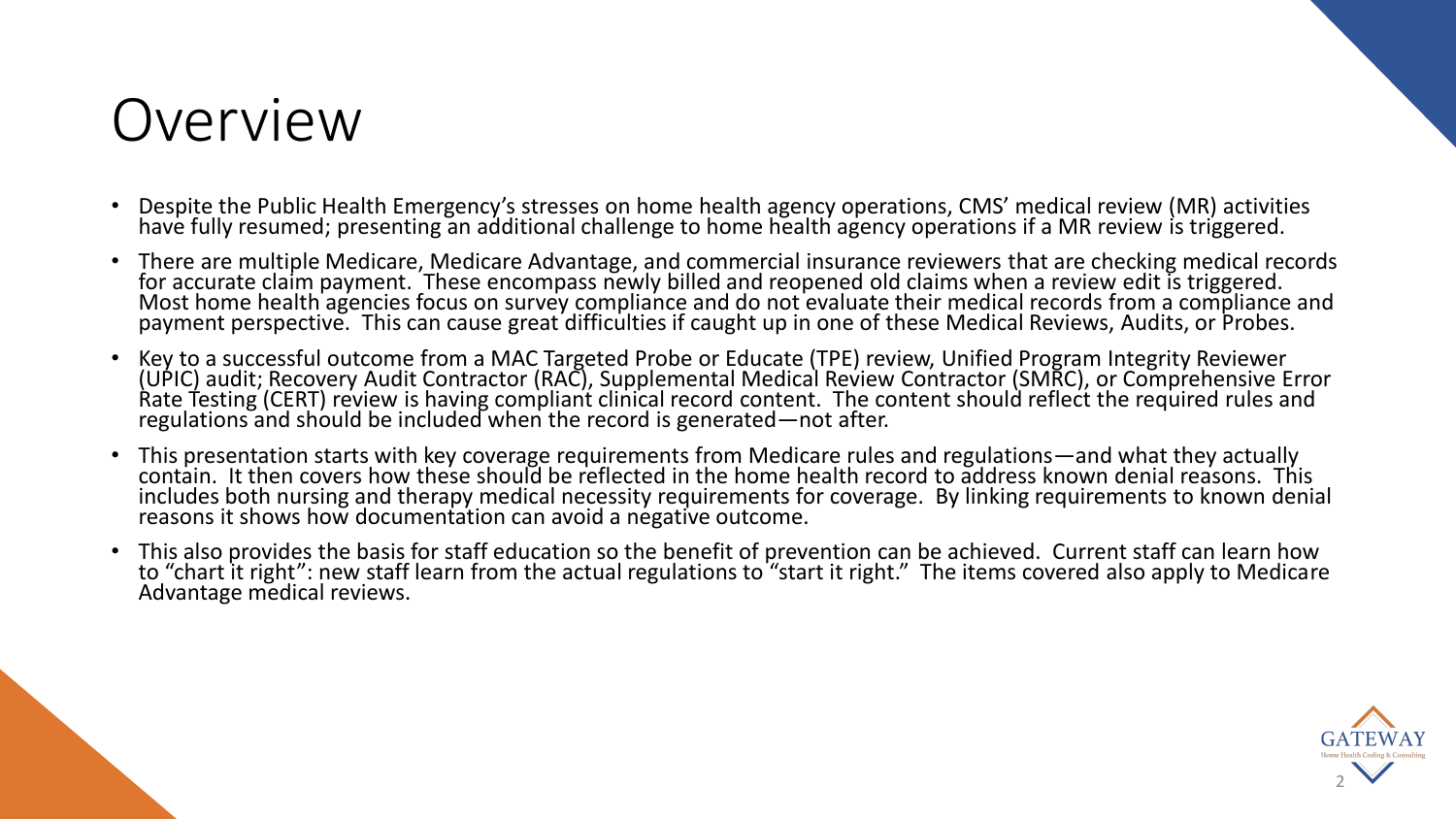# **Objectives**

Presentation attendees will take back to their agency:

- Knowledge of key Medicare Benefit Policy Manual requirements
- Ability to state the most common denial reasons issued by Medicare and Medicare Advantage reviewers
- Actions to train staff and implement the actual regulatory requirements into charts to improve RCD documentation flow and medical review outcomes

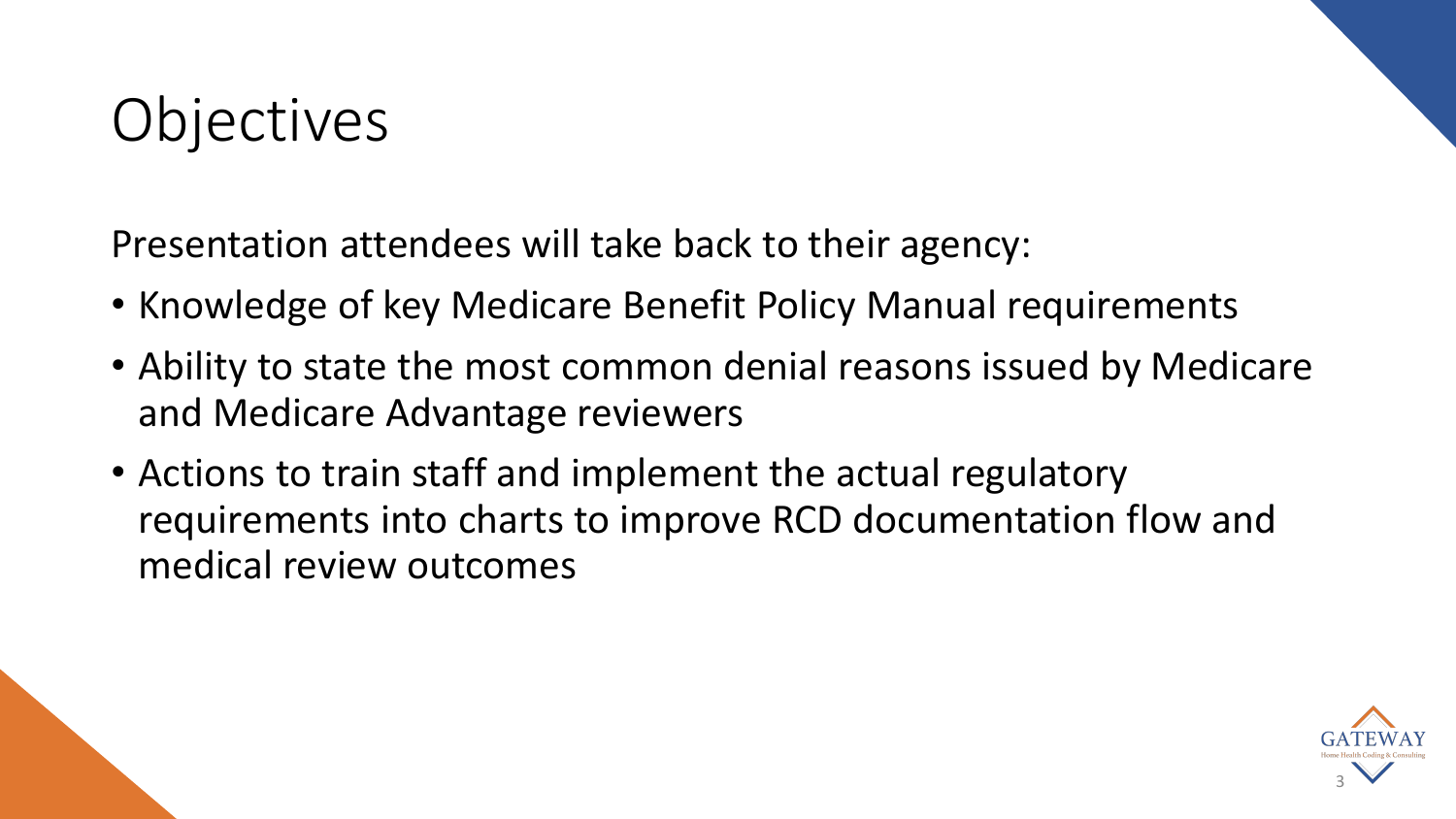# Top NGS Denial Reasons

- 55H1F No certification present in documentation submitted
- 55H1S Face-to-face encounter requirements not met
- 55H1V Subsequent certification not signed by physician
- 55H20 Claim denied after review
- 55H3A Skilled observation not needed from start of care
- 55HTB Medicare requires a plan of care be established
- 55P00 Services denied or changed based on review of ZPIC
	- Source: [www.ngsmedicare.com](http://www.ngsmedicare.com/), Top Claim Errors [accessed 3/11/22]

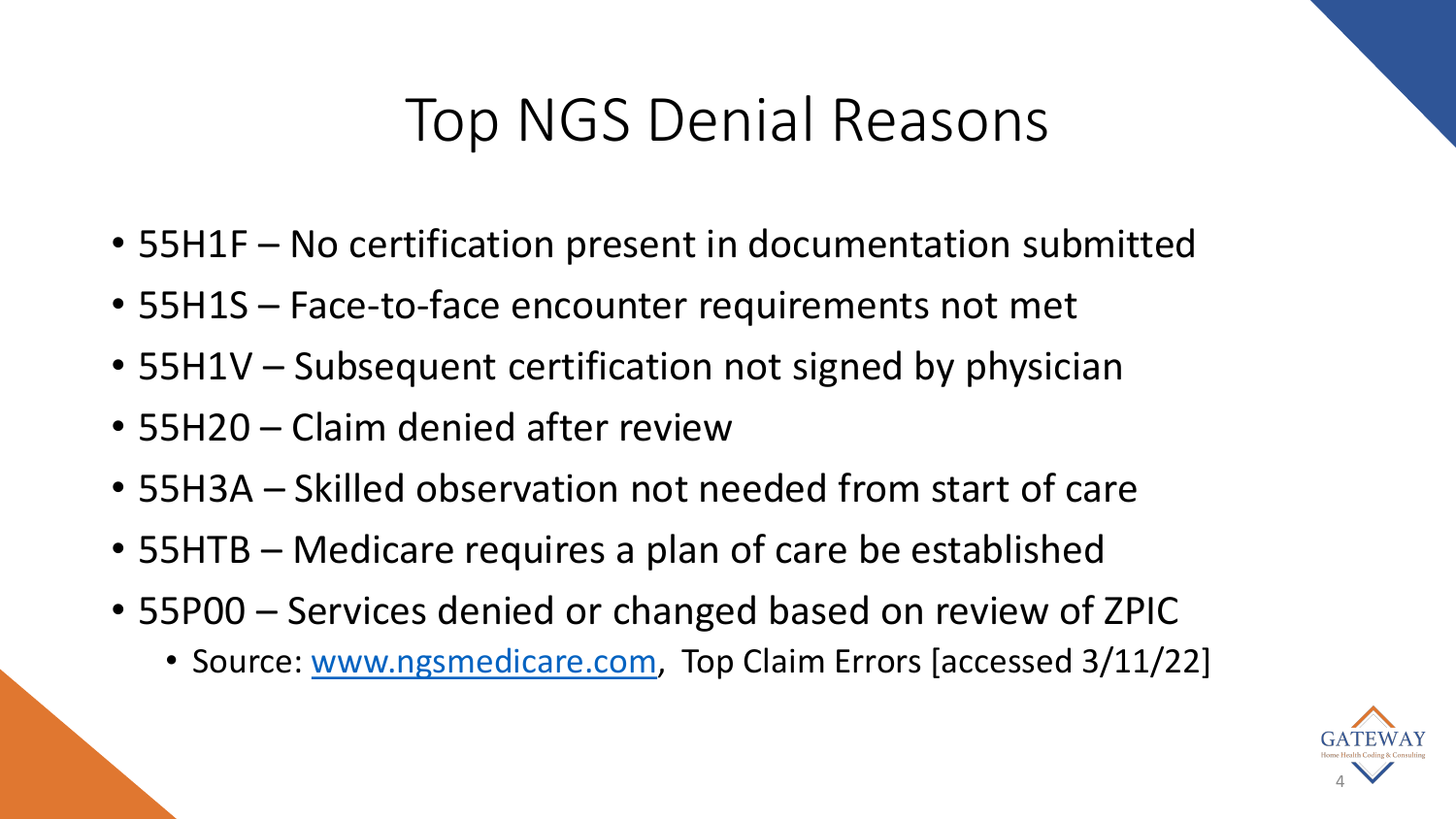# Common Denial Reasons

- Nursing provided while a patient has no change in condition, medications or treatment
- Nursing instruction is repetitive and redundant
- Nursing instruction in generic
- Therapy reassessment requirements not met (comparison to prior)
- Therapy interventions repetitive and for prolonged period of service

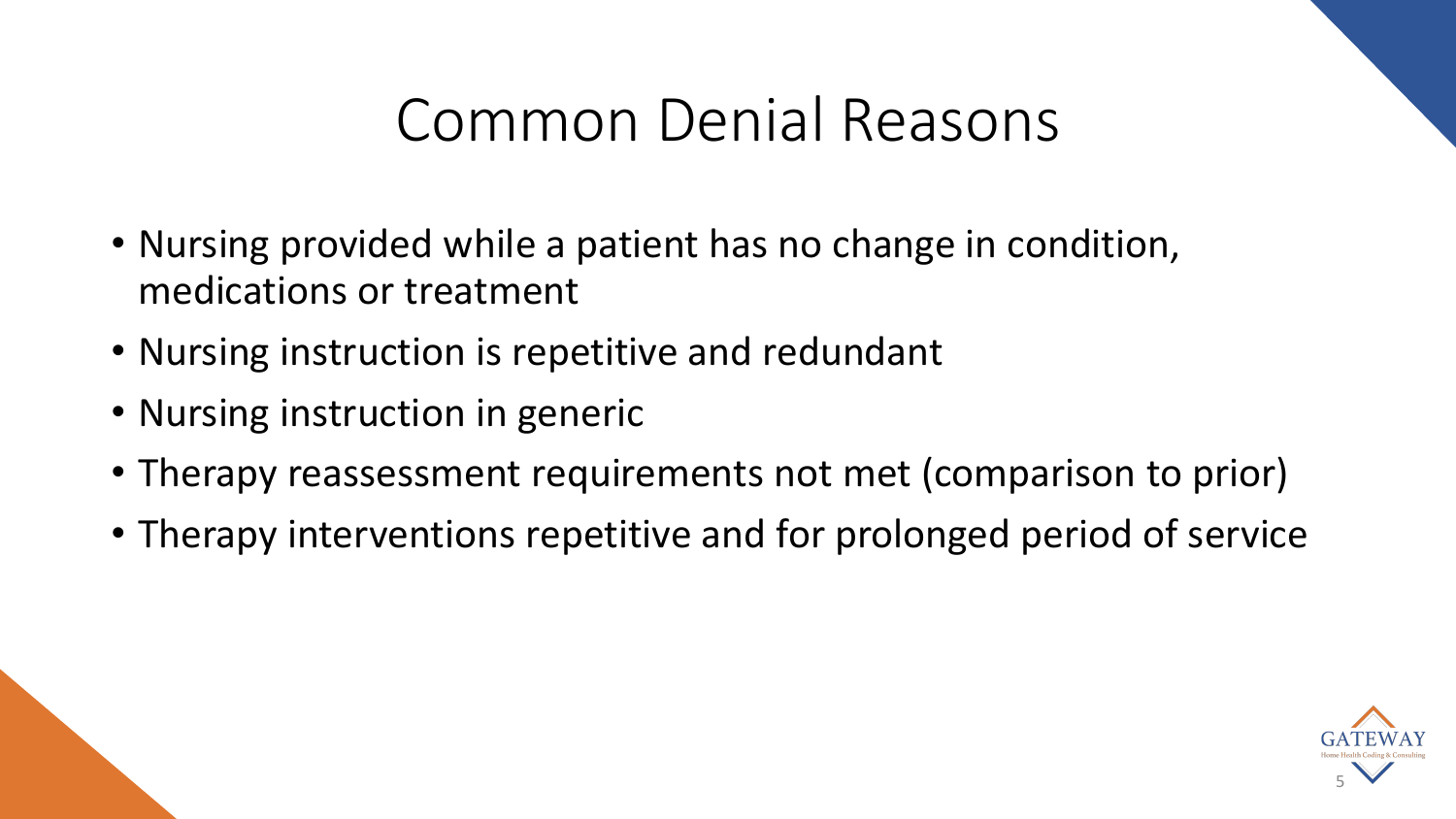# CMS Coverage Requirements

- Homebound
- Nursing skill/necessity
	- Observation/assessment
	- Teaching/instruction
	- Medical management
	- Medication administration
	- Wound care
	- Catheter care
	- Psychiatric nursing
- Therapy skill/necessity
	- Assessment/reassessment
	- Goals
	- Interventions
- Certification
	- Present, timely, complete
- Face-to-face encounter
	- Timely
	- Allowed practitioner
	- Related to primary reason for HH
	- Supports need, services, homebound
	- Relationship of acute/post-acute to community physician
- Plan of Care
	- Present, timely, complete
- Dependent services

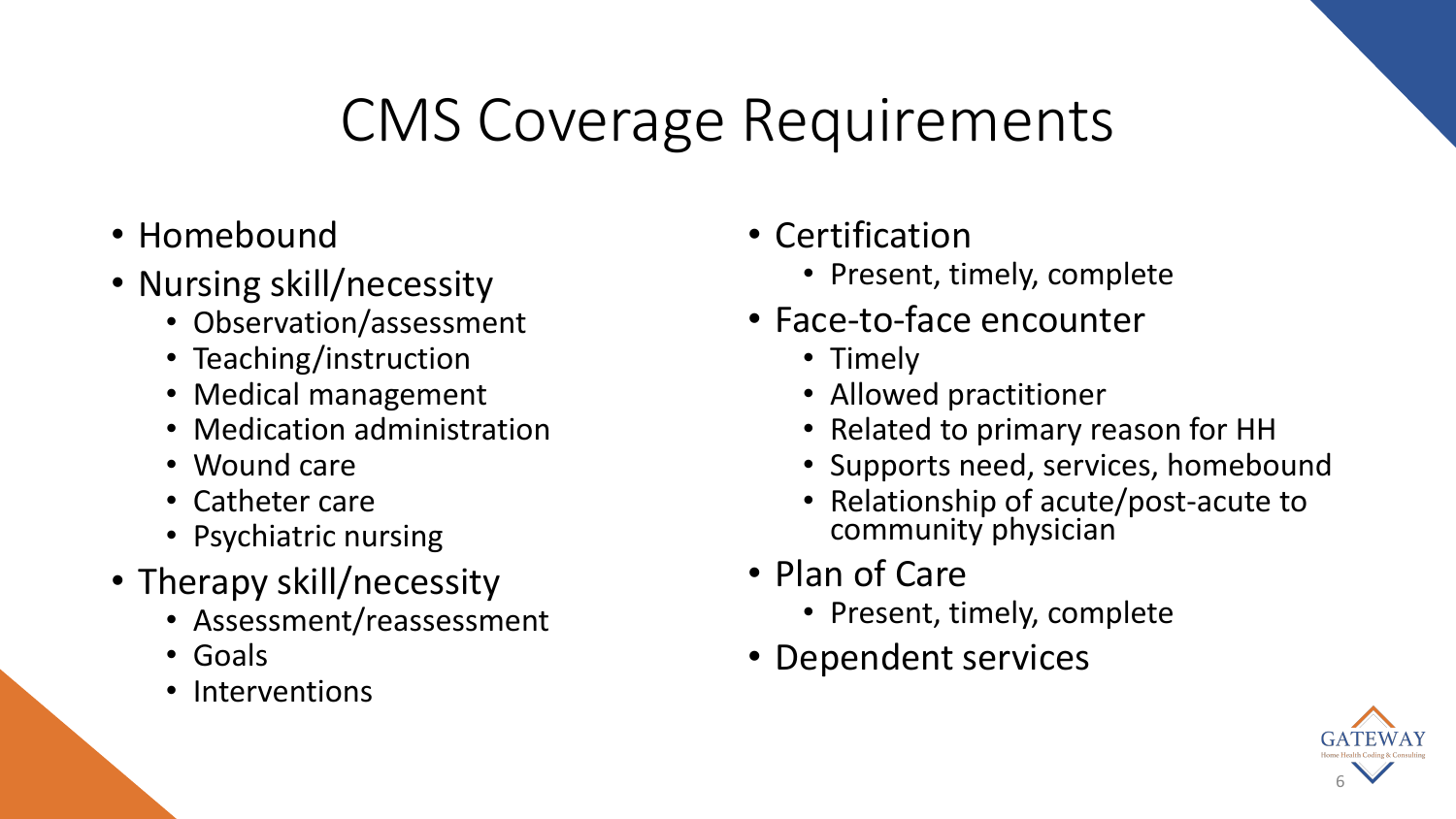# MBPM Pub. 100-02, Chapter 7 Key Regulations

- 30.1 Confined to Home
- 30.2 Services under a Plan of Care
- 30.3 Under the Care of a Physician
- 30.5.1 Physician Certification
	- 30.5.1.1 Face-to-Face Encounter
	- 30.5.1.2 Supporting Documentation
- 30.5.2 Physician Recertification
- 40.1.1 Skilled Nursing Service
	- 40.1.2.1 Observation/Assessment
	- 40.1.2.2 Management & Evaluation
	- 40.1.2.3 Teaching/Instruction
	- 40.1.2.4 Medication Administration
	- 40.1.2.7 Catheters
	- 40.1.2.8 Wound Care
	- 40.1.2.13 Venipuncture
	- 40.1.2.15 Psychiatric
- 40.2.1 Skilled Therapy Services
- 50.2 Home Health Aide Services
- 50.3 Medical Social Services

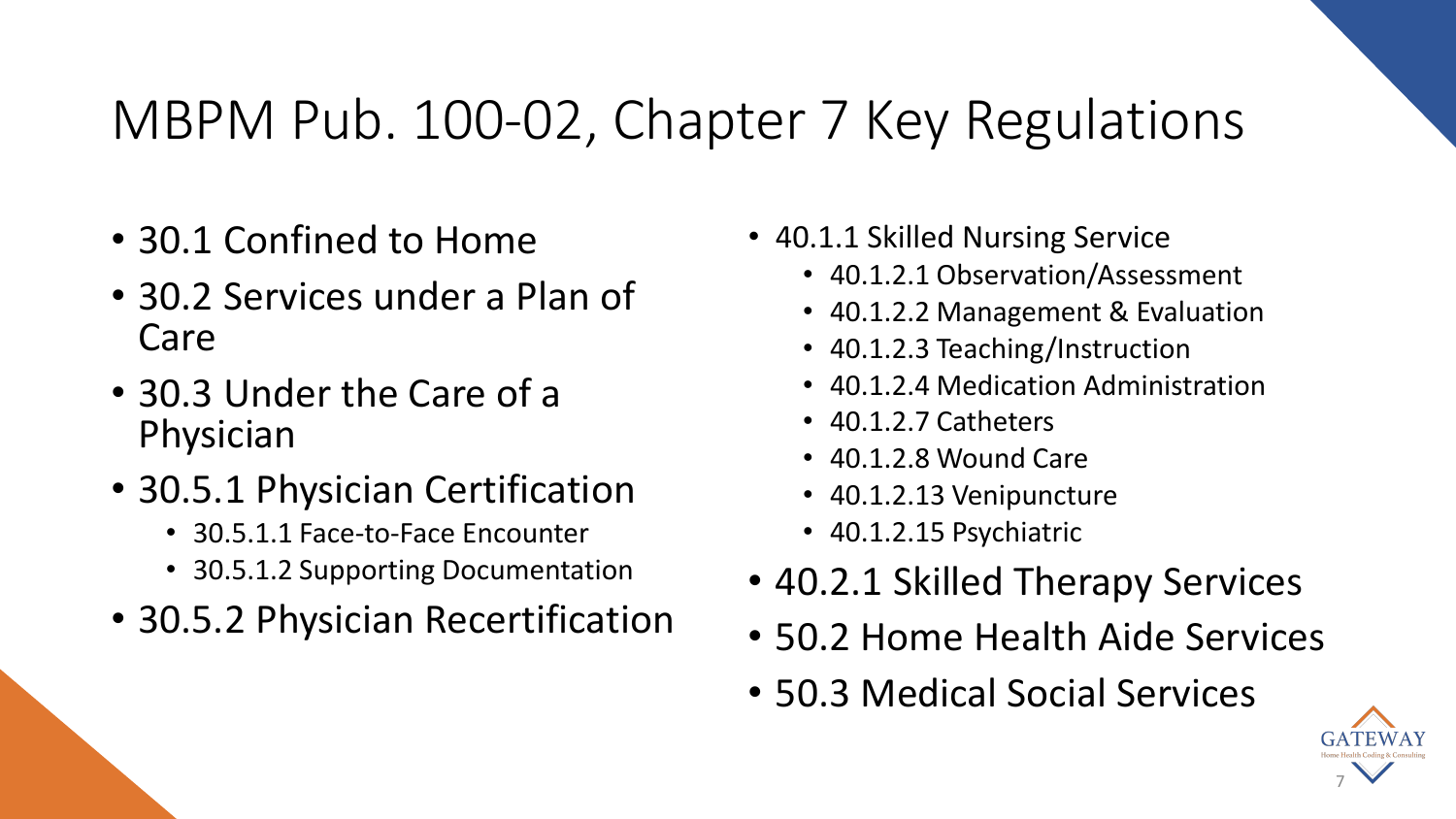# Code of Federal Regulations (CFR)

- 42 CFR 409.33: Examples of skilled services and the need for skilled services
- 42 CFR 409.41: Requirement for payment
- 42 CFR 409.42: Beneficiary qualifications for coverage of services
- 42 CFR 409.43: Plan of care requirements
- 42 CFR 409.44: Skilled services requirements
- 42 CFR 409.45: Dependent services requirements
- 42 CFR 409.48: Visits
- 42 CFR 424.22: Requirements for home health services
- 42 CFR 484.55: CoP, Comprehensive Assessment
- 42 CFR 484.60: CoP, Care planning coordination of services, and quality of care

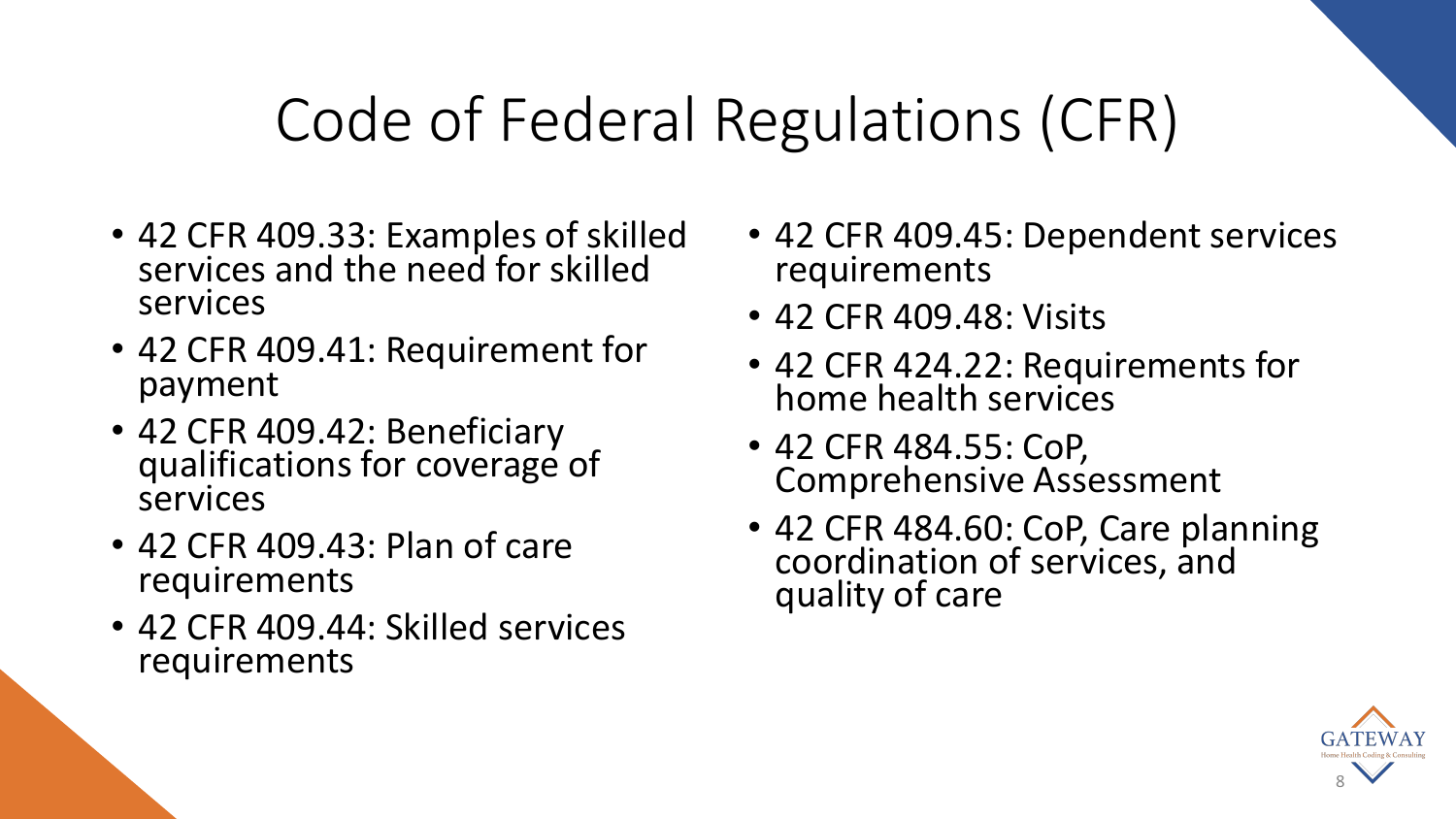# Other References

- 42 CFR 484.75: Skilled Professional Services
- CMS OASIS Guidance Manual
	- https://www.cms.gov/Medicare/Quality-Initiatives-Patient-Assessment-[Instruments/HomeHealthQualityInits/Downloads/OASIS-D-Guidance-Manual](https://www.cms.gov/Medicare/Quality-Initiatives-Patient-Assessment-Instruments/HomeHealthQualityInits/Downloads/OASIS-D-Guidance-Manual-final.pdf)final.pdf
- ICD-10 Official Guidelines for Coding and Reporting
	- [https://www.cms.gov/files/document/2021-coding-guidelines-updated-](https://www.cms.gov/files/document/2021-coding-guidelines-updated-12162020.pdf)12162020.pdf
	- Websites accessed 3/25/22

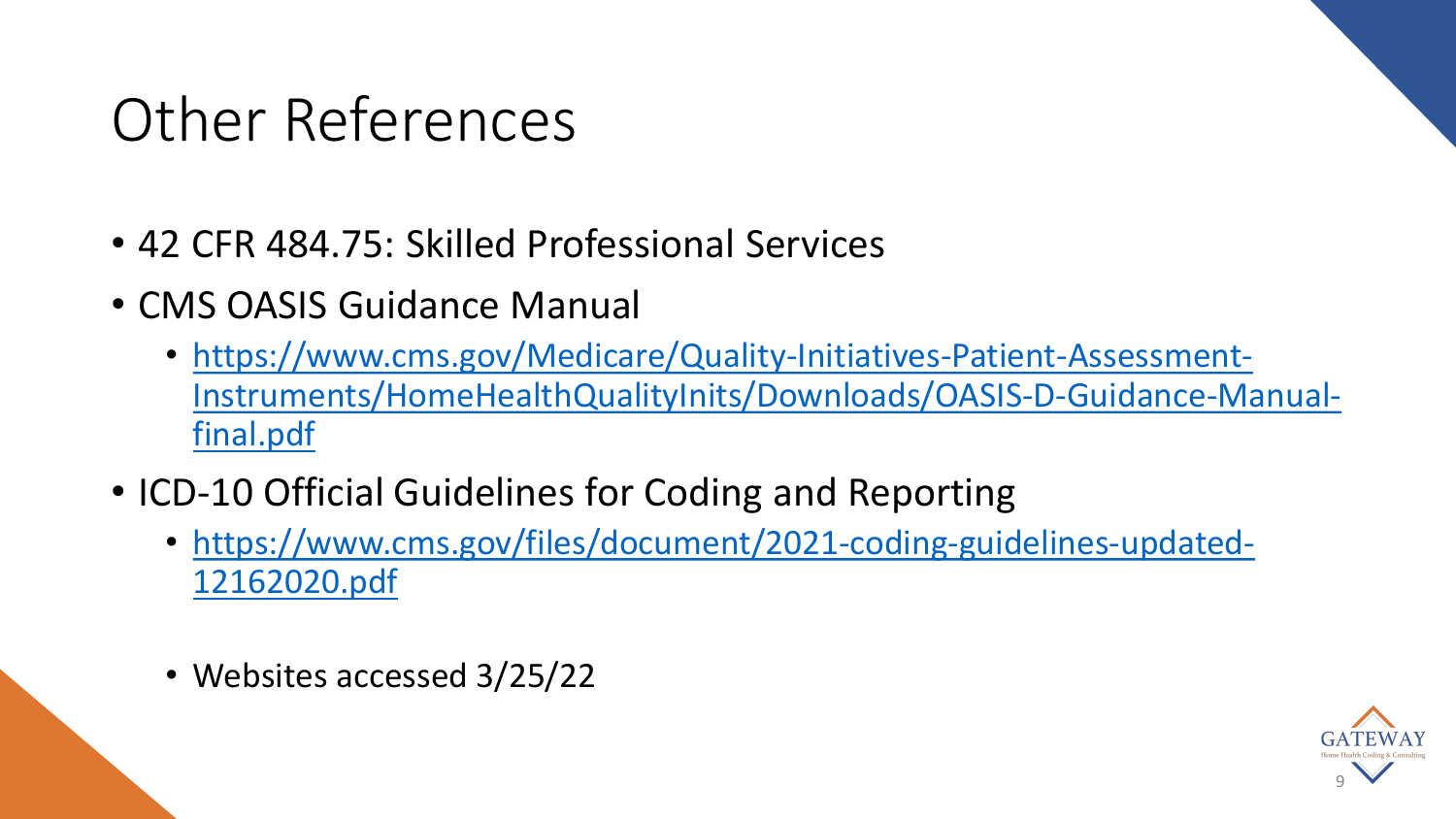# Medicare Advantage (MA)

- Most MA contractors CMS Traditional Medicare coverage requirements
	- Medicare Benefit Policy Manual (MBPM) IOM Pub. 100-02
	- Medicare Program Integrity Manual (PIM) IOM Pub. 100-08
	- Home Health Conditions of Participation 42 CFR 484
	- Medicare OASIS Guidance Manual
- Most MA contractors have significantly different appeals processes
	- Does not follow CMS Medicare Claims Processing Manual (MCPM) Pub. 100-04
	- Does not follow CMS appeals process of 42 CFR 405
- Most DO require face-to-face requirements, plan of care, certification, and coverage requirements (including therapy assessment/reassessment)

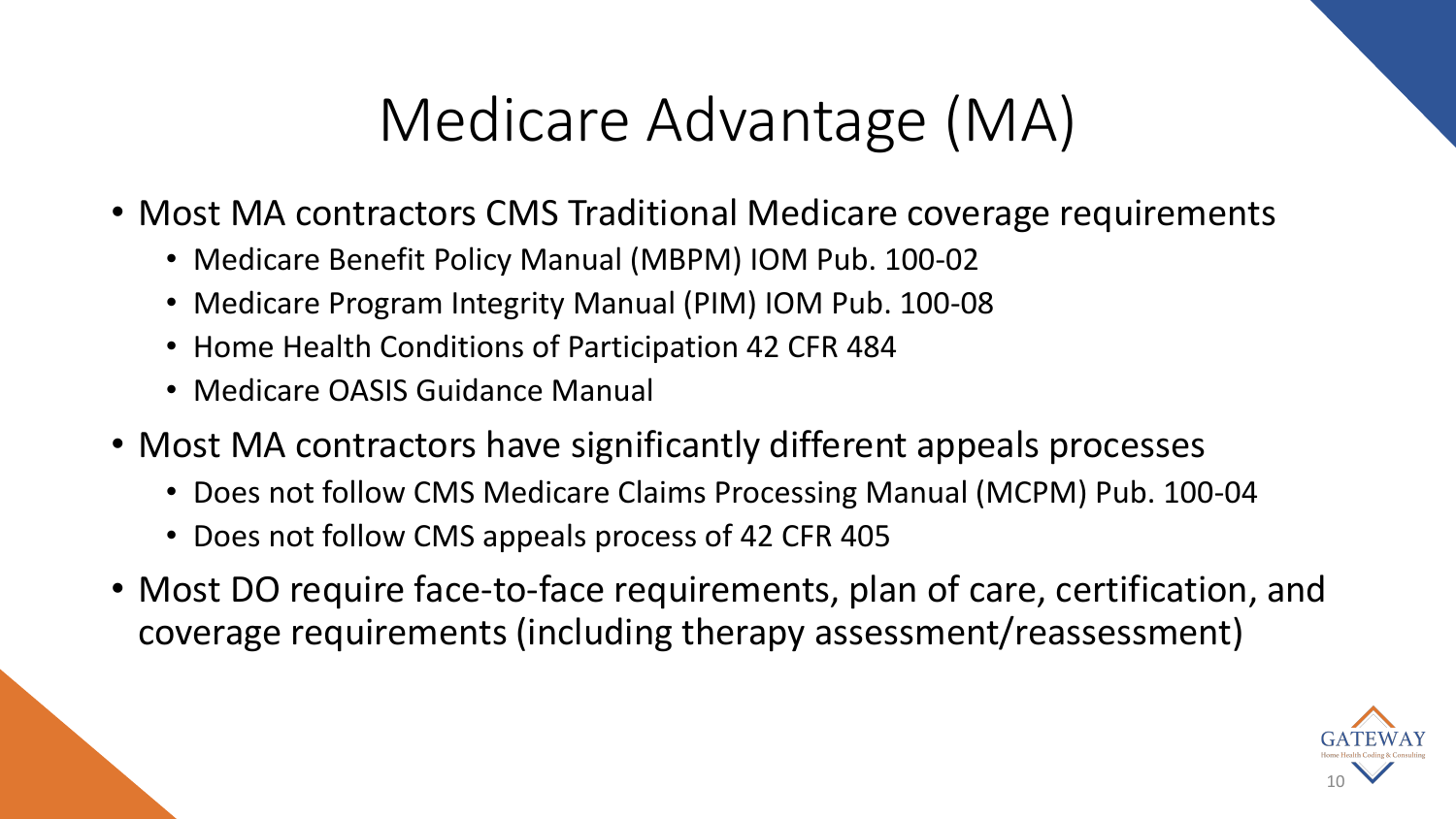# EMR and Compliance

- Electronic Medical Record (EMR) systems are used by home health agencies
- All provide some form of template for completion of OASIS, assessments, visits, summaries, communications, orders, etc.
- NO EMR system by itself will generate a compliant (fully billable) claim
- ALL EMR systems need correct CONTENT added to their template to generate a compliant (fully payable) claim

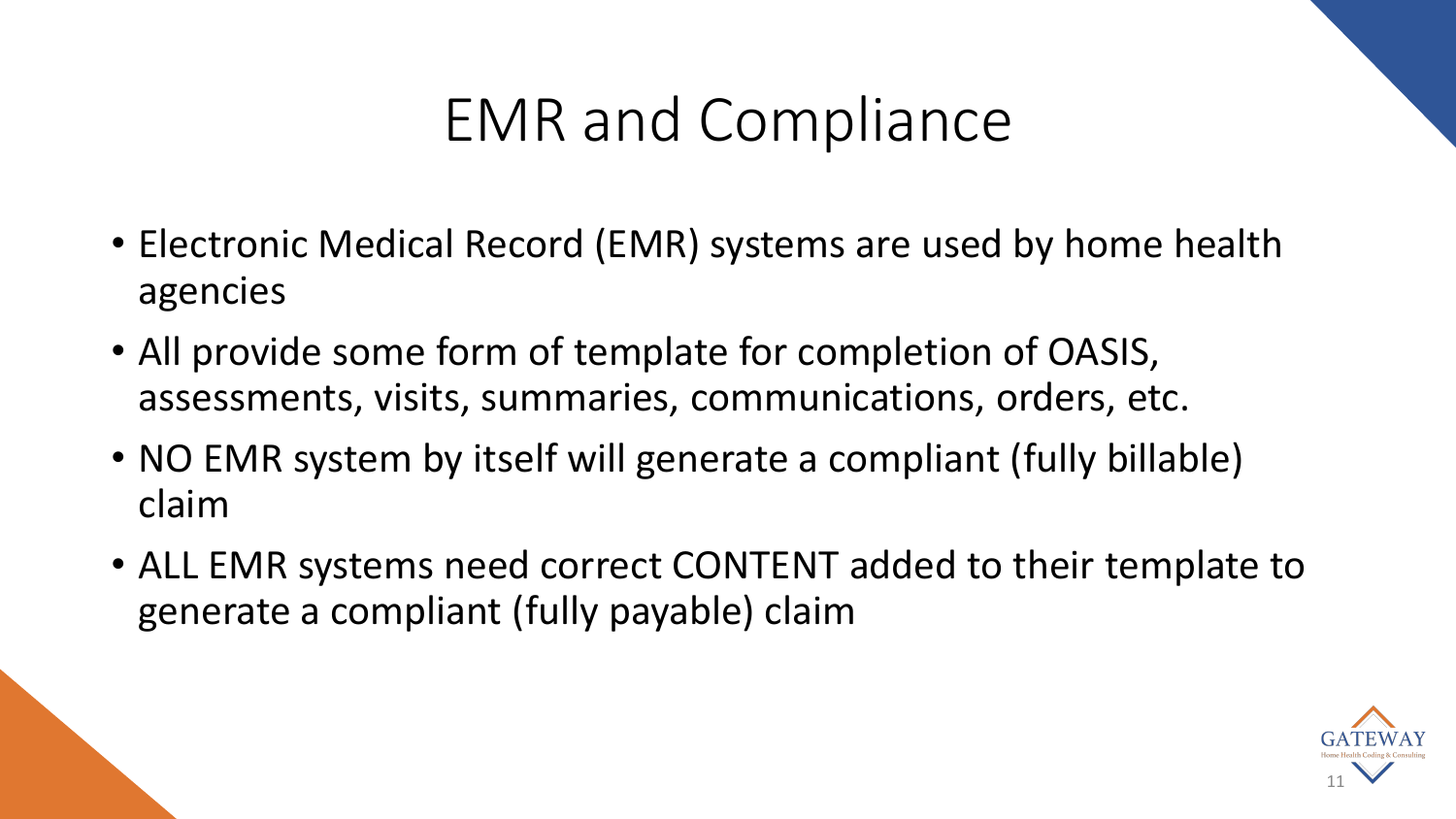# Issues with EMR Systems

- Common deficiencies from Medical Review of EMR generated records
	- Difficult to read: type size, formatting, paragraph breaks, pagination, location of information
	- Clutter: too much content in Plan of Care and too many goals
	- Clutter: too much content in visit note to expect it was all covered within the time of the visit
	- Check-boxes: check-boxes ALONE will NEVER generate a compliant note
	- Check box options: generic content not clearly relatable to the patient status
	- Summaries (especially 60-day) have generic phrasing selected and check boxes
	- Missing required elements (e.g., therapy comparison of reassessment findings to prior assessment, therapy prior level of function)
	- Populates identical narrative content in multiple places in the record: does not add to compliance
	- Provides generic phrase options: "teach disease process", "Condition unstable", etc.

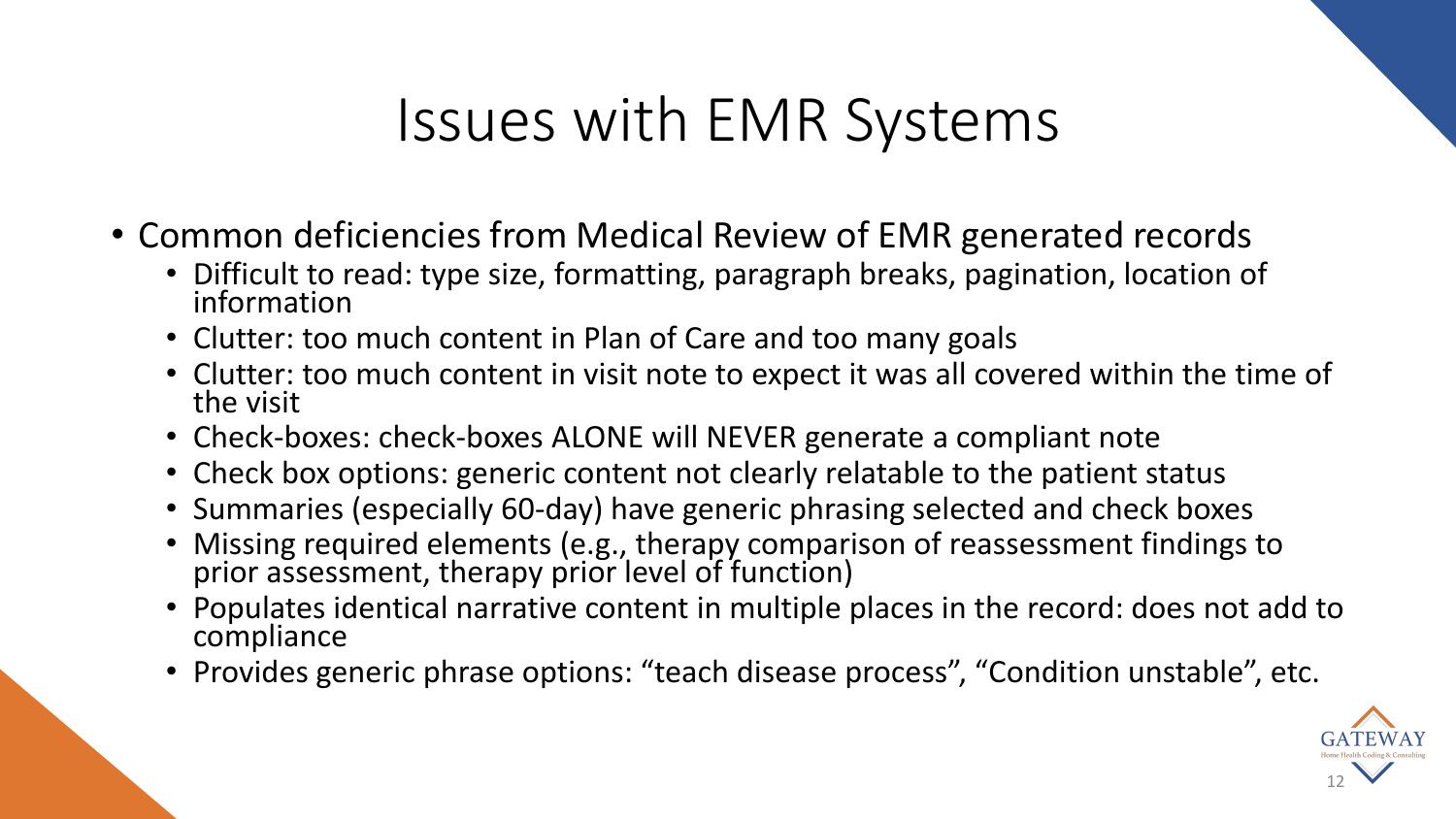# Compliant Charting

- Know what CMS coverage requirements expect
- Implement these in charting:
	- Avoid generic statements
	- Avoid check-box only charting
	- Use Narrative options to specifically address CMS requirements
	- Provide longitudinal—not "click & clutter" charting
- Recognize when care is unskilled (custodial):
	- Repetitive
	- Generic
	- Unrealistic
- Recognize when care is no longer appropriate or needed

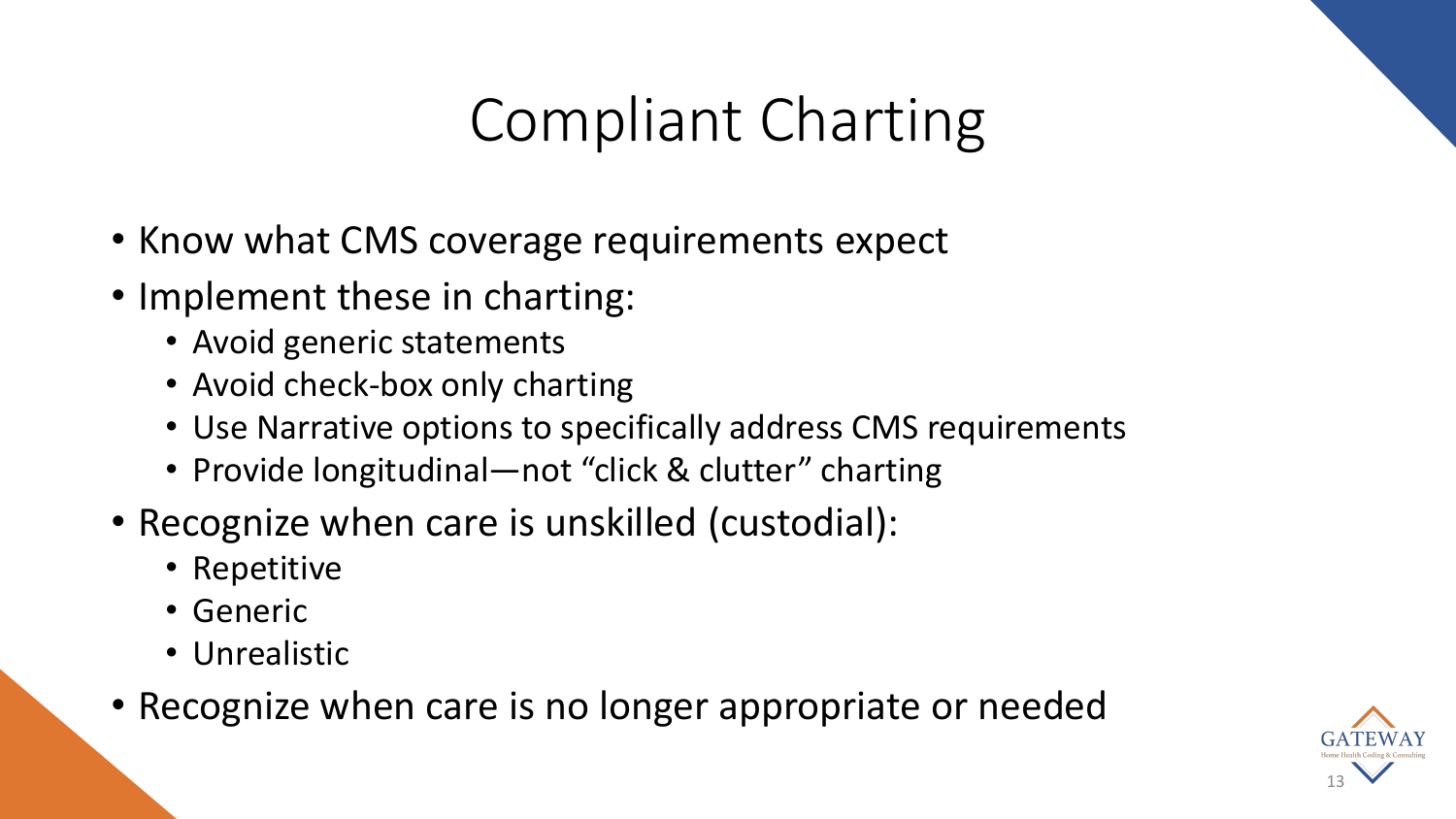# 42 CFR 409.42 Beneficiary Qualifications for Coverage of Services

To qualify for Medicare coverage of home health services, a beneficiary must meet each of the following requirements:

- (a) *Confined to the home…*
- (b) *Under the care of a physician...*
- (c) *In need of skilled services.* The beneficiary must need at least one of the following skilled services as certified by a physician in accordance with the physician certification and recertification requirements for home health services under § 424.22 of this chapter.
	- (1) Intermittent skilled nursing services that meet the criteria for skilled services and the need for skilled services…These criteria are subject to the following limitations in the home health setting:
		- (i) In the home health setting, management and evaluation of a patient care plan is considered a reasonable and necessary skilled service when underlying conditions or complications are such that only a registered nurse can ensure that essential non-skilled care is achieving its purpose. To be considered a skilled service, the complexity of the necessary unskilled services that are a necessary part of the medical treatment must require the involvement of licensed nurses to promote the patient's recovery and medical safety in view of the overall condition…
			- However, a service is not considered a skilled nursing service merely because it is performed by or under the supervision of a licensed nurse. Where a service can be safely and effectively performed (or self administered) by non-licensed staff without the direct supervision of a nurse, the service cannot be regarded as a skilled service even if a nurse actually provides the service.
		- (ii) In the home health setting, skilled education services are no longer needed if it becomes apparent, after a reasonable period of time, that the patient, family, or caregiver could not or would not be trained. Further teaching and training would cease to be reasonable and necessary in this case, and would cease to be considered a skilled service. Notwithstanding that the teaching or training was unsuccessful, the services for teaching and training would be considered to be reasonable and necessary prior to the point that it became apparent that the teaching or training was unsuccessful, as long as such services were appropriate to the patient's illness, functional loss, or injury.

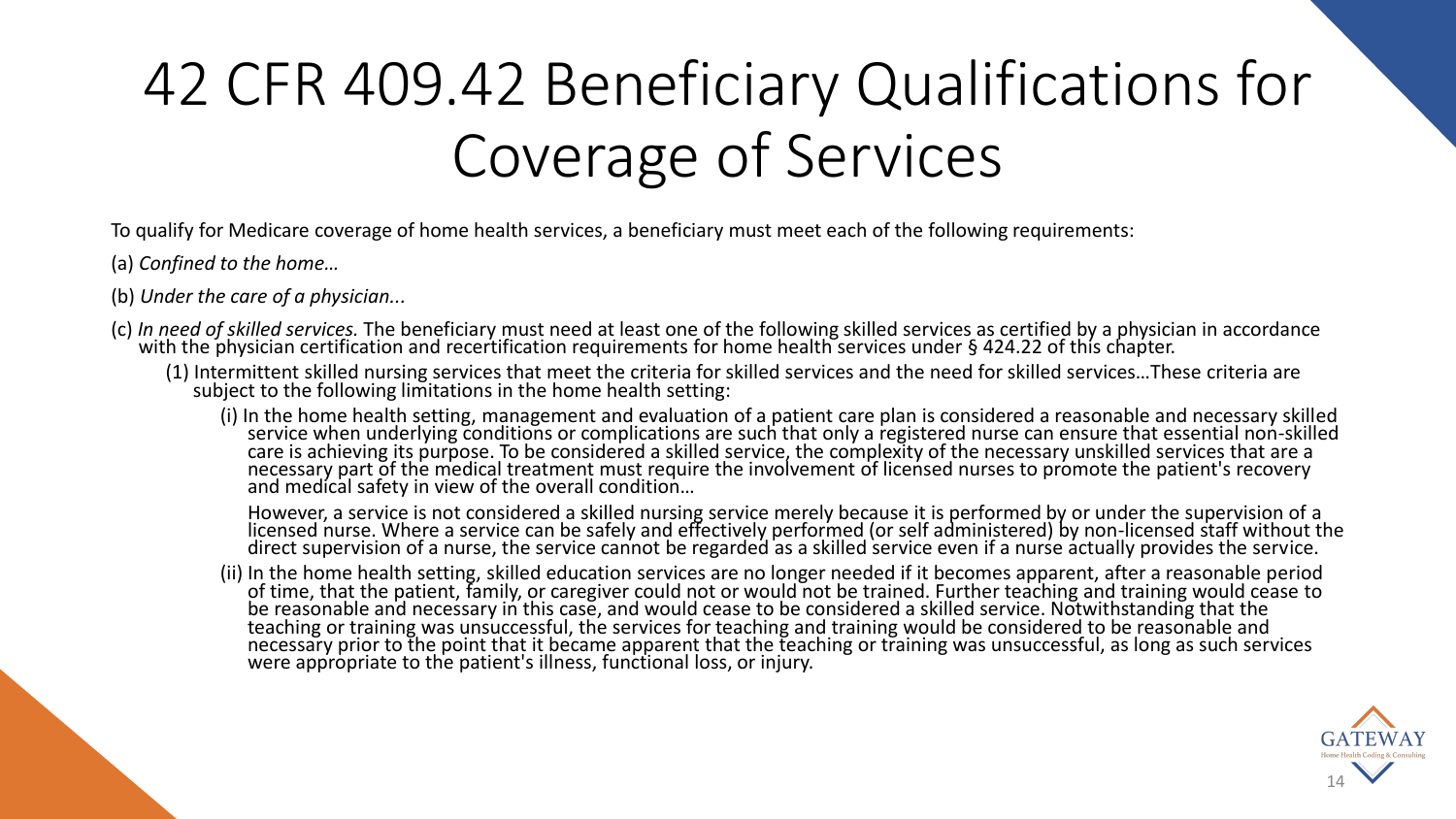# 42 CFR 409.42 (continued)

## **§ 409.42 Beneficiary qualifications for coverage of services.**

To qualify for Medicare coverage of home health services, a beneficiary must meet each of the following requirements…

- (c) (1) Intermittent skilled nursing that meet the criteria for skilled services and the need for skilled services found in § 409.32
- (c) (2) Physical therapy services that meet the requirements of § 409.44(c).
- (c) (3) Speech-language pathology services that meet the requirements of § 409.44(c).

(c) (4) Occupational therapy services in the current and subsequent certification periods (subsequent adjacent episodes)…initially qualify for home health coverage as a dependent service…if the beneficiary's eligibility for home health services has been established…Subsequent to an initial covered occupational therapy service, continuing occupational therapy services which meet the requirements of § 409.44(c) are considered to be qualifying services.

(*d)Under a plan of care*. The beneficiary must be under a plan of care that meets the requirements for plans of care specified in § 409.43.

(e)*By whom the services must be furnished.* The home health services must be furnished by, or under arrangements made by, a participating HHA.

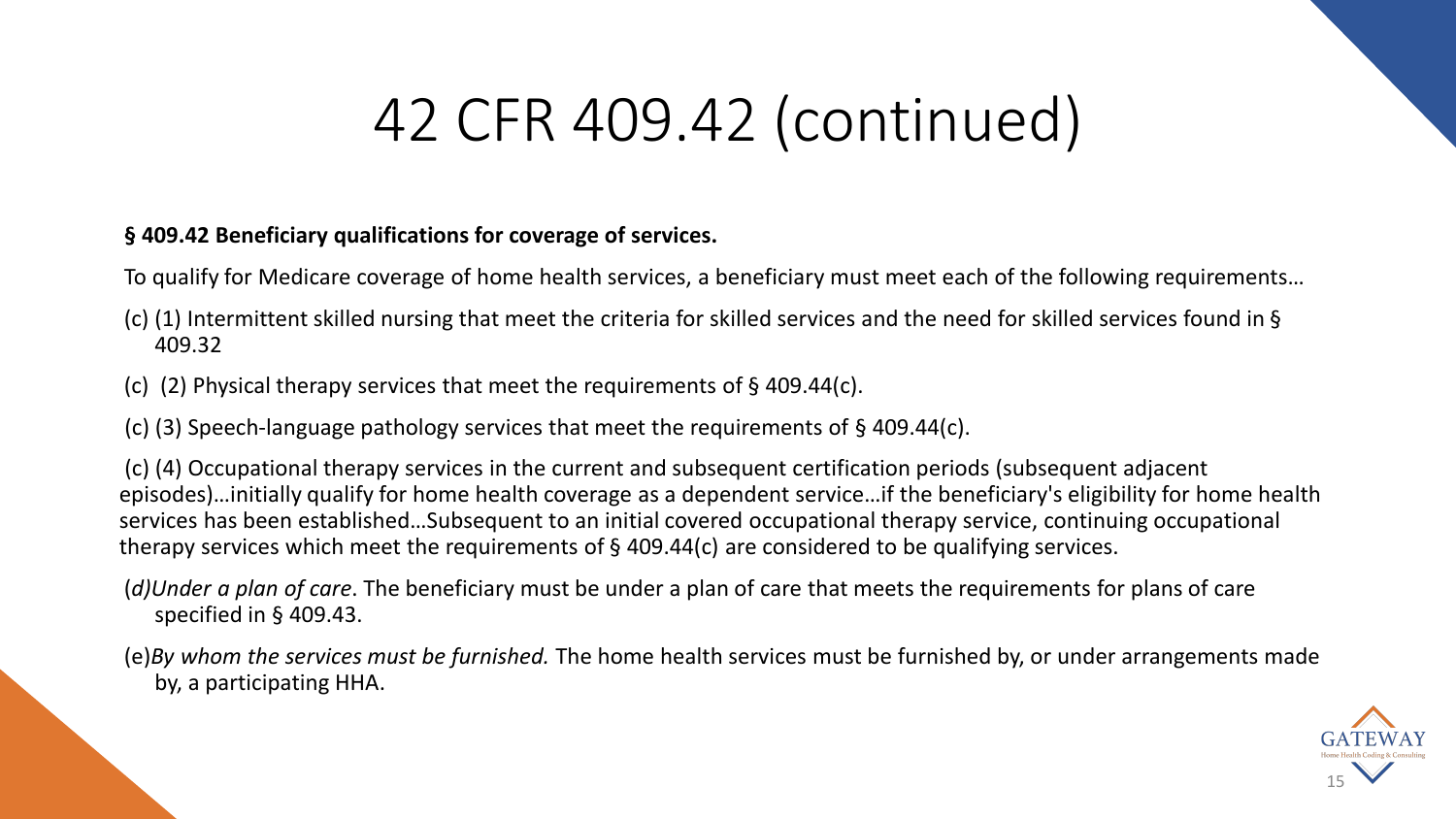# IOM Pub. 100-02, Ch 7; Section 30

#### **Medicare Benefit Policy Manual (MBPM)**

#### **30 - Conditions Patient Must Meet to Qualify for Coverage of Home Health Services**

To qualify for the Medicare home health benefit, under §§1814(a)(2)(C) and 1835(a)(2)(A) of the Act, a Medicare beneficiary must meet the following requirements:

- Be confined to the home;
- Under the care of a physician;
- Receiving services under a plan of care established and periodically reviewed by a physician;
- Be in need of skilled nursing care on an intermittent basis or physical therapy or speech-language pathology; or
- Have a continuing need for occupational therapy.

For purposes of benefit eligibility…"intermittent" means skilled nursing care that is either provided or needed on fewer than 7 days each week or less than 8 hours of each day for periods of 21 days or less (with extensions in exceptional circumstances when the need for additional care is finite and predictable).

A patient must meet each of the criteria specified in this section. Patients who meet each of these criteria are eligible to have payment made on their behalf for services discussed in §§40 and 50.

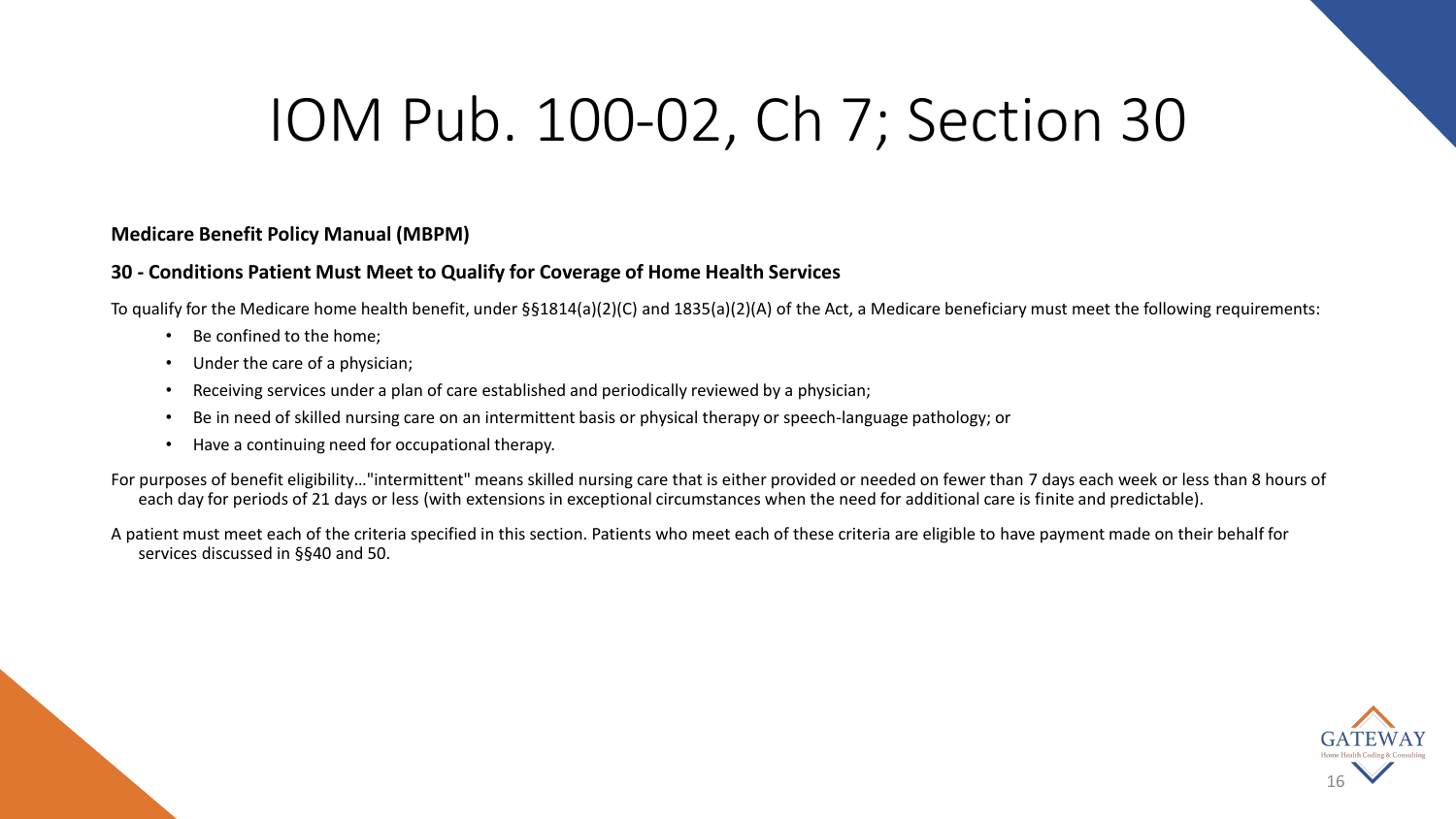# 42 CFR 409.44

Skilled services requirements

- 409.44(a) General
- 409.44(b) Skilled nursing care
- 409.44(c) Physical therapy, speech-language pathology services, and occupational therapy

These correspond to IOM Pub. 100-02, Chapter 7, Section 40

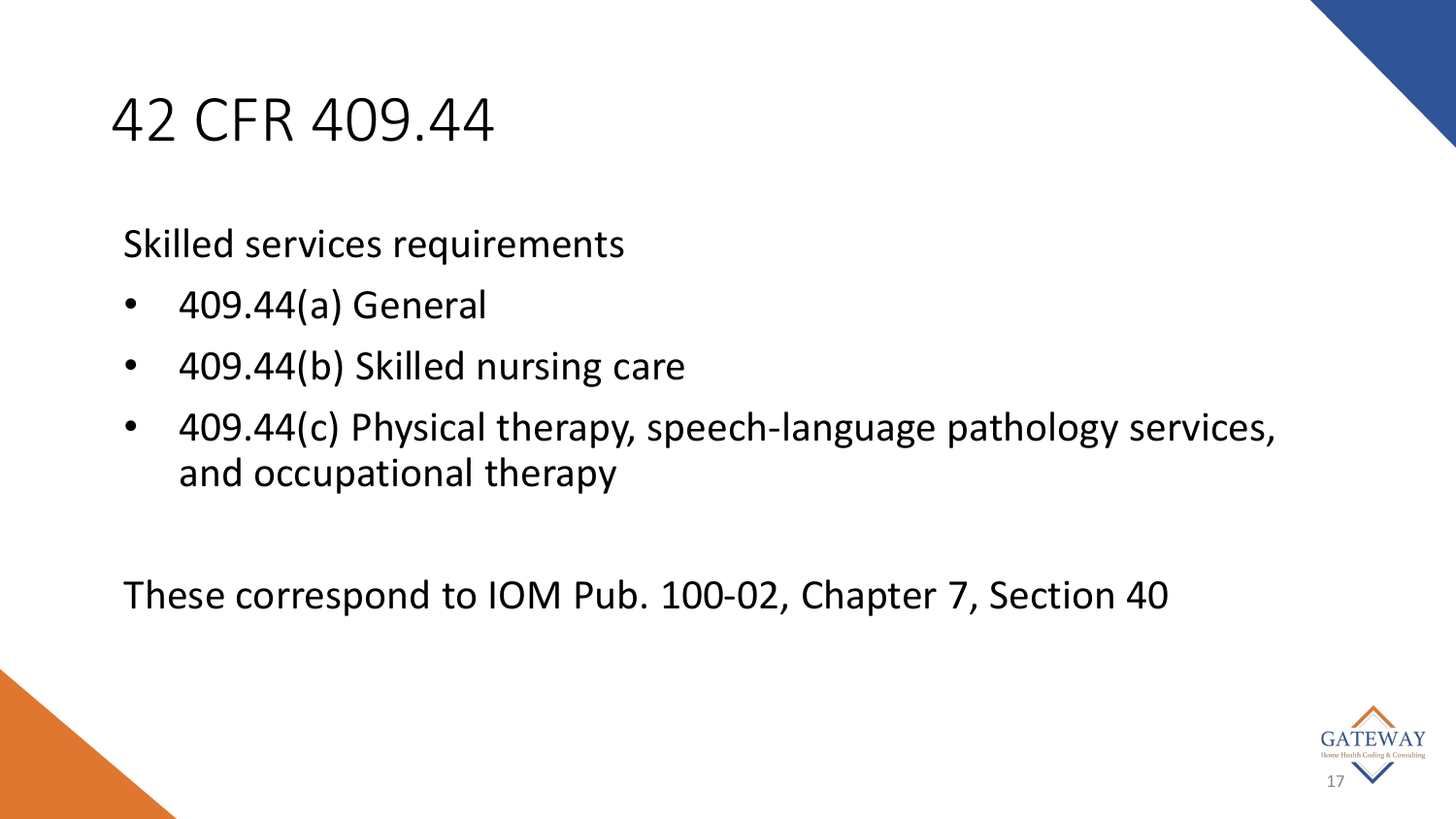# Medicare Benefit Policy Manual (MBPM)

- The "regulations" for coverage
- Issued from CMS
- Internet-Only Manual (IOM)
- Publication 100-02
- Chapter 7 (Home Health)
- Presentation content from manual current thru *Rev. 10738, 05-07-21*

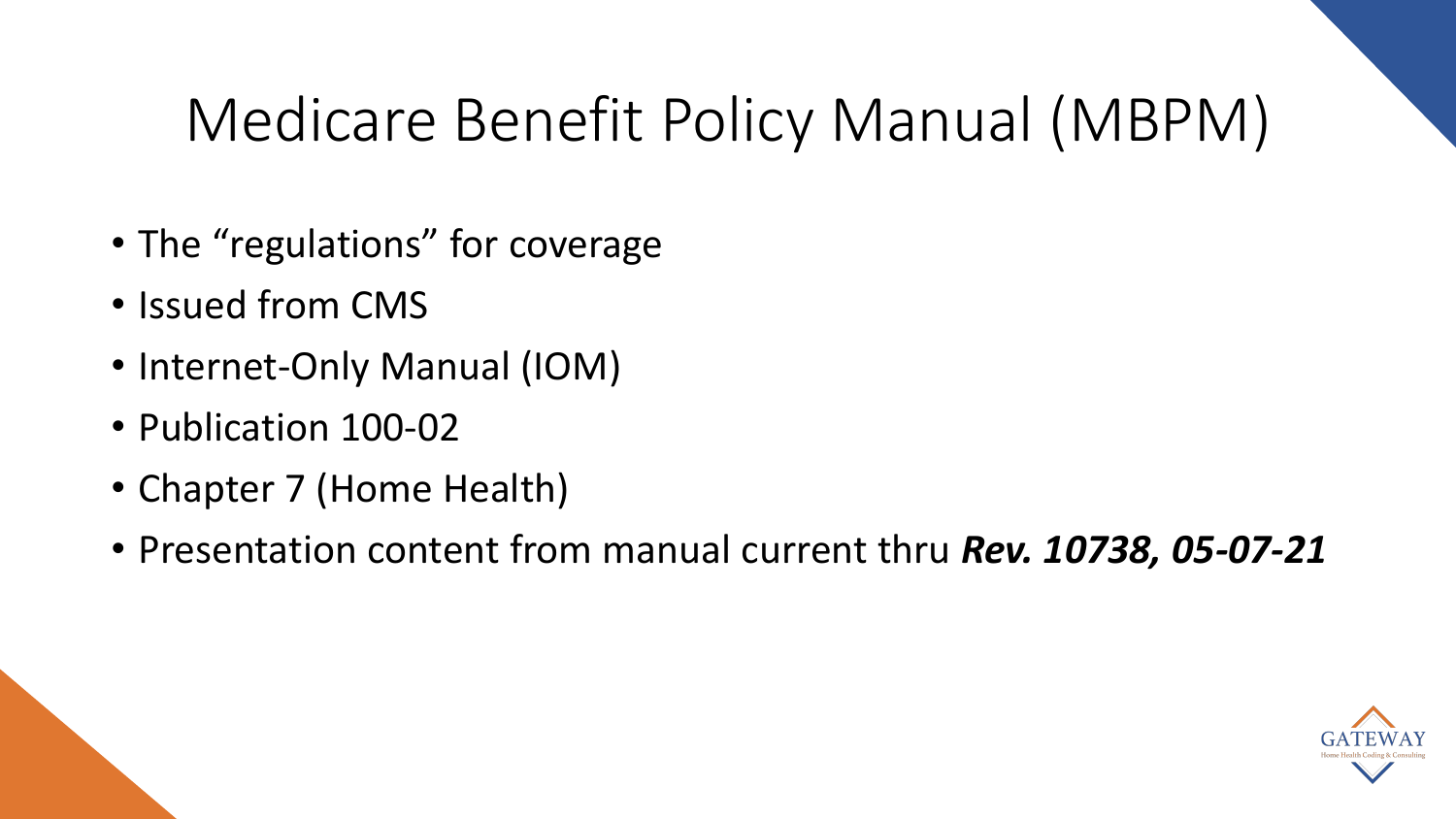# MBPM, IOM Pub. 100-02, Chapter 7

- Section 20 Conditions to be Met for Coverage of Home Health Services
- Section 30 Conditions Patient Must Meet to Qualify for Coverage of Home Health Services
- Section 40 Covered Services Under a Qualifying Plan of Care

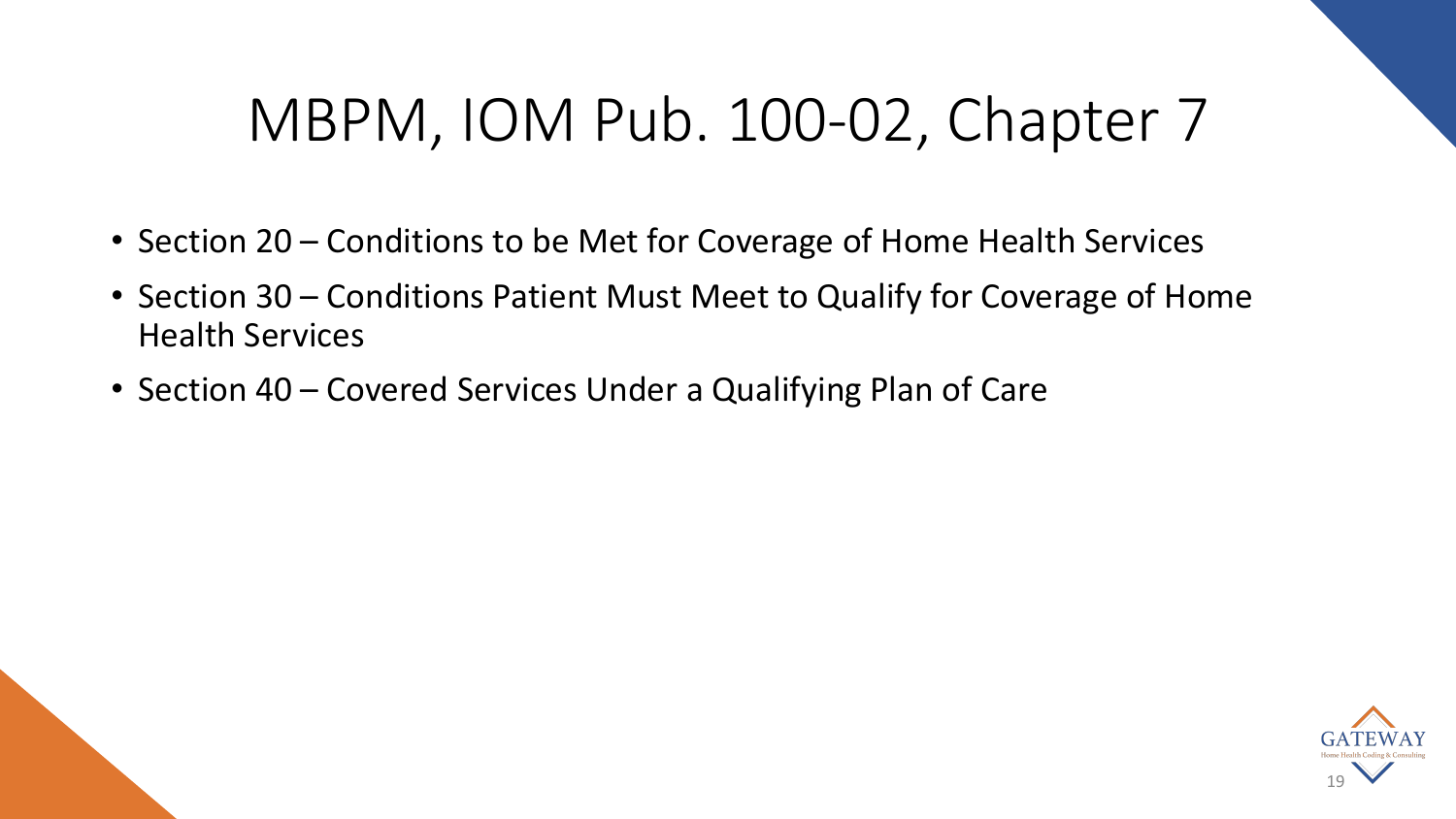# Key Regulations for Coverage

- MBPM, Chapter 7 Sections
- 30.1.1 Homebound
- 40.1.1 Nursing Services
- 40.1.2.1 Nursing Observation & Assessment
- 40.1.2.2 Management & Evaluation
- 40.1.2.3 Teaching & Training
- MPBM Chapter 7, Sections
- 40.1.2.4 Medication Administration
- 40.1.2.7 Catheters
- 40.1.2.8 Wound Care
- 40.1.2.13 Venipuncture
- 40.1.2.15 Psychiatric Nursing
- 40.2.1 Therapy Services

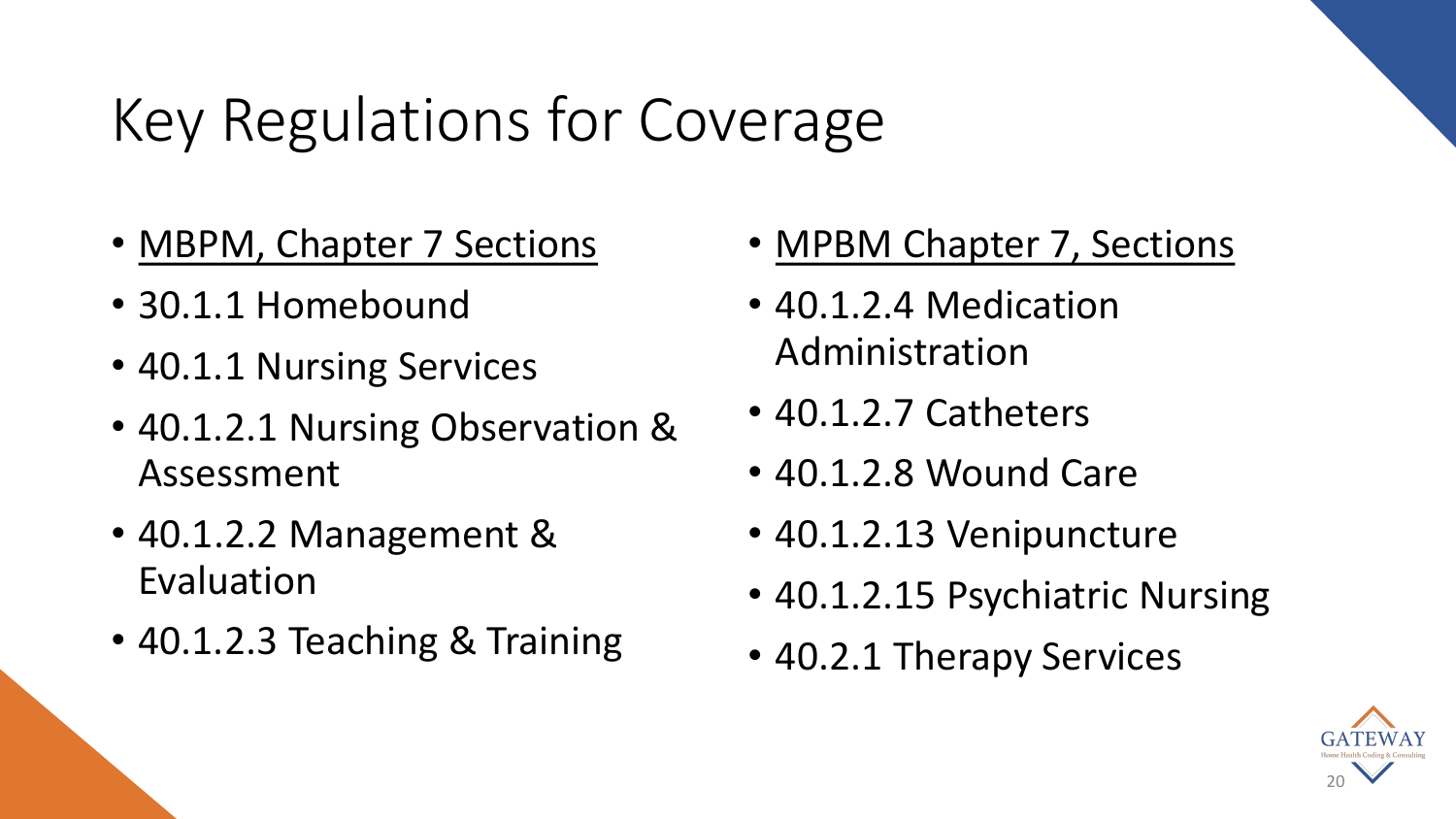# 30.1.1 Patient Confined to the Home

An individual shall be considered "confined to the home" (homebound) if the following two criteria are met:

• 1. *Criterion One:* 

The patient must either:

• Because of illness or injury, need the aid of supportive devices such as crutches, canes, wheelchairs, and walkers; the use of special transportation; or the assistance of another person in order to leave their place of residence

## OR

• Have a condition such that leaving his or her home is medically contraindicated.

If the patient meets [at least] one of the *Criterion One conditions, then the patient must ALSO meet two additional requirements defined in Criterion Two.* 

- 2. *Criterion Two:* 
	- There must exist a normal inability to leave home;

### AND

• Leaving home must require a considerable and taxing effort.

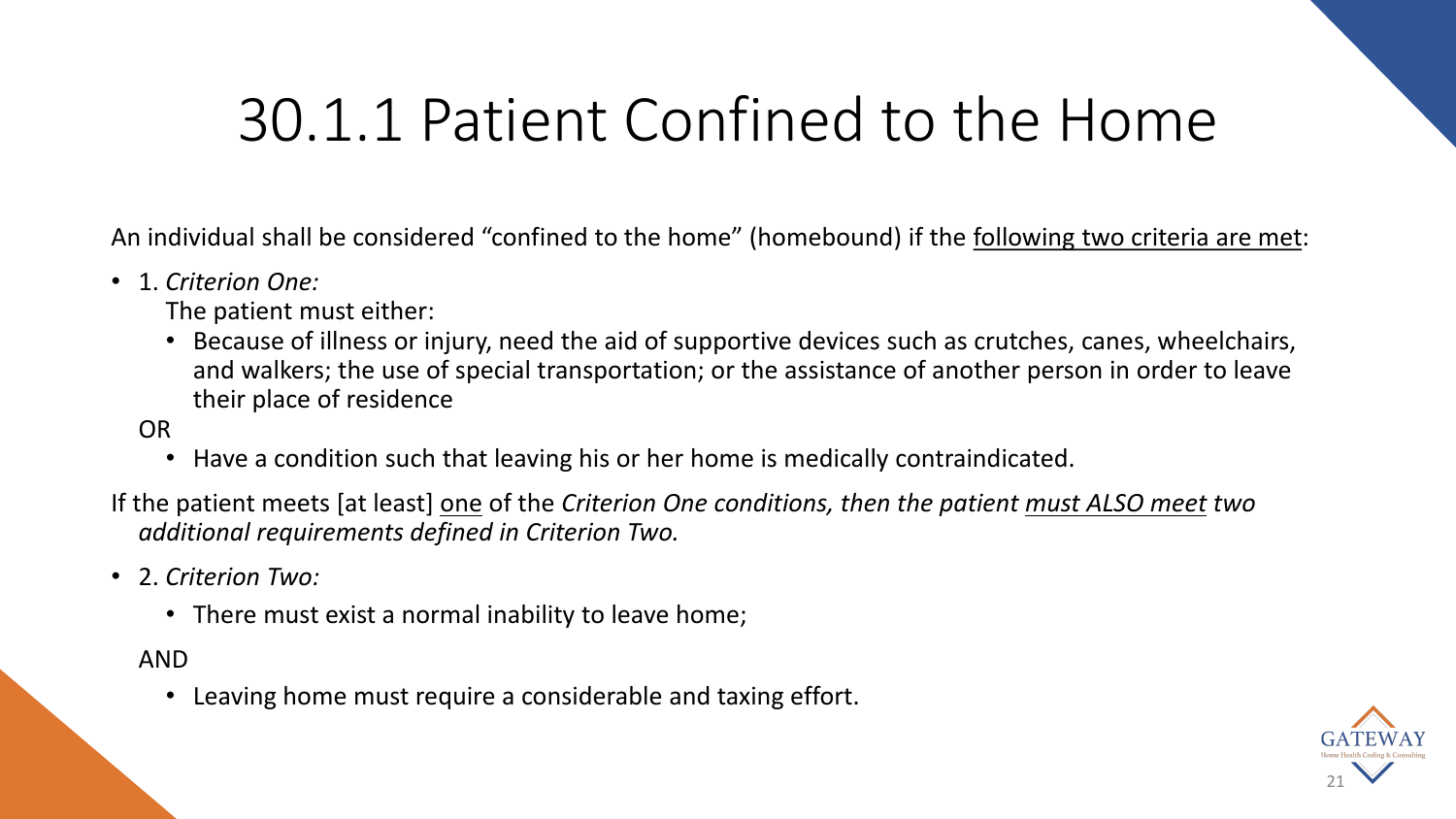# 30.1.1 Homebound Longitudinal Charting

- Homebound shown by either:
	- BOTH Criterion One requirements (assistive device, special transportation, assistance of another person—or— medically contraindicated) met, then ALSO have BOTH Criterion Two requirements (normal inability to leave home, requires a considerable and taxing effort) met = homebound
	- If only ONE Criterion One requirement met, then ALSO have BOTH Criterion Two requirements met to support homebound
	- If neither Criterion One requirement met = not homebound
- **Standardized phrases reflecting the patient's condition (e.g., repeating the words "taxing effort to leave the home") in the patient's chart by themselves do not demonstrate that Criterion Two has been met**.
- **Longitudinal clinical information about the patient's health status is typically needed to sufficiently demonstrate a normal inability to leave the home and that leaving home requires a considerable and taxing effort**. (Such as diagnosis, duration of the patient's condition, clinical course (worsening or improvement), prognosis, nature and extent of functional limitations, other therapeutic interventions and results)

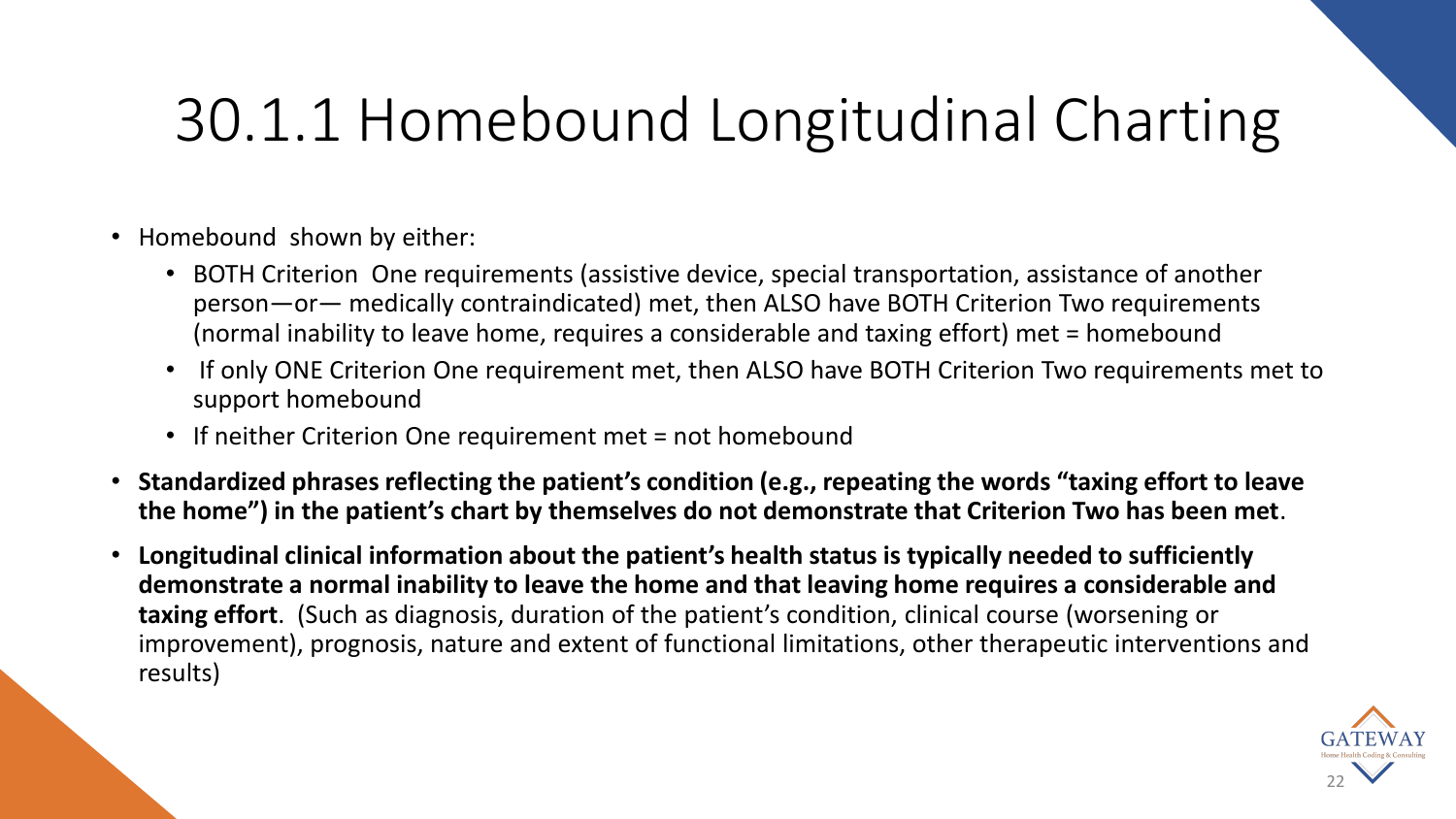## 30.1.1 Allowable Reasons to Leave Home

**To be homebound** the absences from the home must be:

- **Infrequent, or**
- **for periods of relatively short duration, or**
- **are attributable to the need to receive health care treatment**.

**Adult day care must be licensed, certified, or accredited.**

### **Attending a religious service is deemed to be an absence of infrequent or short duration**.

Occasional absences from the home for nonmedical purposes (occasional trip to the barber, a walk around the block or a drive, attendance at a family reunion, funeral, graduation, or other infrequent or unique event ) can occur if such absences are **infrequent, of relatively short duration, and do not indicate that the patient has the capacity to obtain the health care provided outside rather than in the home.** 

## **Psychiatric Condition:**

A patient with a psychiatric illness that is manifested in part by a refusal to leave home or is such a nature that it would not be considered safe for the patient to leave home unattended even if they have no physical limitations.

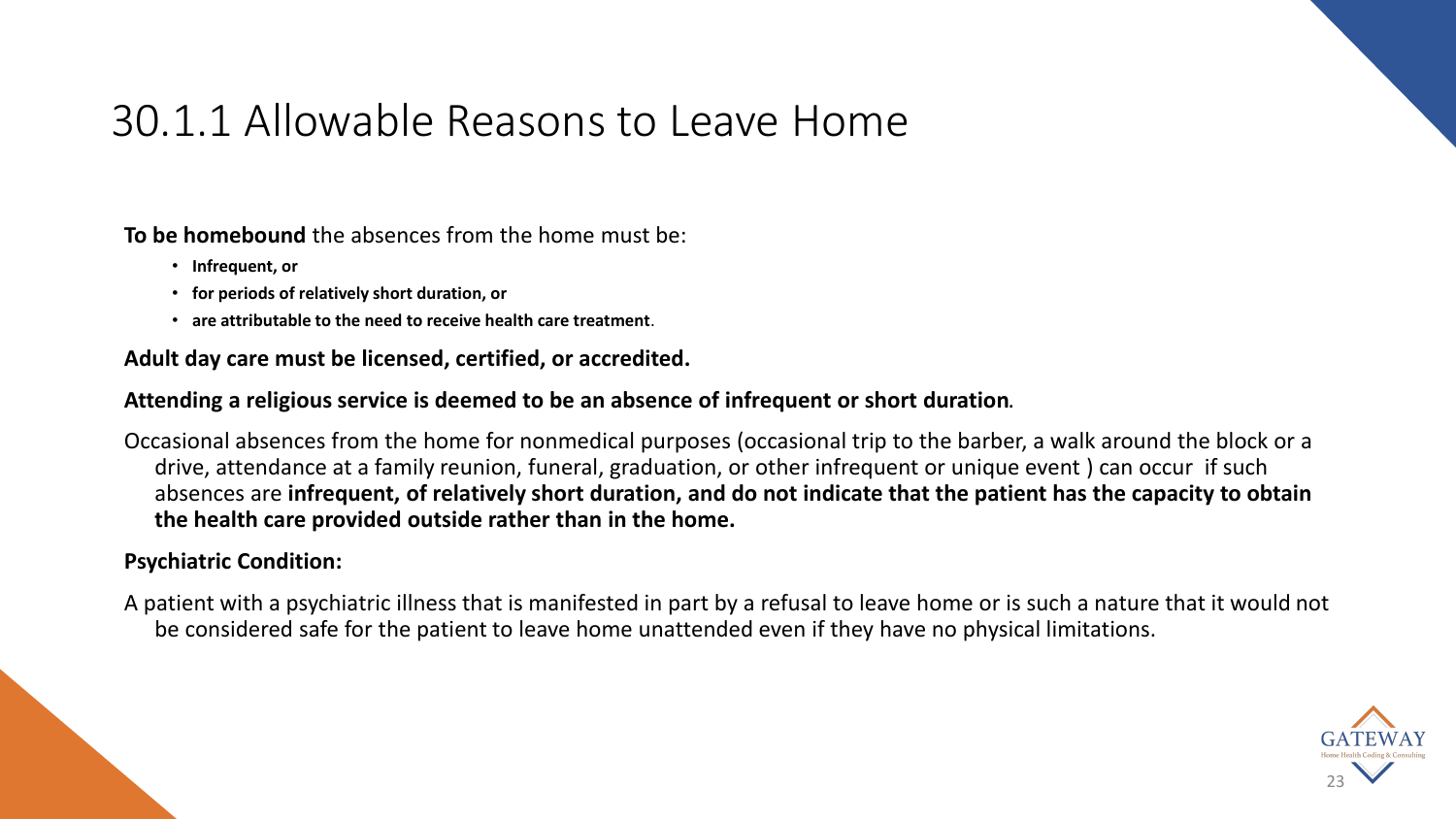# 30.1.1 Homebound: Ability Vs. Choice

- The aged person who does not often travel from home solely because of **feebleness and insecurity brought on by advanced age would not be considered confined to the home.**
- **If some services cannot be provided at the patient's residence because equipment is required that cannot be made available there, the home health agency may make arrangements with a hospital, SNF, or a rehabilitation center to provide these services on an outpatient basis.** However, even in these situations the patient must be considered confined to home and meet both criteria listed above.
- If a question is raised as to whether a patient is confined to the home, the home health agency will be requested to furnish the Medicare contractor with the information necessary to establish that the patient is homebound as defined above.

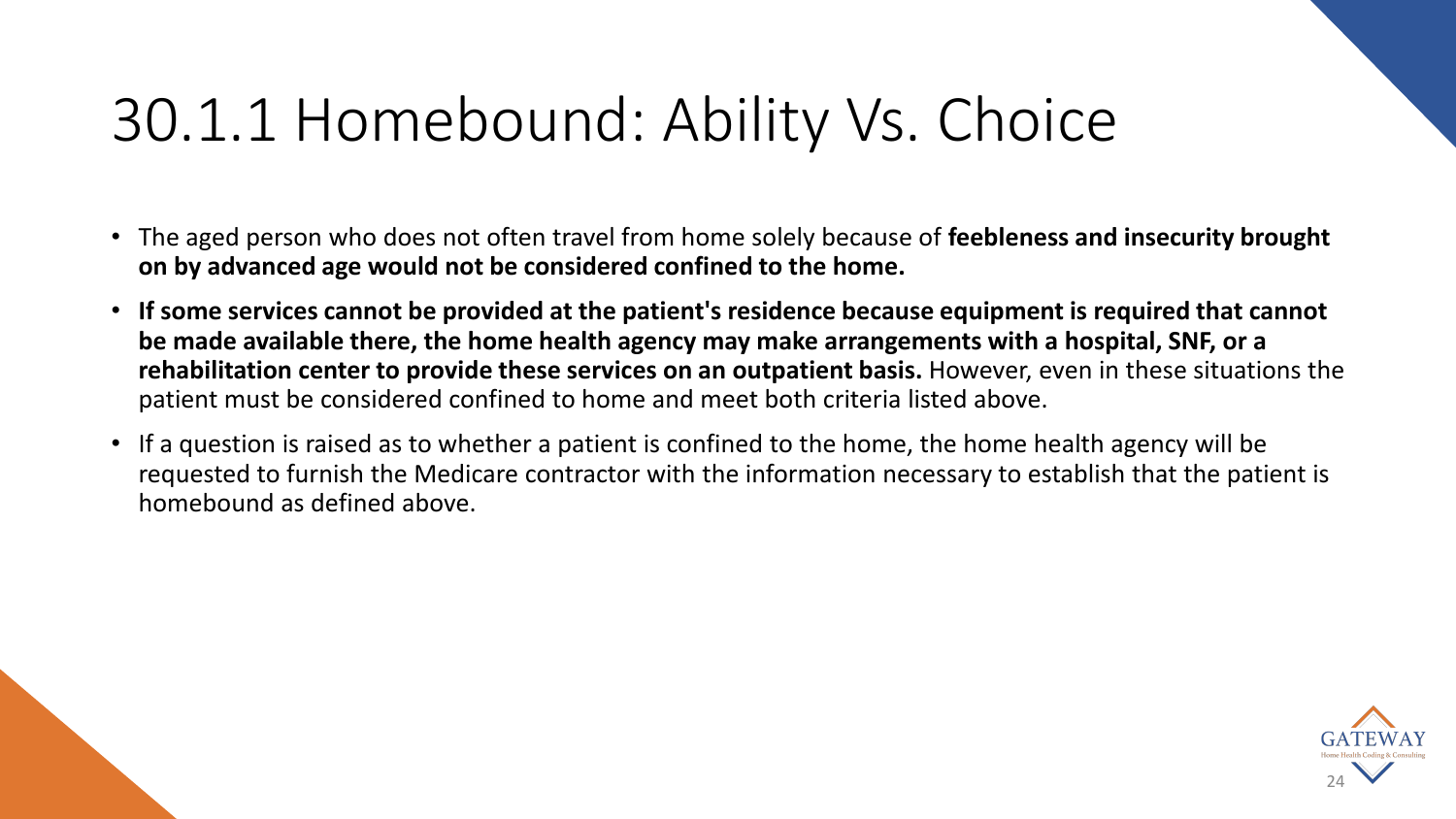# Homebound: Key Considerations

- Assistive device needed
- Physical limitations
- Psychiatric issues
- Frequency of leaving home
- Need for assistance (person, transportation)
- Safety issues
- Document where to/when/how often leaving
- Homebound is not simply a choice

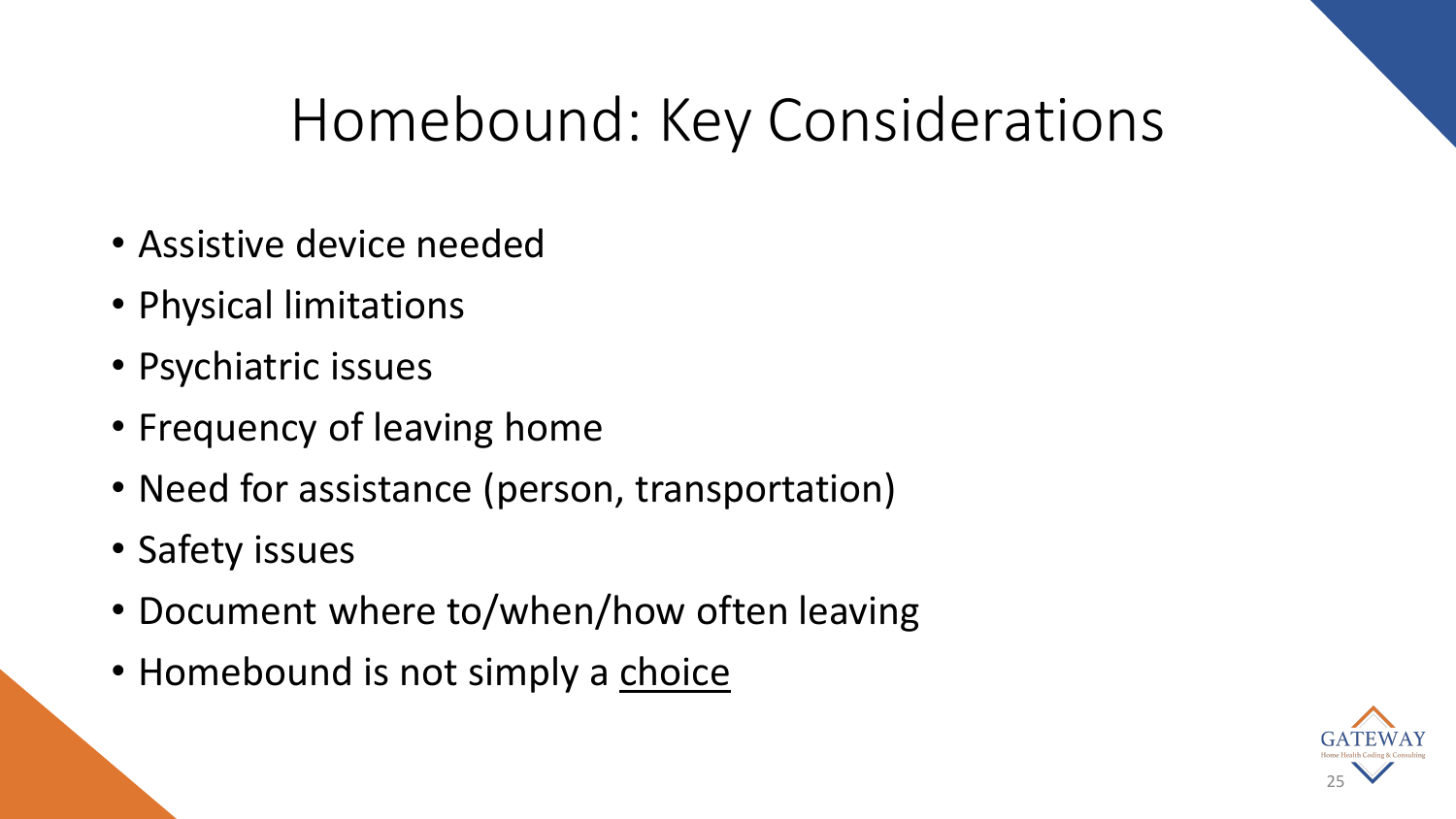# 40.1.1 Nursing Medical Necessity

• Section 40.1 gives general requirements for nursing service:

A service that requires the skills of a nurse to be provided safely and effectively continues to be a skilled service even if it is taught to the patient, the patient's family, or other caregivers.

Skilled nursing service must be reasonable and necessary to the diagnosis and treatment of the patient's illness or injury within the context of the patient's unique medical condition.

**A patient's overall medical condition, without regard to whether the illness or injury is acute, chronic, terminal, or expected to extend over a long period of time, should be considered in deciding whether skilled services are needed.**  A patient's diagnosis should never be the sole factor in deciding that a service the patient needs is either skilled or not skilled. Skilled care may, depending on the unique condition of the patient, continue to be necessary for patients whose condition is stable.

Home health regulations and home health Conditions of Participation (CoPs) require that the clinical record of the patient must contain progress and clinical notes**…**

**It is expected that the home health records for every visit will reflect the need for the skilled medical care provided**. These clinical notes are also expected to provide important communication among all members of the home care team regarding the development, course and outcomes of the skilled observations, assessments, treatment and training performed. Taken as a whole, the clinical notes are expected to tell the story of the patient's achievement towards his/her goals as outlined in the Plan of Care. In this way, the notes will serve to demonstrate why a skilled service is needed.

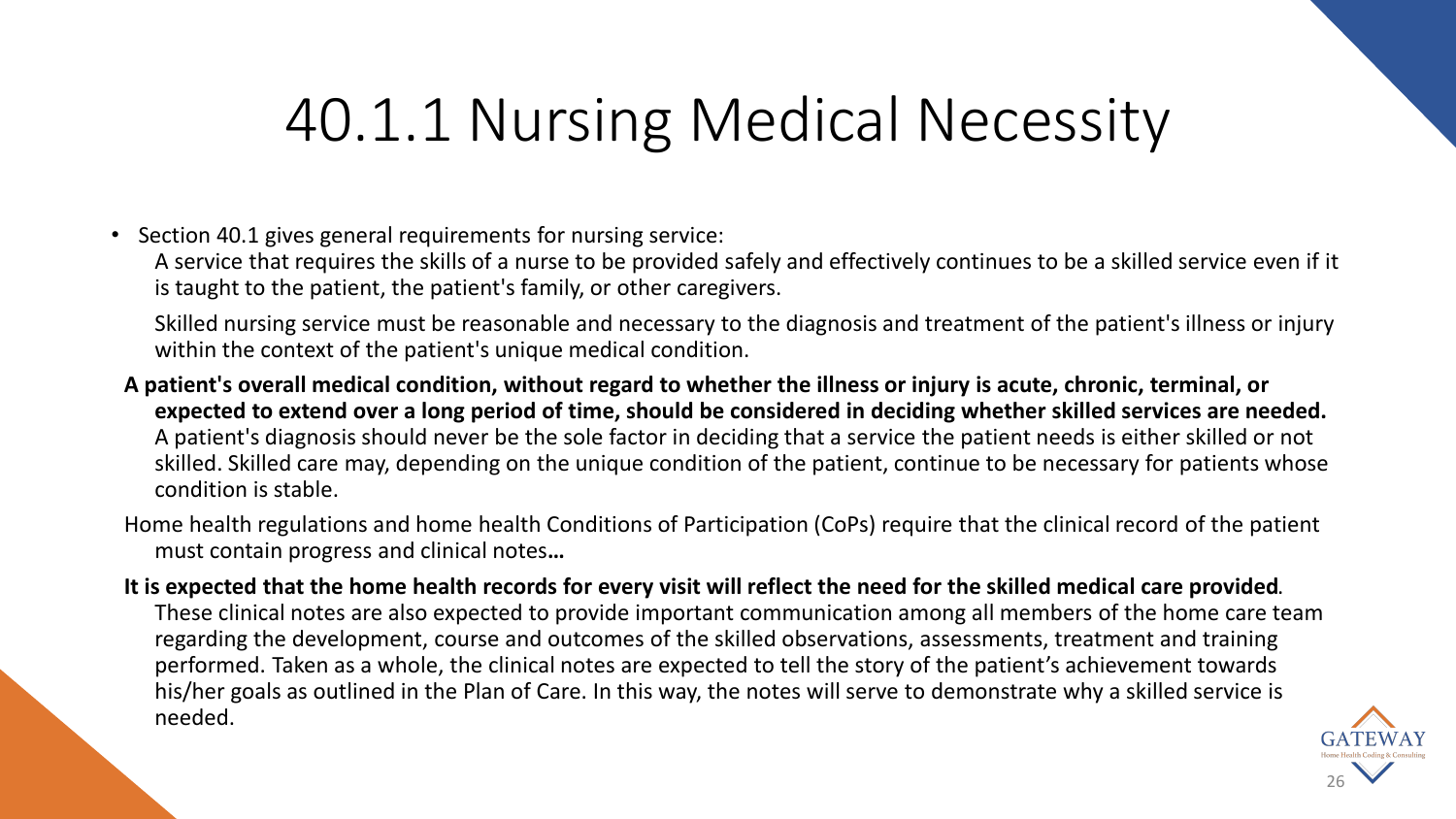# 40.1.1 Nursing Longitudinal Charting

Home health clinical notes must document, as appropriate:

- The history and physical exam pertinent to the day's visit, (including the response or changes in behavior to previously administered skilled services) and the skilled services applied on the current visit, and
- The patient/caregiver's response to the skilled services provided, and
- The plan for the next visit based on the rationale of prior results,
- A detailed rationale that explains the need for the skilled service in light of the patient's overall medical condition and experiences,
- The complexity of the service to be performed, and
- Any other pertinent characteristics of the beneficiary or home

Clinical notes should be written so that they adequately describe the reaction of a patient to his/her skilled care.

Clinical notes should also provide a clear picture of the treatment, as well as "next steps" to be taken. **Vague or subjective descriptions of the patient's care should not be used**. For example, terminology such as the following *would not adequately describe* the need for skilled care:

- Patient tolerated treatment well
- Caregiver instructed in medication management
- Continue with POC

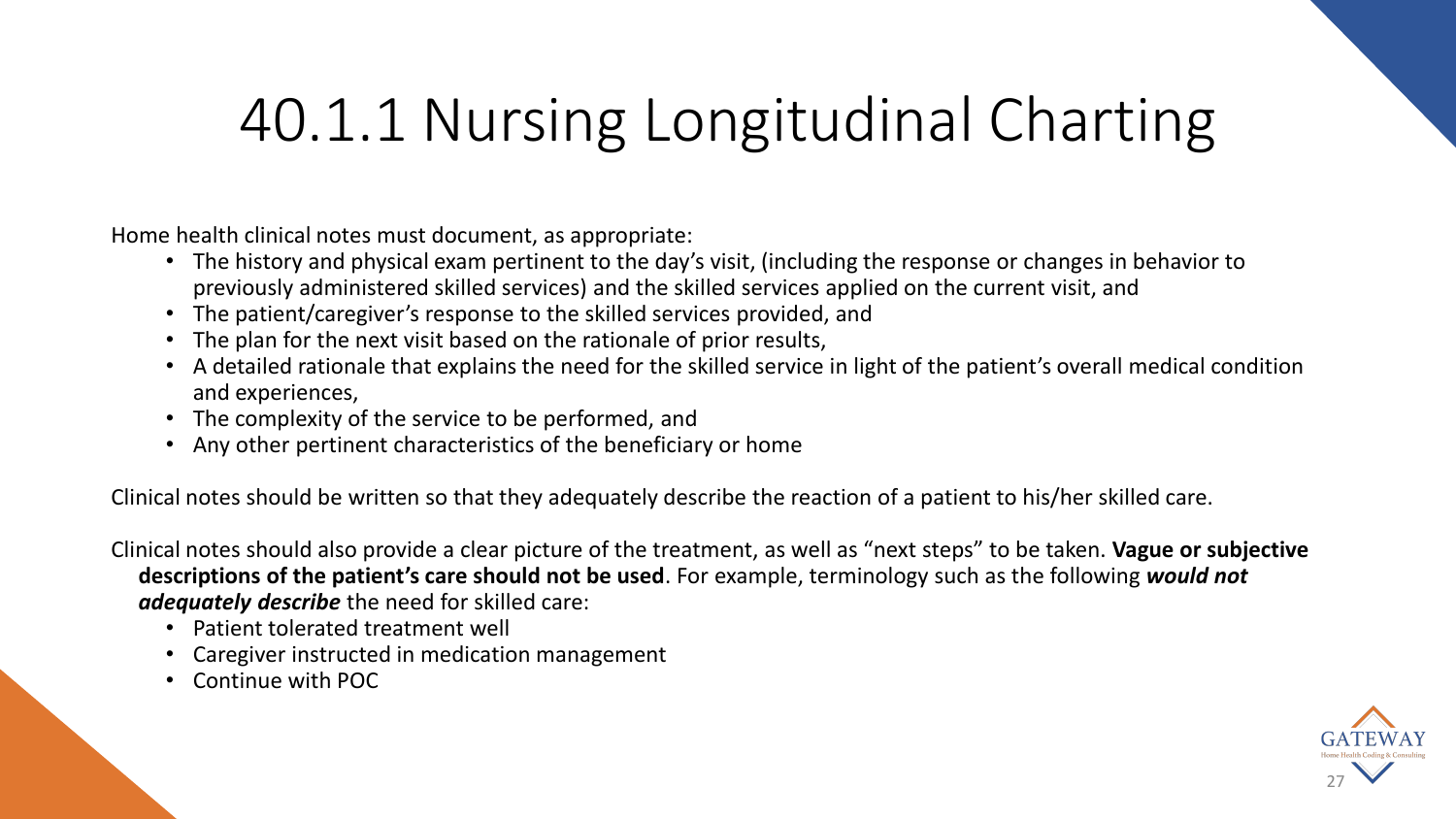# 40.1.1 Outcomes & Skilled Need

**Objective measurements of treatment outcomes should be provided and/or a clear description of the changed behaviors due to education programs should be recorded** so that all concerned can follow the results of the applied services.

To be covered as skilled nursing services, the services must require the skills of a registered nurse, or a licensed practical (vocational) nurse under the supervision of a registered nurse, must be reasonable and necessary to the treatment of the patient's illness or injury as discussed in §40.1.1…and must be intermittent as discussed in §40.1.3. **Coverage of skilled nursing care does not turn on the presence or absence of a patient's potential for improvement from the nursing care, but rather on the patient's need for skilled care***.* 

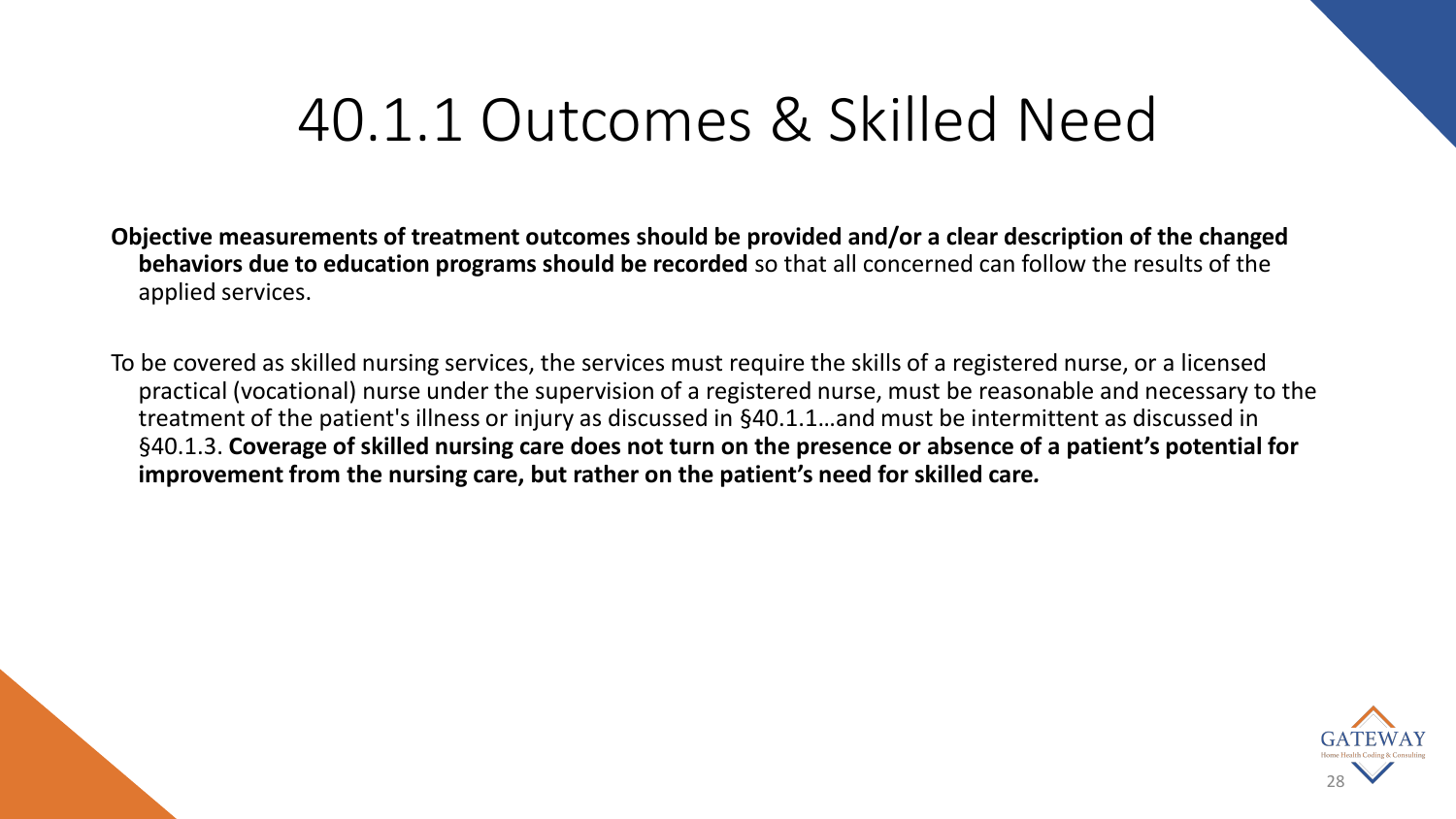# Skilled Nursing: Key Considerations

- Consistent with the nature and severity of the illness or injury, the patient's particular medical needs, and accepted standards of medical and nursing practice
- The home health records for every visit reflect the need for the skilled medical care provided
- Clinical notes document past status, current findings, and future plans to address these issues
- A need for the skills of a nurse must be shown
- If a non-medical person can safely perform it is not coverable
- Care must meet intermittent requirements
- Detail of actions taken is the key for coverage
- Outcomes of actions and teaching are needed to support coverage

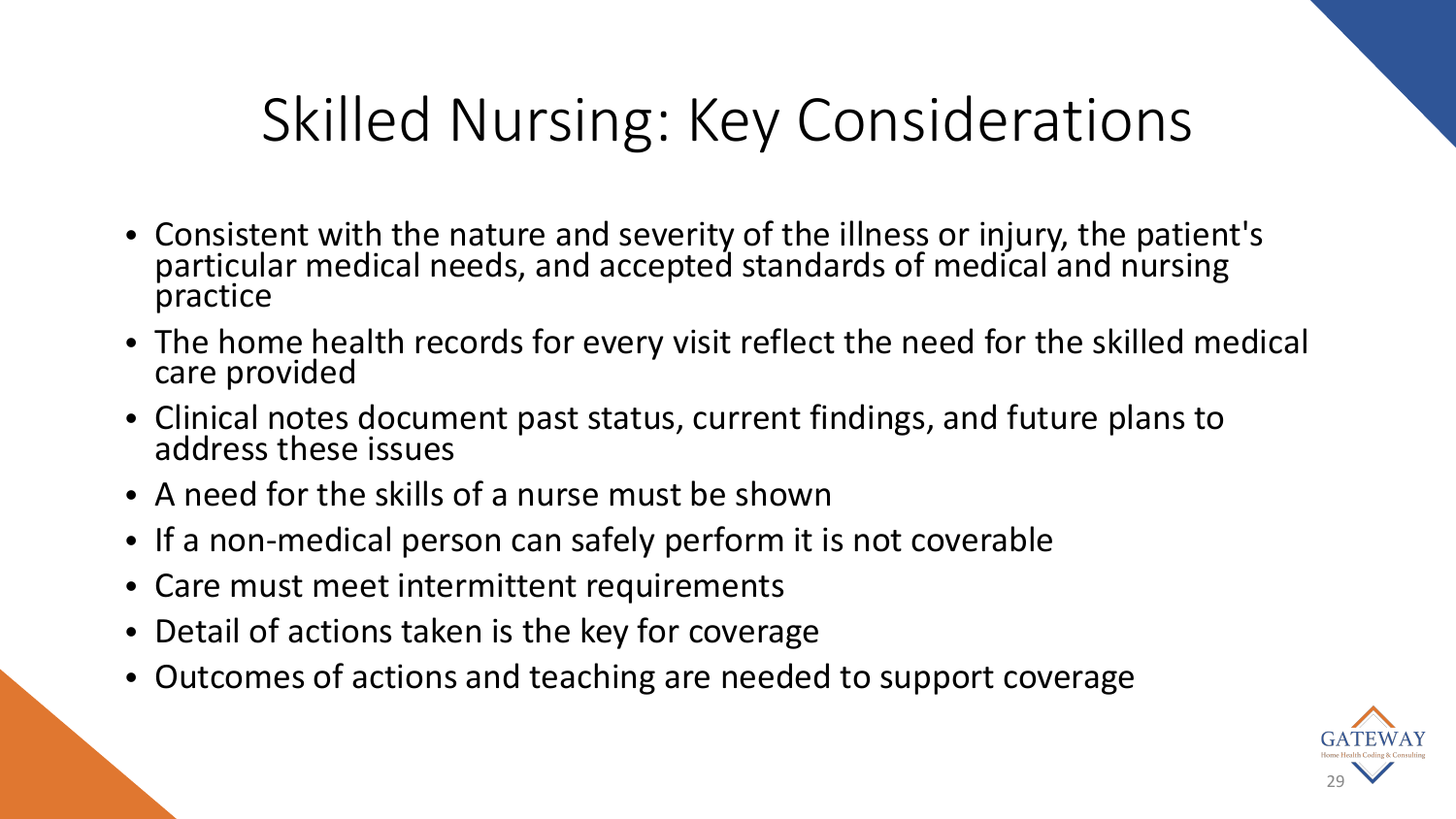# 40.1.2.1 Observation and Assessment

- Observation and assessment of the patient's condition by a nurse are reasonable and necessary skilled services *where* **there is a reasonable potential for change in a patient's condition that requires skilled nursing** personnel to identify and evaluate the patient's need for possible modification of treatment or initiation of additional medical procedures **until the patient's clinical condition and/or treatment regimen has stabilized**.
- **Where a patient was admitted to home health care for skilled observation** because there was a reasonable potential of a complication or further acute episode, **but did not develop a further acute episode or complication, the skilled observation services are still covered for 3 weeks or so long as there remains a reasonable potential for such a complication or further acute episode.**
- Information from the patient's home health record must document the rationale that demonstrates that there is a **reasonable potential for a future complication or acute episode and, therefore, may justify the need for continued skilled observation and assessment beyond the 3-week period.**

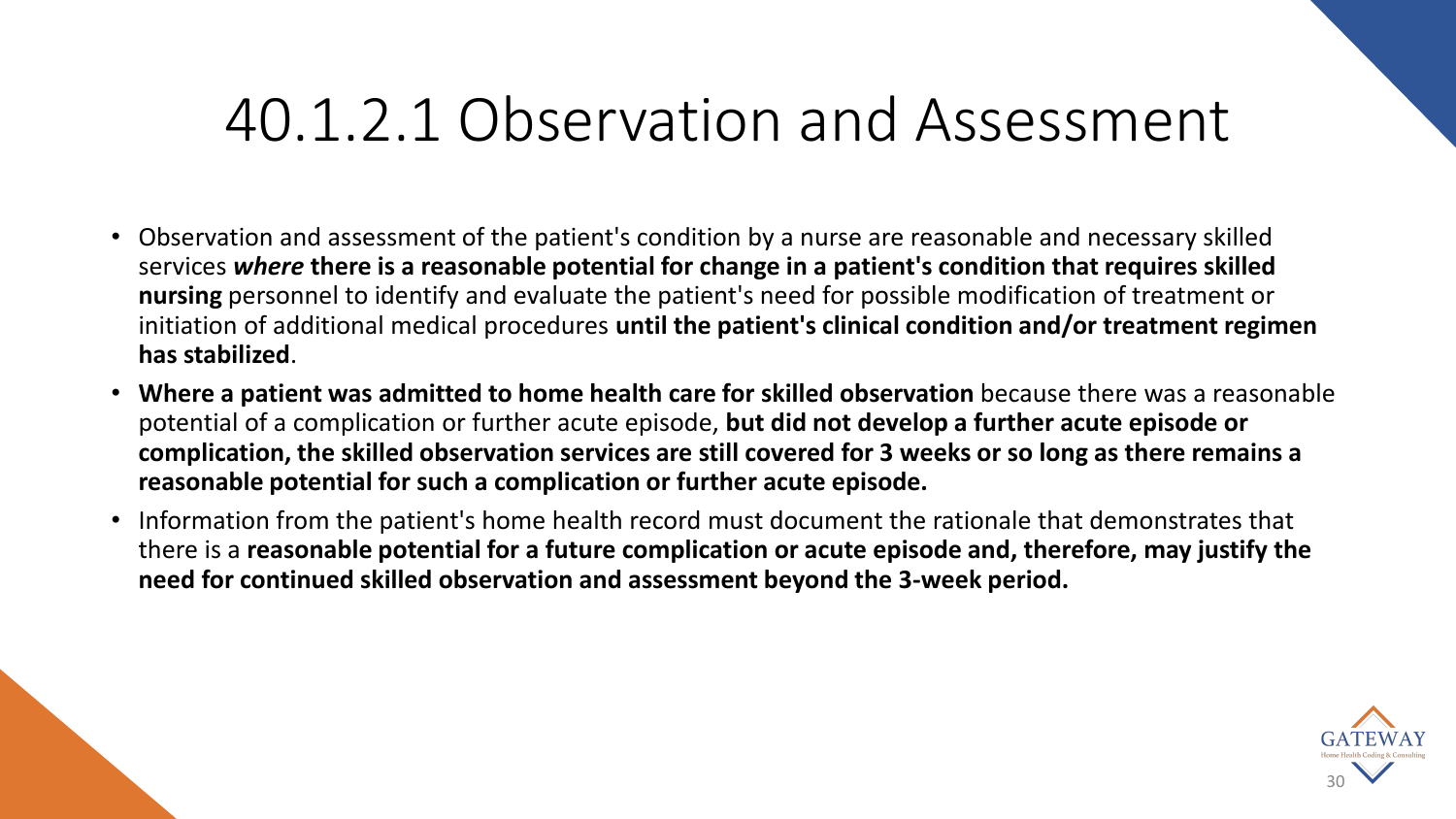# 40.1.2.1 Charting Observation and Assessment

- Such signs and symptoms as:
	- abnormal/fluctuating vital signs,
	- weight changes, edema,
	- symptoms of drug toxicity,
	- abnormal/fluctuating lab values,
	- respiratory changes on auscultation may justify skilled observation and assessment.
- Where these signs and symptoms are such that there is a reasonable potential that skilled observation and assessment by a licensed nurse will result in changes to the treatment of the patient, then the services would be covered.
- However, observation and assessment by a nurse is **not reasonable and necessary for the treatment of the illness or injury where fluctuating signs and symptoms are part of a longstanding pattern of the patient's condition which has not previously required a change in the prescribed treatment.**

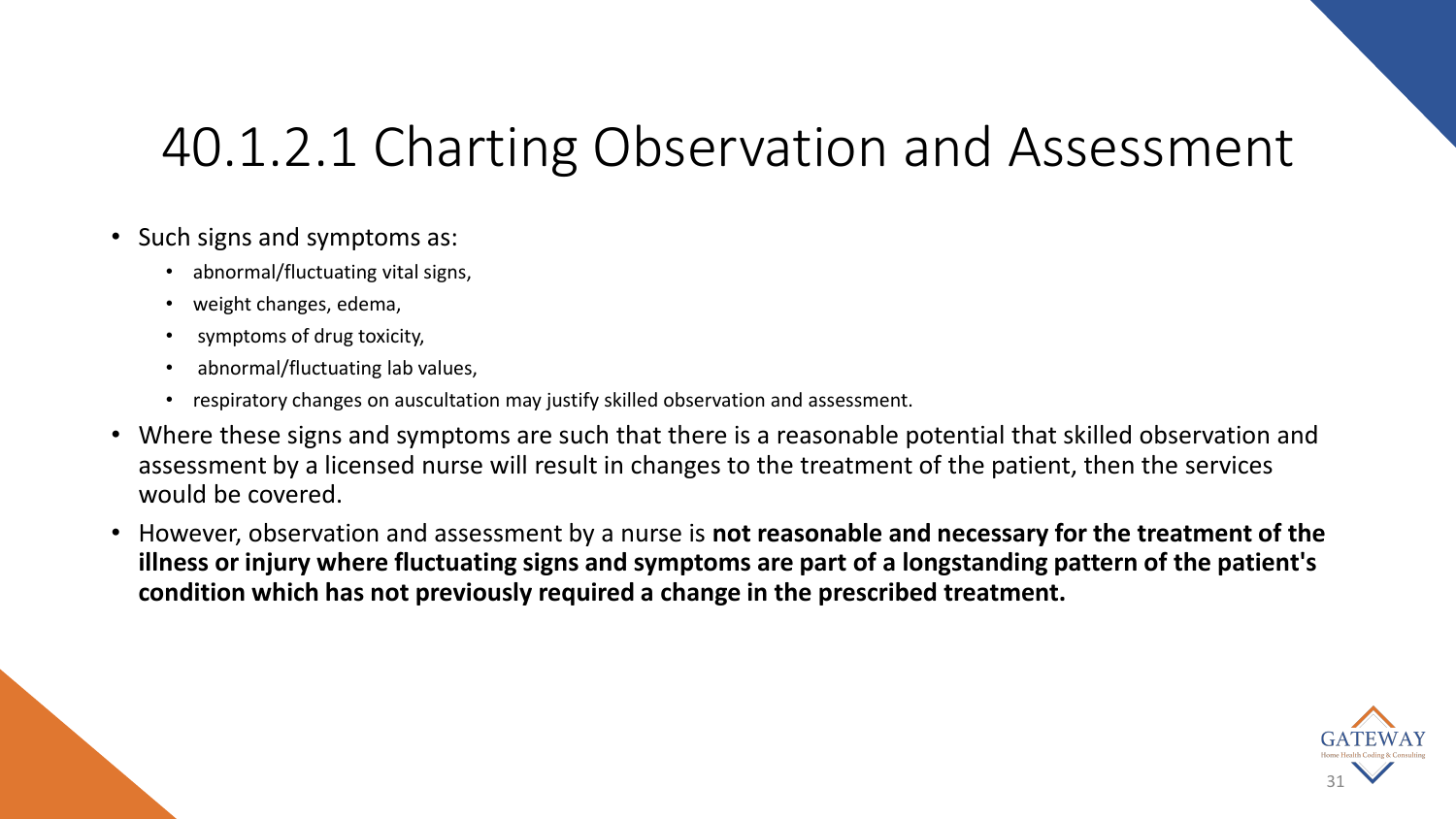# Nursing Observation and Assessment: Key Considerations

- Valid for up to 3 weeks
	- From start of care
	- May apply to changes in condition, medication, treatment
- Not automatically covered for this initial period: must show need for service
- Then must demonstrate potential for continued change or instability AND need for nursing to evaluate these changes
- Changes in condition support continued coverage
- Lack of change in condition = custodial
- Changes in condition without change in plan of care = non covered (if found to be a long-standing pattern)

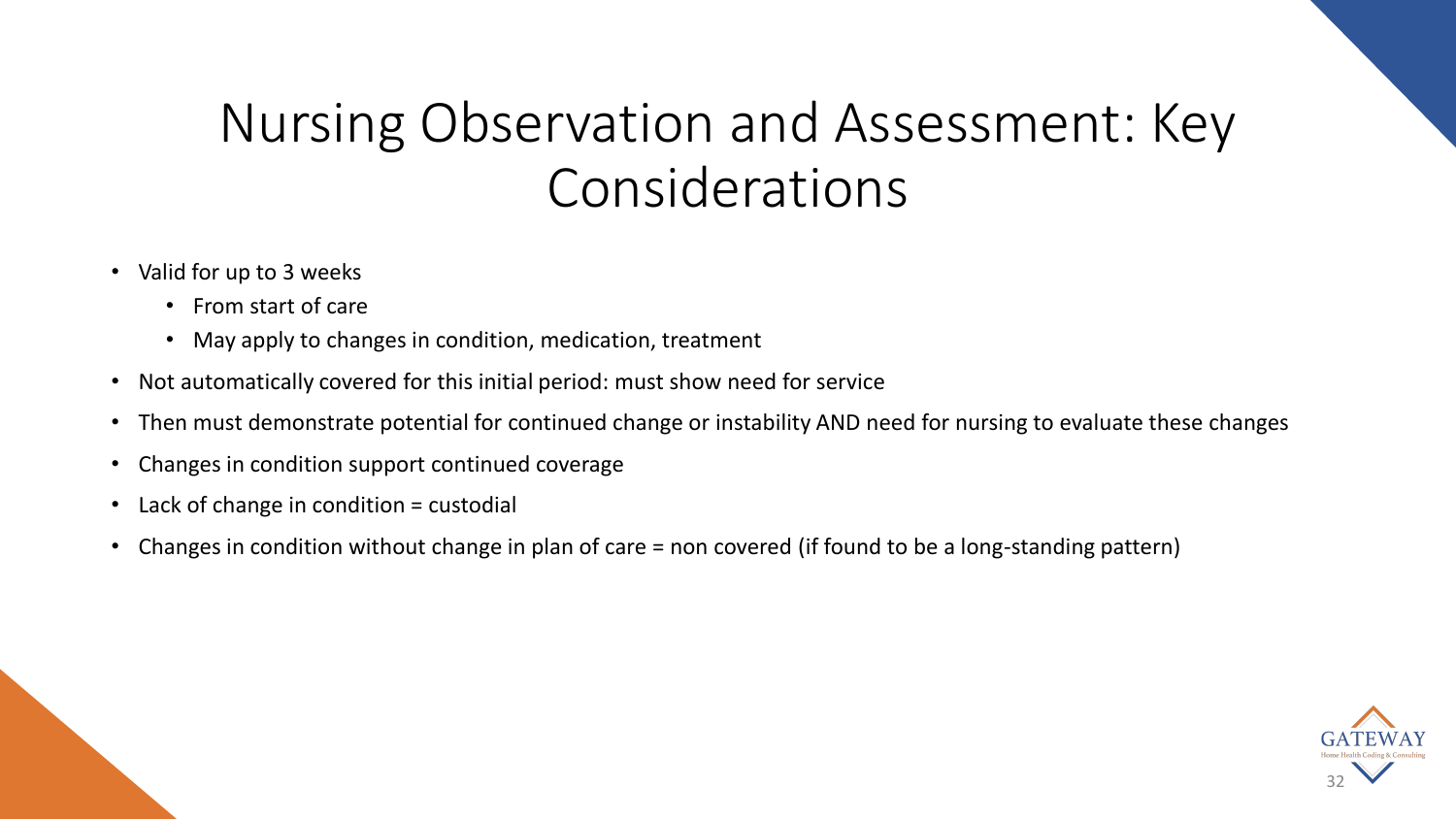# 40.1.2.2 Management & Evaluation of a Patient Care Plan

- Skilled nursing visits for management and evaluation of the patient's care plan are also reasonable and necessary where underlying conditions or complications require that **only a registered nurse can ensure that essential unskilled care is achieving its purpose.**
- For skilled nursing care to be reasonable and necessary for management and evaluation of the patient's plan of care, the complexity of the necessary unskilled services that are a necessary part of the medical treatment must require the involvement of skilled nursing personnel to promote the patient's recovery and medical safety in view of the patient's overall condition.

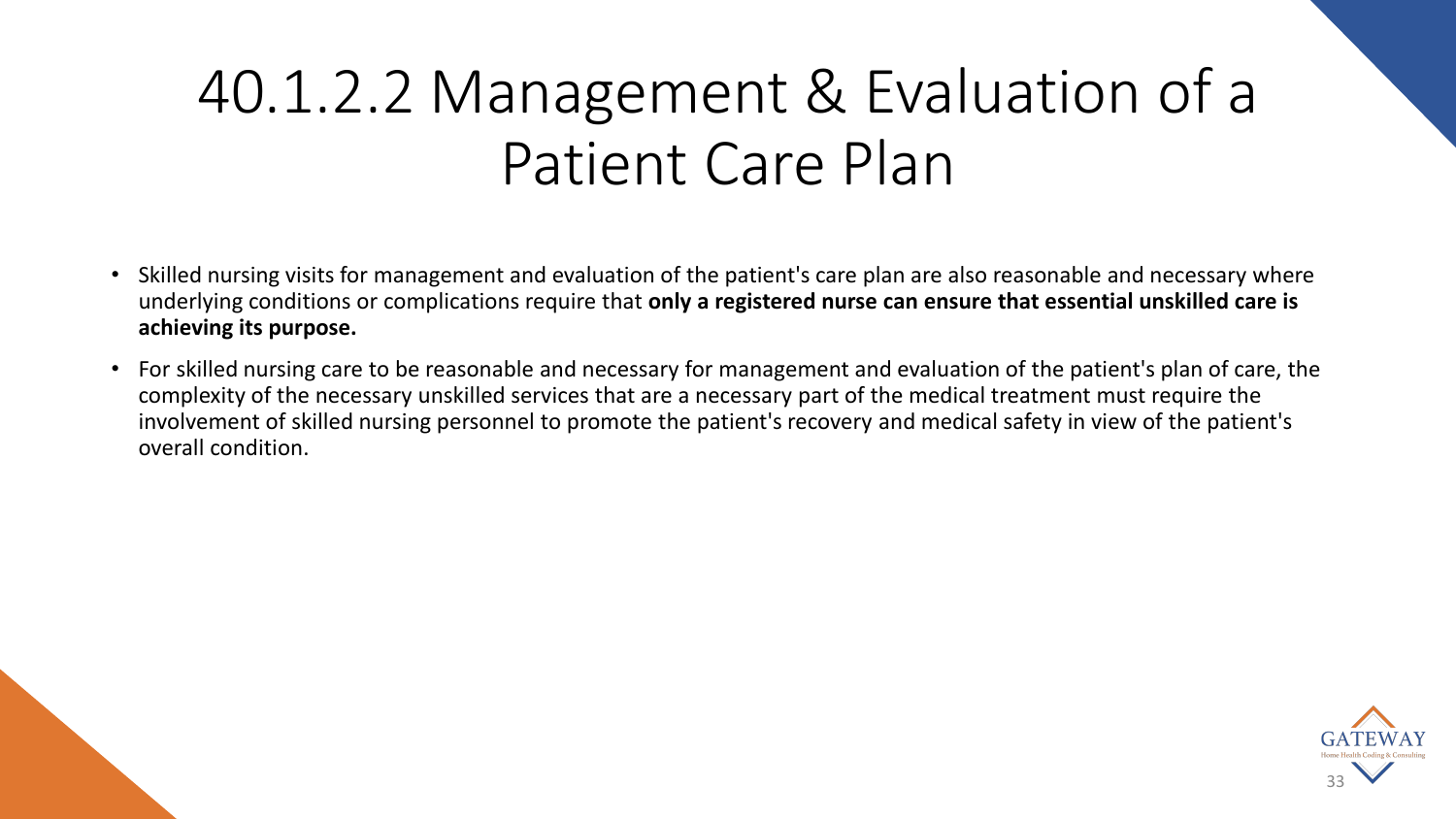# Nursing Management & Evaluation: Key Considerations

- Evaluation of the care plan—not the patient
- Nursing is needed to manage unskilled care to prevent decline in patient condition
- Nursing service itself is not the skill—it is the supervision and interaction with unskilled caregivers
- A physician narrative statement is required on recertification Plan of Care for Management and Evaluation patients
- Registered Nurse only: not LPN/LVN

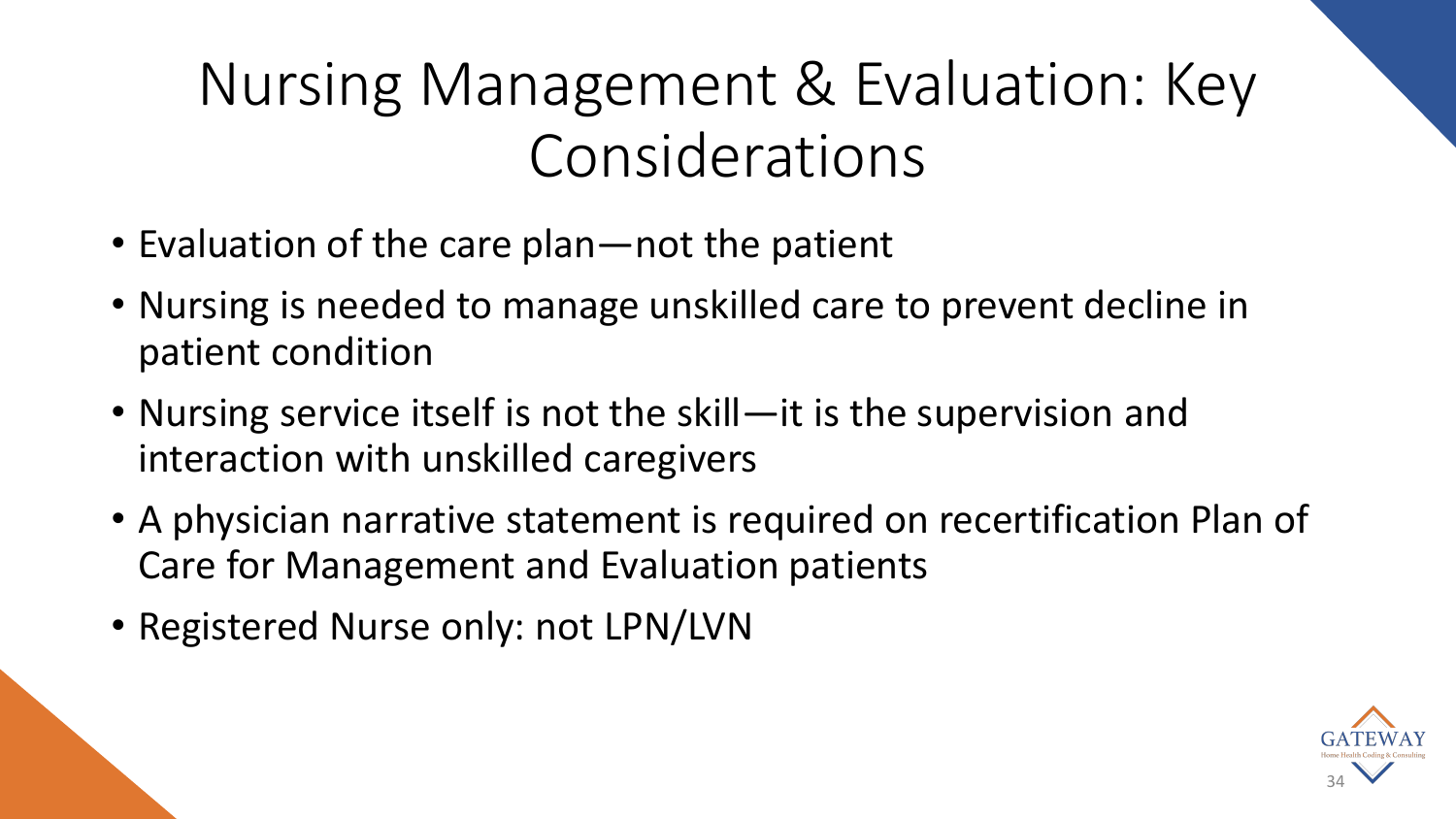# Section 40.1.2.3 Teaching and Training Activities

- Teaching and training activities that require skilled nursing personnel to teach a patient, the patient's family, or caregivers how to manage the treatment regimen would constitute skilled nursing services.
- The test of whether a nursing service is skilled relates to the skill required to teach and not to the nature of what is being taught.
- Skilled nursing visits for teaching and training activities are reasonable and necessary where the teaching or training is **appropriate to the patient's functional loss, illness, or injury**.
- Where it becomes apparent after a reasonable period of time that the patient, family, or caregiver will not or is not able to be trained, then further teaching and training would cease to be reasonable and necessary. **The reason why the training was unsuccessful should be documented in the record.**
- **Notwithstanding that the teaching or training was unsuccessful, the services for teaching and training would be considered to be reasonable and necessary prior to the point that it became apparent that the teaching or training was unsuccessful, as long as such services were appropriate to the patient's illness, functional loss, or injury.**

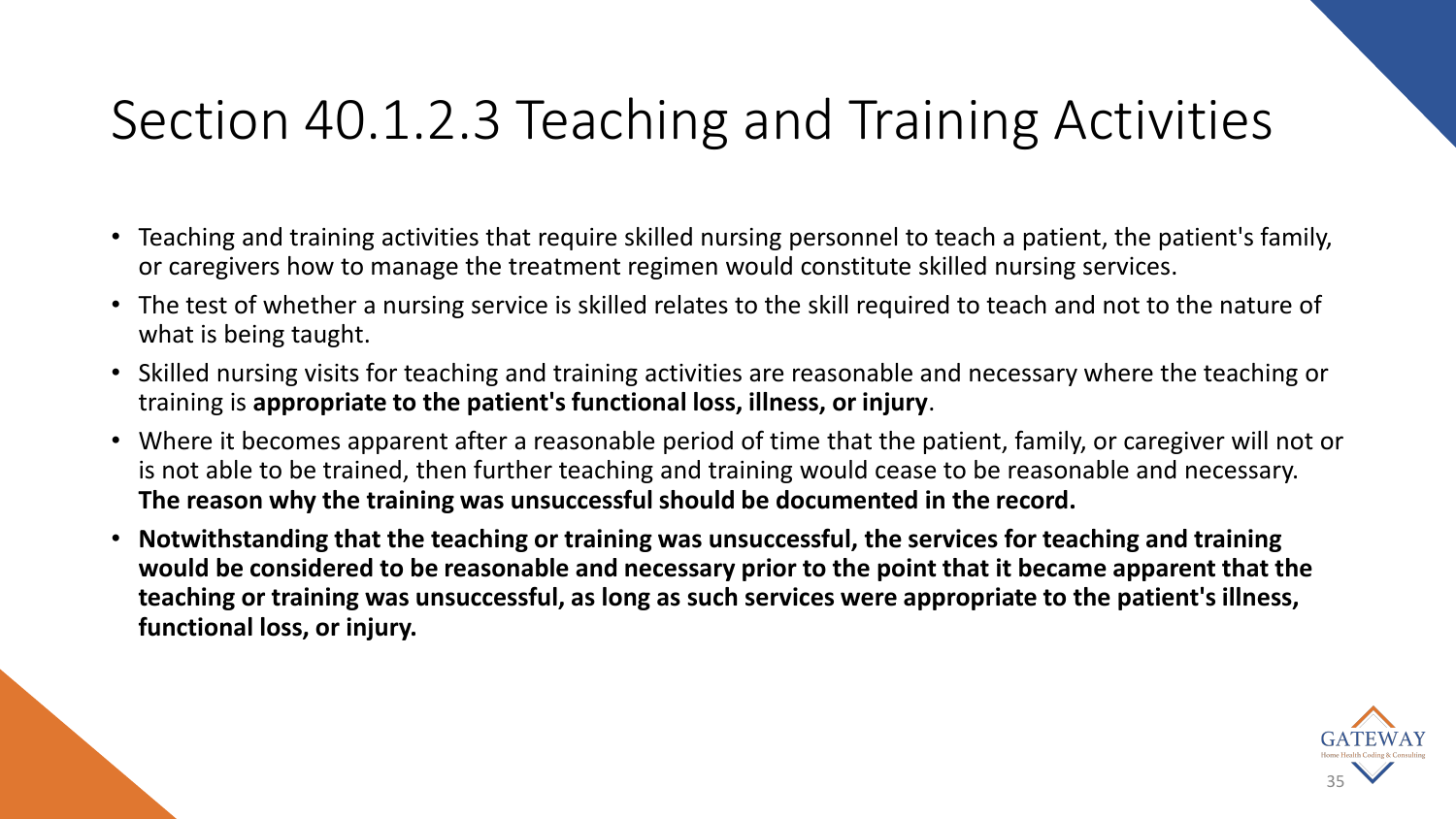# Section 40.1.2.3 Allowable Teaching Visits

- In **determining the reasonable and necessary number of teaching and training visits**, consideration is given to whether the teaching and training provided constitutes r**einforcement** of teaching provided previously in an institutional setting or in the home **or whether it represents initial instruction**.
- **Where the teaching represents initial instruction,** the complexity of the activity to be taught and the unique abilities of the patient are to be considered.
- **Where the teaching constitutes reinforcement,** an analysis of the patient's retained knowledge and anticipated learning progress is necessary to determine the appropriate number of visits. Skills taught in a controlled institutional setting often need to be reinforced when the patient returns home. Where the patient needs reinforcement of the institutional teaching, additional teaching visits in the home are covered.
- **Re-teaching or retraining** for an appropriate period may be considered reasonable and necessary where there is a change in the procedure or the patient's condition that requires re-teaching, or where the patient, family, or caregiver is not properly carrying out the task. **The medical record should document the reason that the re-teaching or retraining is required and the patient/caregiver response to the education**.

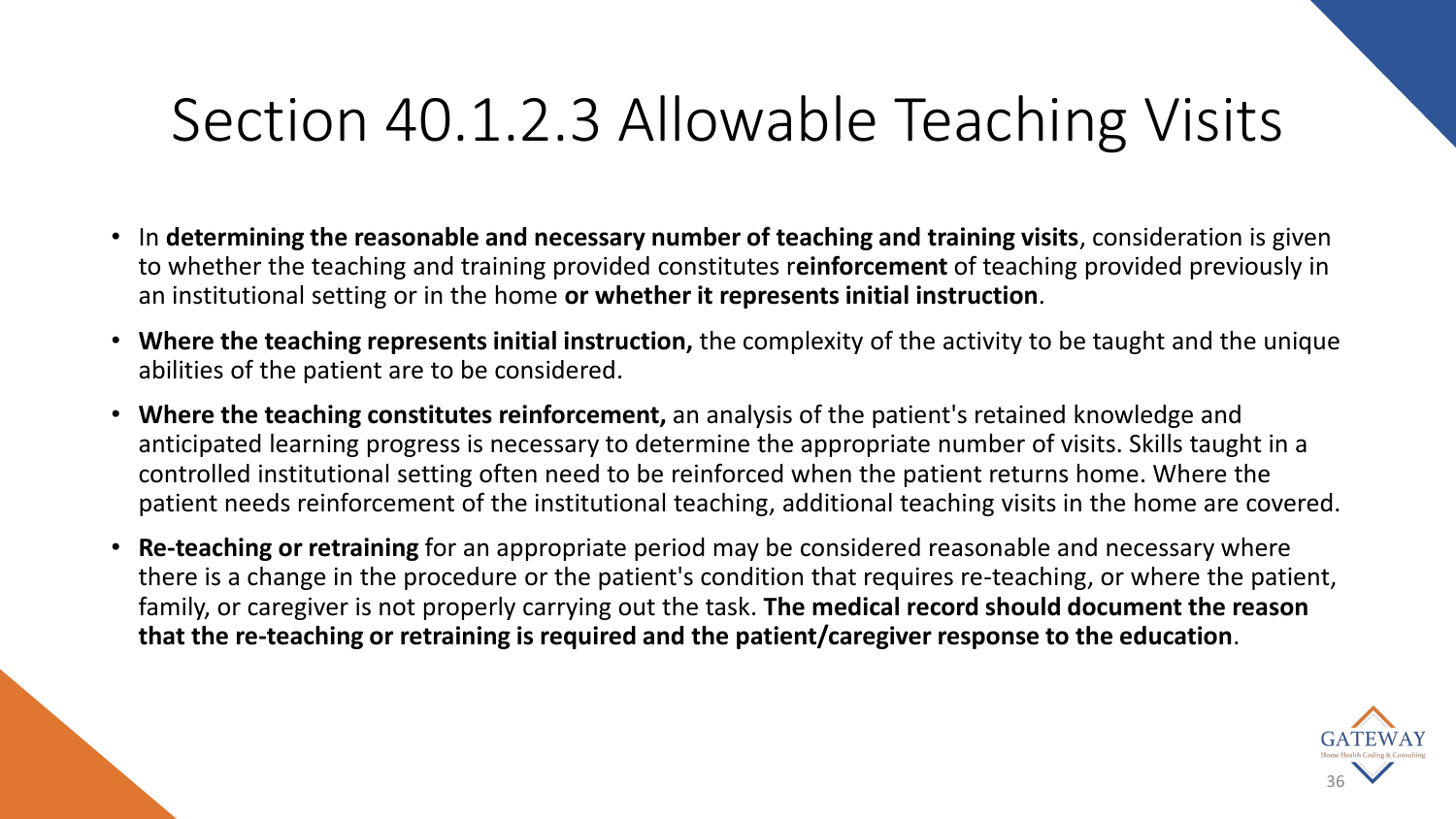# Section 40.1.2.3

## NOT EXAMPLES OF SKILLED **TEACHING**

- "Teach on disease process…"
- "Instruct on home safety…"
- "Teach on emergency plan…"
- "Instruct on medications…"

## What is needed to support skill:

- Which disease process?
- Why teaching on safety after first visit?
- Why teaching on emergency plan more than once?
- Which medication?
- Changed medication?
- Exacerbation of disease present?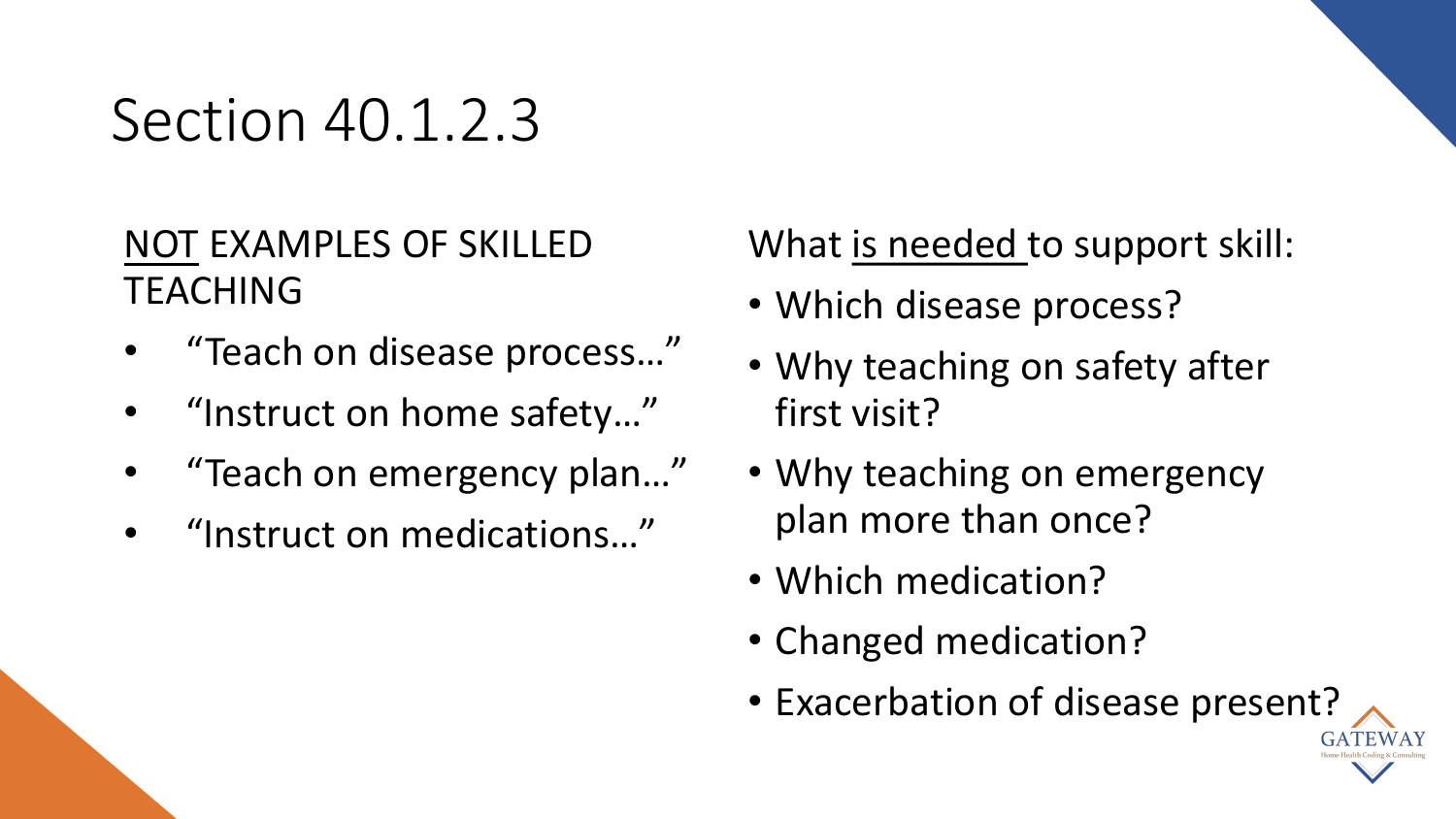# Nursing Teaching and Training: Key Considerations

- There is no specific limit to length of teaching/training
- Often supports coverage after observation/assessment is no longer valid
- On new/changed treatments, medications, or diagnoses
- Limitations on recipient's learning ability must be identified
- Content of training must support that skills of a medical professional needed
- Not all medications/diagnoses need instruction
- Response and progress of teaching must be recorded
- Limited coverage for reinforcement and re-training

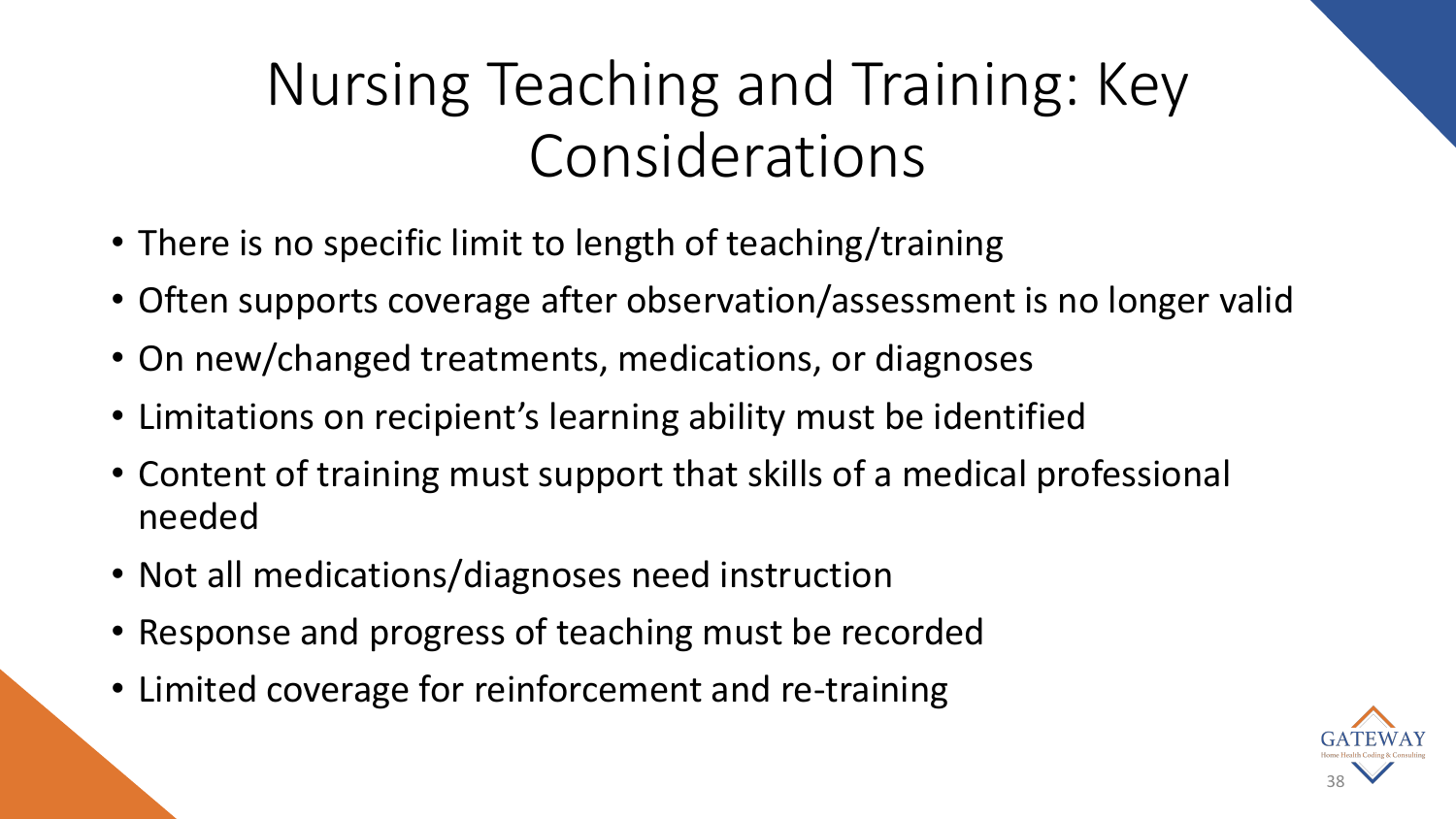## Section 40.1.2.4 Administration of Medications

Although drugs and biologicals are specifically excluded from coverage…the services of a nurse that are required to **administer** the medications safely and effectively may be covered if they are reasonable and necessary to the treatment of the illness or injury.

#### **Injections**

Intravenous, intramuscular, or subcutaneous injections and infusions, and hypodermoclysis or intravenous feedings require the skills of a licensed nurse to be performed (or taught) safely and effectively.

There must be a medical reason that the medication cannot be taken orally.

The frequency and duration of the administration of the medication must be within accepted standards of medical practice or there must be a valid explanation regarding the extenuating circumstances to justify the need for the additional injections.

#### **Vitamin B-12 injections are considered therapy only for the following conditions:**

- Specified anemias: pernicious anemia, megaloblastic anemias, macrocytic anemias, fish tapeworm anemia;
- Specified gastrointestinal disorders: gastrectomy, malabsorption syndromes such as sprue and idiopathic

steatorrhea, surgical and mechanical disorders such as resection of the small intestine, strictures, anastomosis and blind loop syndrome;

- Certain neuropathies: posterolateral sclerosis, other neuropathies associated with pernicious anemia, during the acute phase or acute exacerbation of a neuropathy due to malnutrition and alcoholism.
- For a **patient with pernicious anemia caused by a B-12 deficiency,** intramuscular or subcutaneous injection of vitamin B-12 at a dose of from 100 to 1000 micrograms no more frequently than once monthly is the accepted reasonable and necessary dosage schedule for maintenance treatment. More frequent injections would be appropriate in the initial or acute phase of the disease until it has been determined through laboratory tests that the patient can be sustained on a maintenance dose.

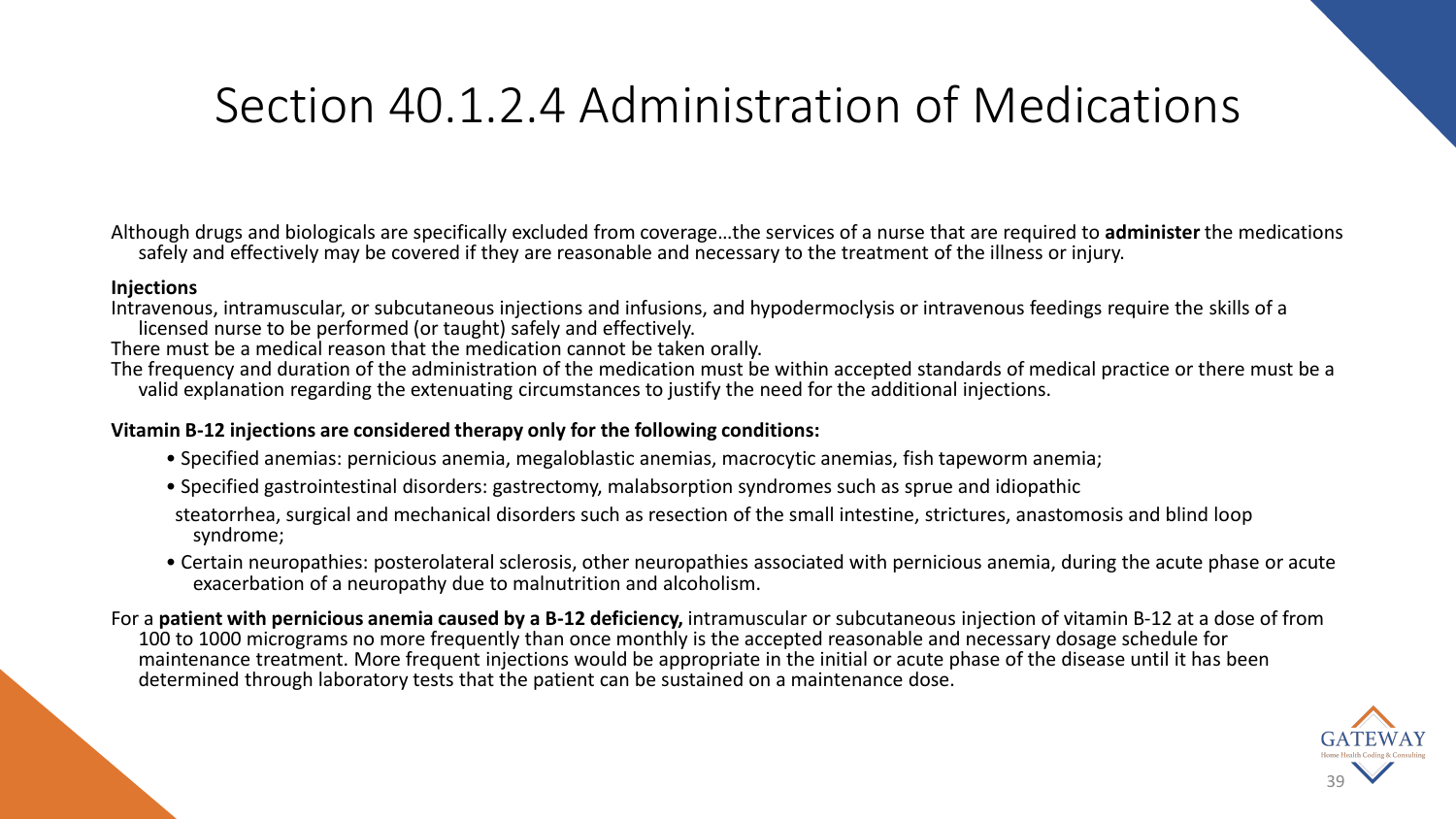# 40.1.2.4 Insulin Administration

Insulin Injections

Insulin is customarily self-injected by patients or is injected by their families*. However, where a patient is either physically or mentally unable to self-inject insulin and there is no other person who is able and willing to inject the patient, the injections would be considered a reasonable and necessary skilled nursing service.* 

*The prefilling of syringes with insulin (or other medication that is self injected) does not require the skills of a licensed nurse* and, therefore, is not considered to be a skilled nursing service. If the patient needs someone only to prefill syringes (and therefore needs no skilled nursing care on an intermittent basis, physical therapy, or speech language pathology services) than he/she does not qualify for any Medicare coverage of home health care. Prefilling of syringes for self-administration of insulin or other medications is considered to be assistance with medications that are ordinarily self-administered and is an appropriate *home health aide service*.

However, *where state law requires* that a licensed nurse prefill syringes, a skilled nursing visit to prefill syringes is paid as a skilled nursing visit (if the patient otherwise needs skilled nursing care, physical therapy, or speech-language pathology services), but is not considered to be a skilled nursing service.

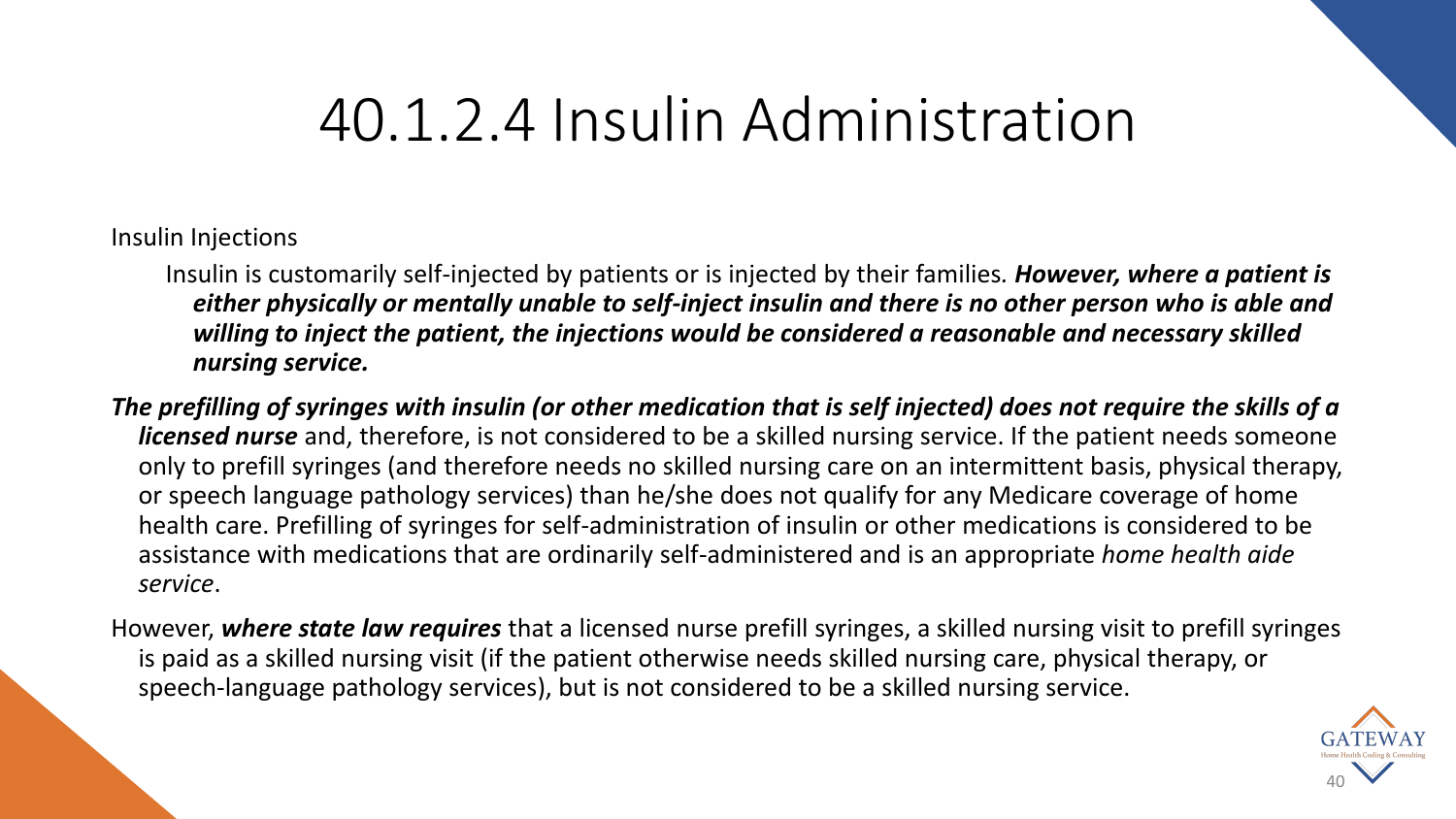# 40.1.2.4 Oral and Topical Routes

## **Oral Medications**

The **administration of oral medications by a nurse is not reasonable and necessary skilled nursing** care except in the specific situation in which the complexity of the patient's condition, the nature of the drugs prescribed, and the number of drugs prescribed require the skills of a licensed nurse to detect and evaluate side effects or reactions. The medical record must document the specific circumstances that cause administration of an oral medication to require skilled observation and assessment.

## **Eye Drops and Topical Ointments**

The **administration of eye drops and topical ointments does not require the skills of a nurse.** Therefore, even if the administration of eye drops or ointments is necessary to the treatment of an illness or injury and the patient cannot self-administer the drops, and there is no one available to administer them, the visits cannot be covered as a skilled nursing service. This section does not eliminate coverage for skilled nursing visits for observation and assessment of the patient's condition.

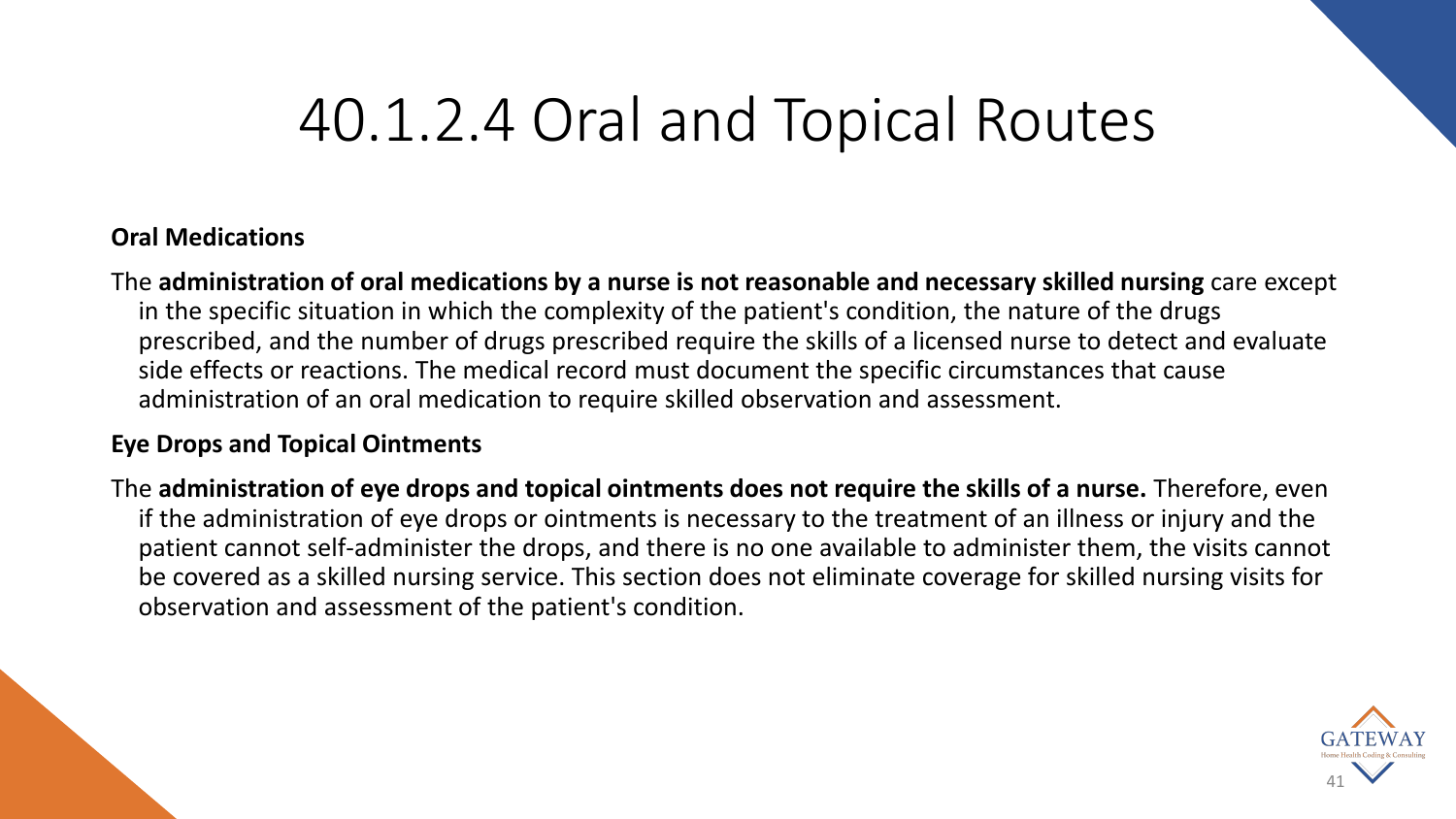# Nursing Medication Administration: Key Considerations

- Very limited ability to give oral medication as covered service
- Limited ability to give topical medication as covered service
- Very limited ability to give subcutaneous (SC/SQ) injections
- May give intramuscular (IM) injections
- $\cdot$  B<sub>12</sub> has diagnosis parameters for coverage
- Insulin most common injection, but must establish caregiver status, patient self-injection status, and support daily nursing care (nonintermittent)
- Other non-insulin injectables can support nursing but caregiver status/living arrangement/pre-fill options must be addressed

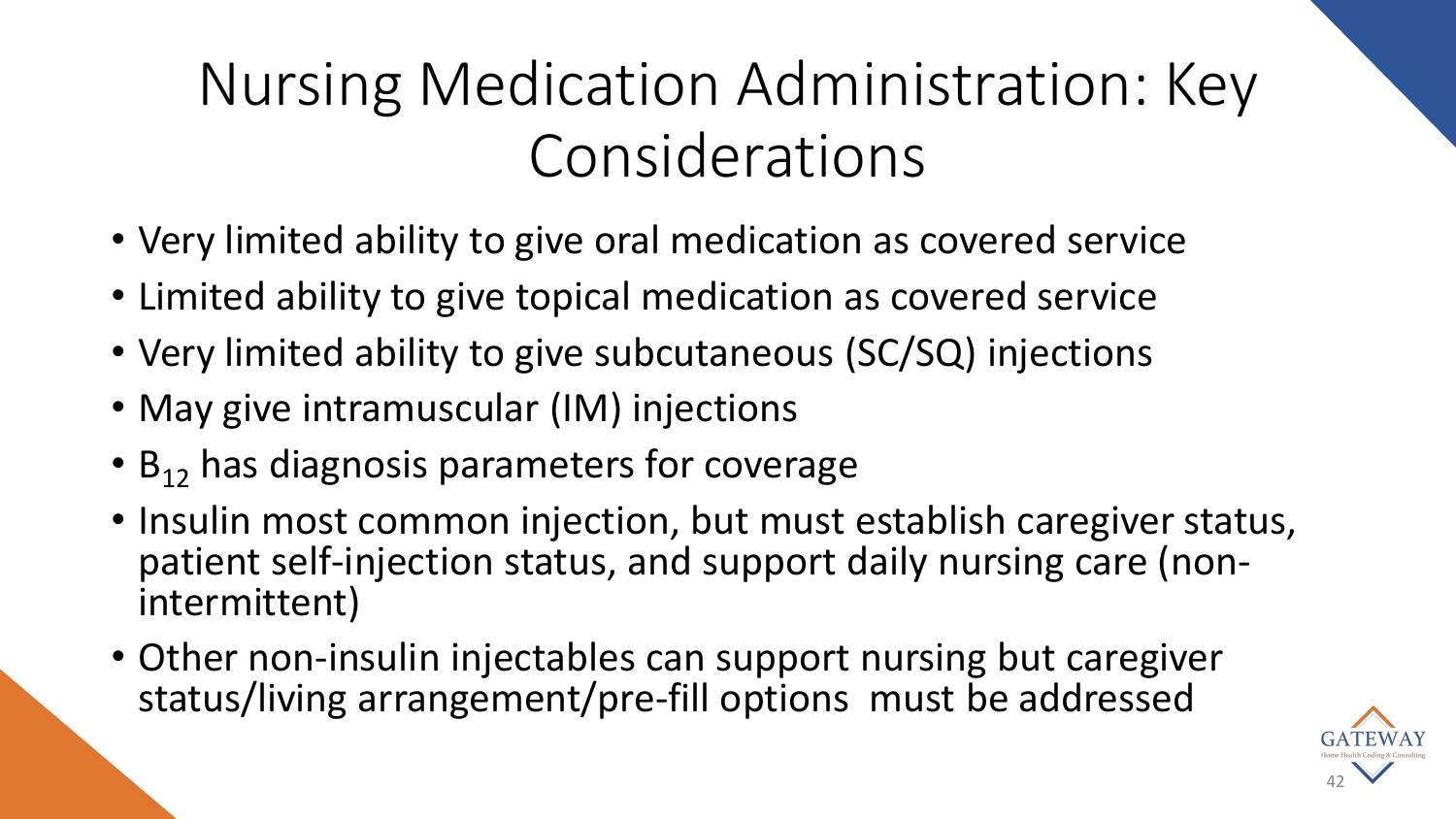# 40.1.2.7 Catheters

Insertion and sterile irrigation and replacement of catheters, care of a suprapubic catheter, and in selected patients, urethral catheters, are considered to be skilled nursing services.

- Where the catheter is necessitated by a permanent or temporary loss of bladder control, skilled nursing services that are provided at a frequency appropriate to the type of catheter in use would be considered reasonable and necessary.
- Absent complications**, Foley catheters generally require skilled care once approximately every 30 days** and silicone catheters generally require skilled care once every 60-90 days and this frequency of service would be considered reasonable and necessary.
- However, where there are complications that require more frequent skilled care related to the catheter, such care would, with adequate documentation, be covered.

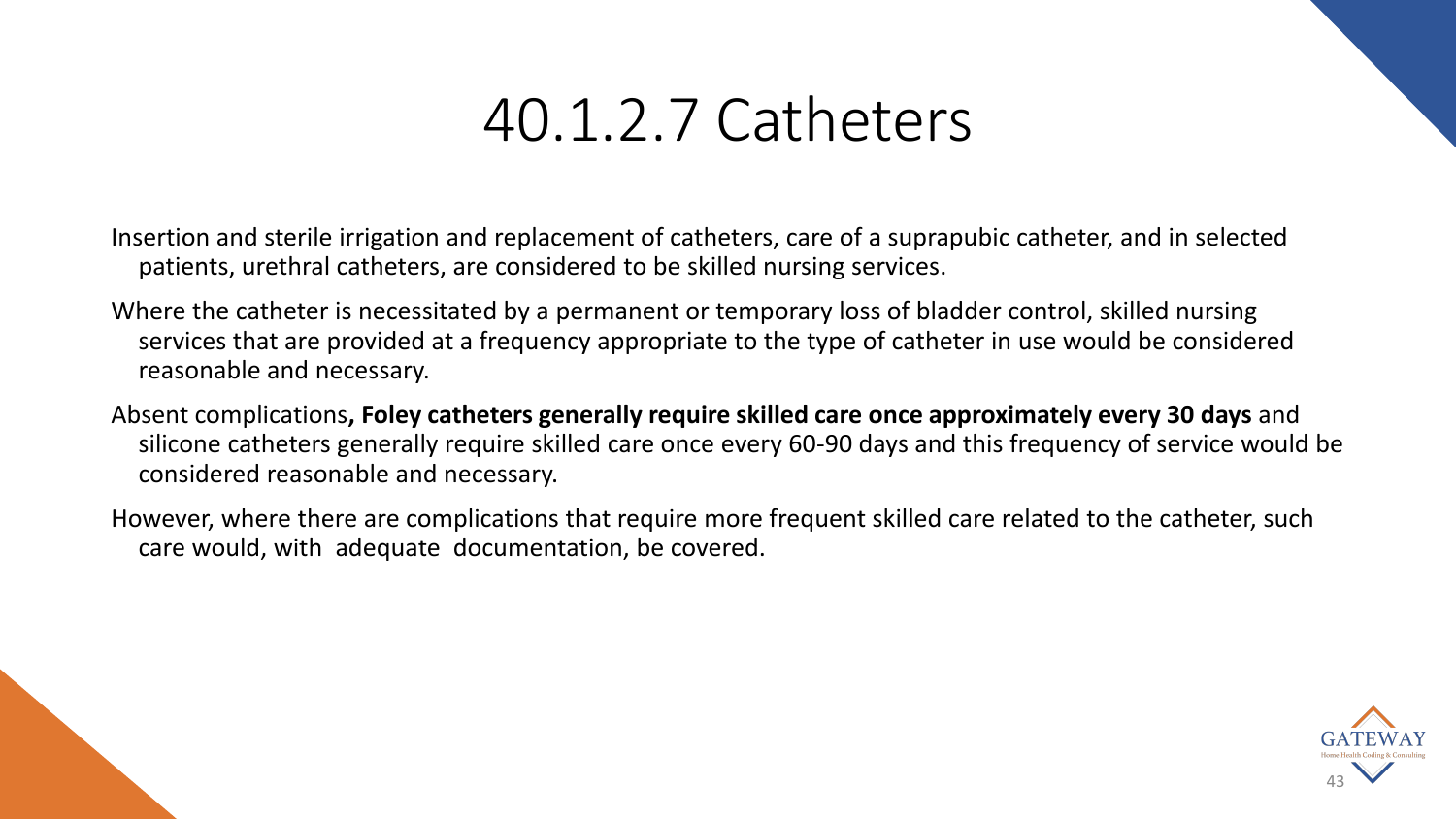# 40.1.2.7 Urinary Catheters: Key Considerations

- Generally is covered as skilled due to nature of procedure
- Frequency of change is limited (+PRN visits)
- Requires documentation of catheter type, balloon size, frequency of change
- Specify if indwelling or suprapubic
- Diagnosis of urinary dysfunction needed to support

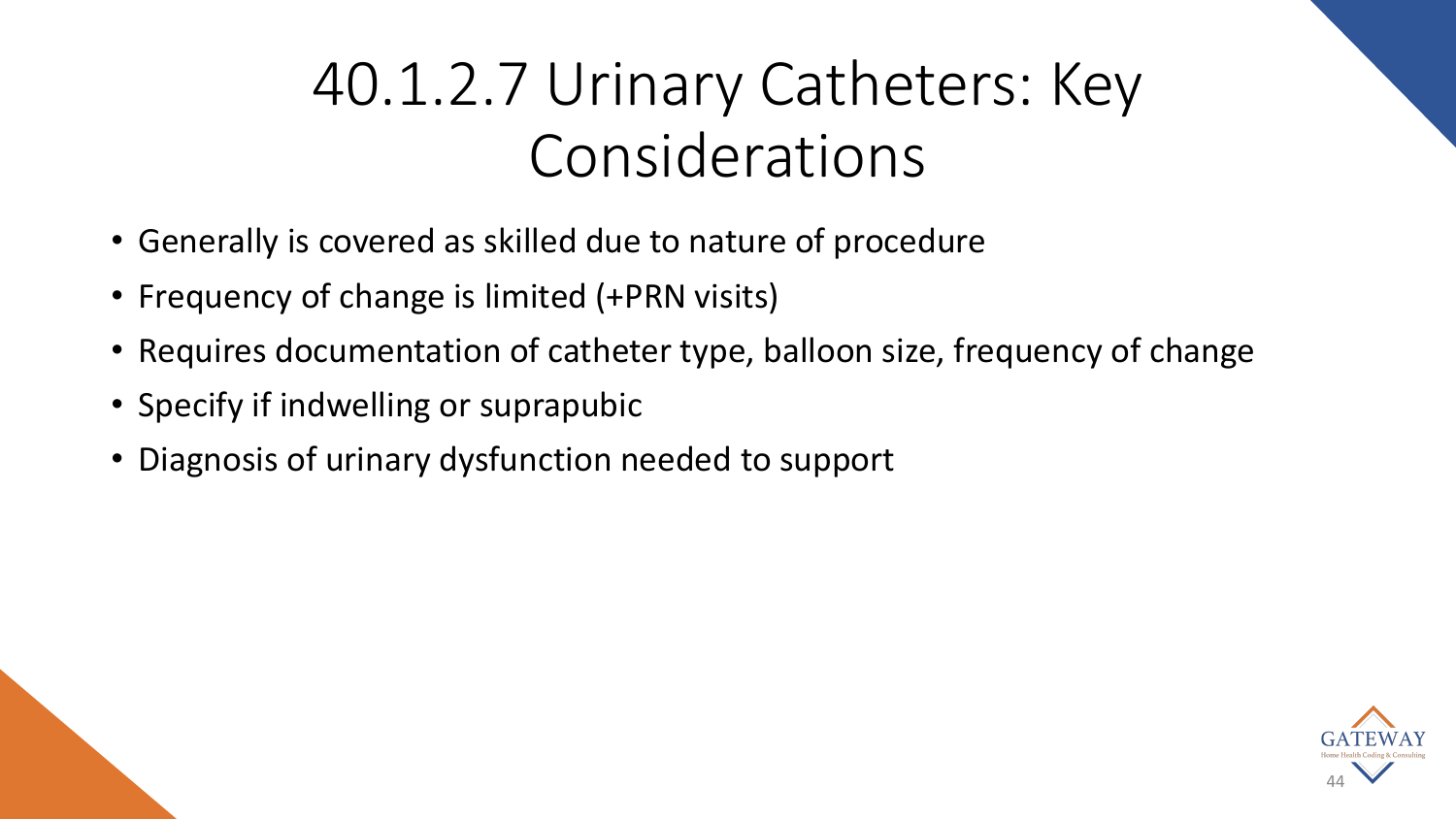# 40.1.2.8 Wound Care

Care of wounds, (including, but not limited to, ulcers, burns, pressure sores, open surgical sites, fistulas, tube sites, and tumor erosion sites) is considered to be a skilled nursing service.

- **For skilled nursing care to be reasonable and necessary to treat a wound, the size, depth, nature of drainage (color, odor, consistency, and quantity), and condition and appearance of the skin surrounding the wound must be documented in the clinical findings so that an assessment of the need for skilled nursing care can be made.**
- This includes whether wound care is performed via dressing changes…Coverage or denial of skilled nursing visits for wound care may not be based solely on the stage classification of the wound, but rather must be based on all of the documented clinical findings.

## **Moreover, the plan of care must contain the specific instructions for the treatment of the wound.**

Where the physician has ordered appropriate active treatment (e.g., sterile or complex dressings, NPWT [negative pressure], administration of prescription medications, etc.) of wounds with specified characteristics, the skills of a licensed nurse are usually reasonable and necessary for treatment of:

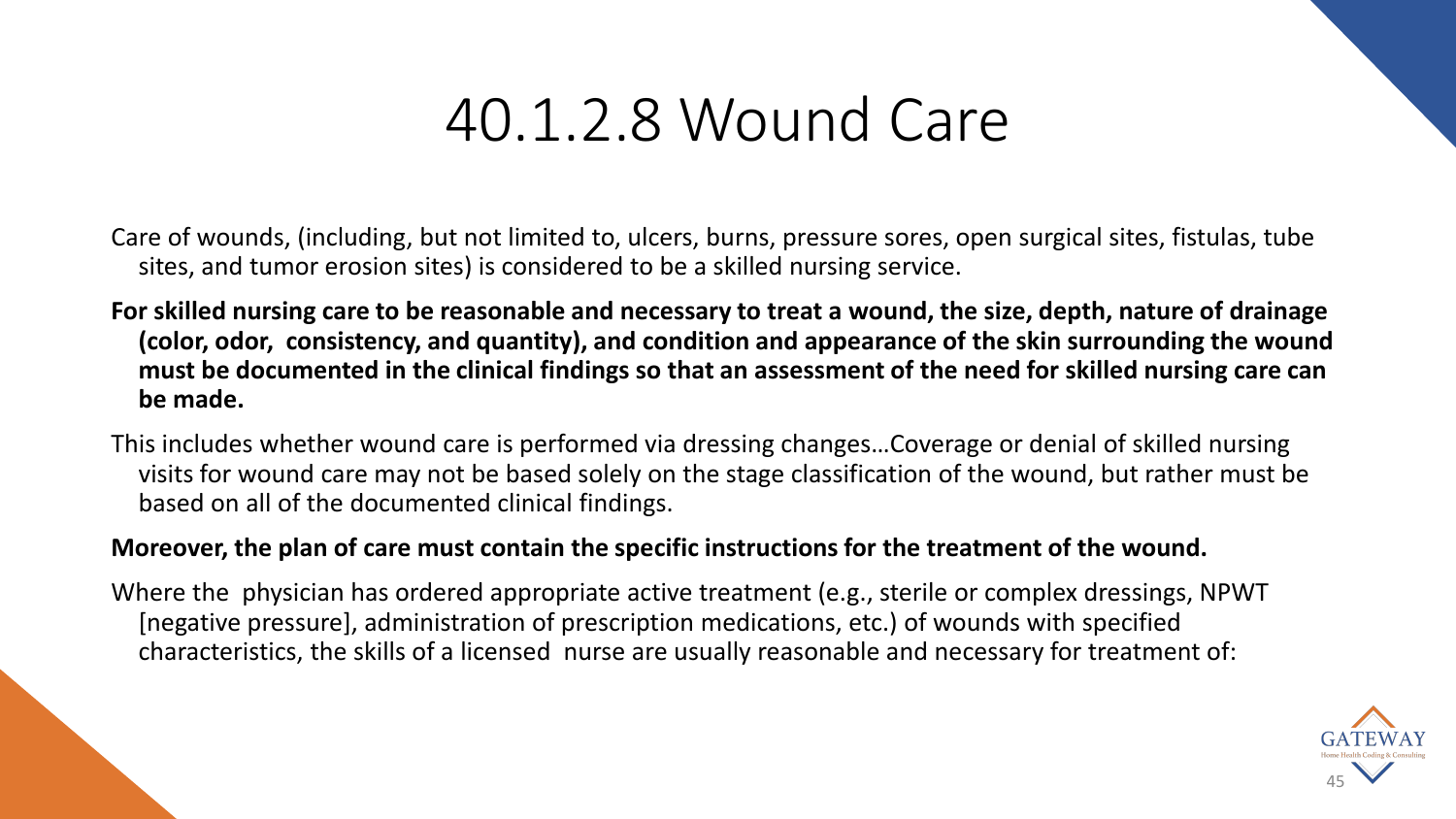# 40.1.2.8 Wound Types Supporting Care

- Open wounds which are draining purulent or colored exudate or have a foul odor present or for which the patient is receiving antibiotic therapy;
- Wounds with a drain or T-tube that require shortening or movement of such drains;
- Wounds which require irrigation or instillation of a sterile cleansing or medicated solution into several layers of tissue and skin and/or packing with sterile gauze;
- Recently debrided ulcers;
- Pressure sores (decubitus ulcers) with the following characteristics:
	- $\triangleright$  There is partial tissue loss with signs of infection such as foul odor or purulent drainage; or
	- $\triangleright$  There is full thickness tissue loss that involves exposure of fat or invasion of other tissue such as muscle or bone.
- **NOTE: Wounds or ulcers that show redness, edema, and induration, at times with epidermal blistering or desquamation do not ordinarily require skilled nursing care.**
- Wounds with exposed internal vessels or a mass that may have a proclivity for hemorrhage when a dressing is changed (e.g., post radical neck surgery, cancer of the vulva);

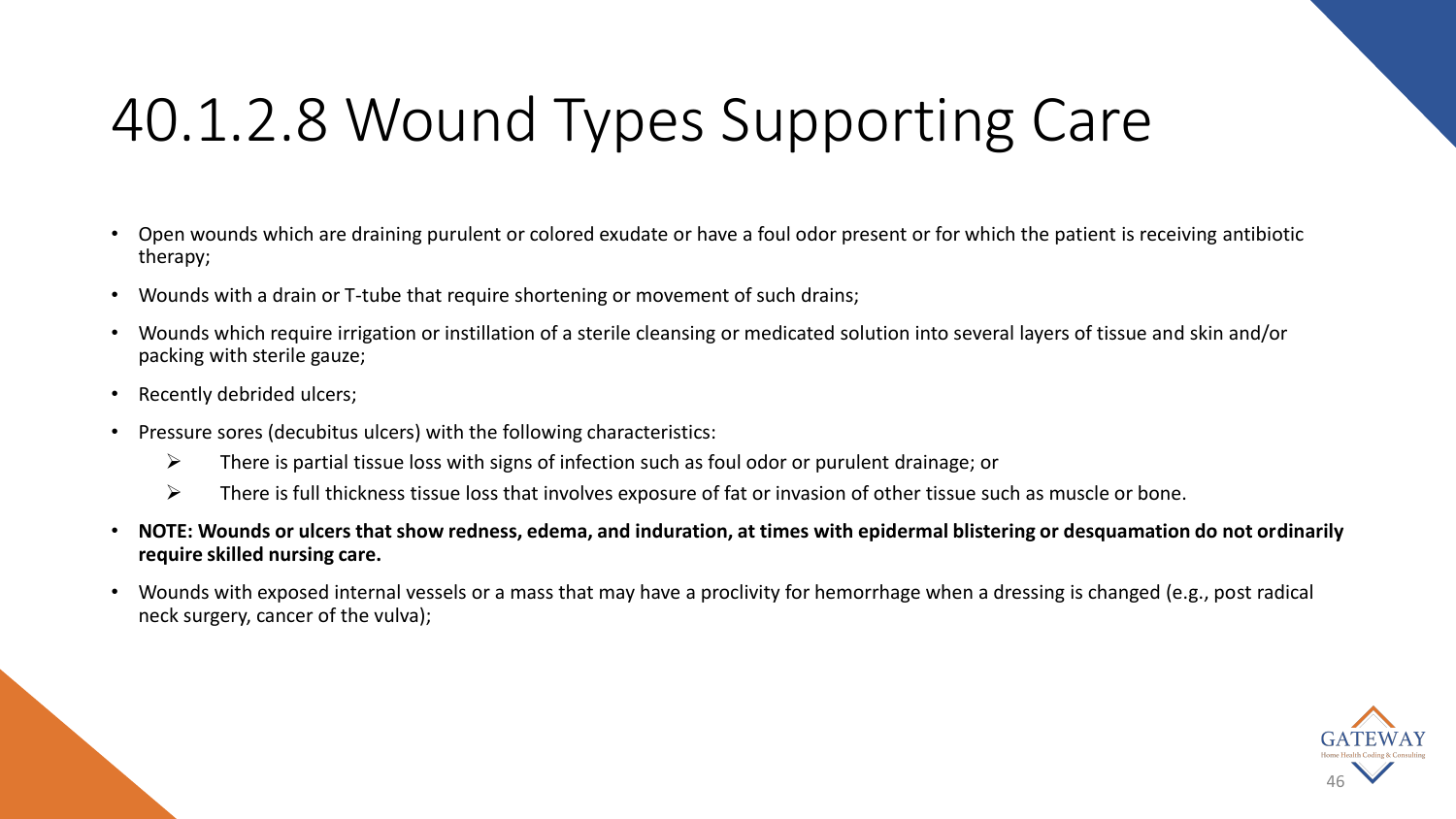# 40.1.2.8 More wound types supporting care

- Open wounds or widespread skin complications following radiation therapy, or which result from immune deficiencies or vascular insufficiencies;
- Post-operative wounds where there are complications such as infection or allergic reaction or where there is an underlying disease that has a reasonable potential to adversely affect healing (e.g., diabetes);
- Third degree burns, and second degree burns where the size of the burn or presence of complications causes skilled nursing care to be needed;
- Skin conditions that require application of nitrogen mustard or other chemotherapeutic medication that present a significant risk to the patient;
- Other open or complex wounds that require treatment that can only be provided safely and effectively by a licensed nurse.

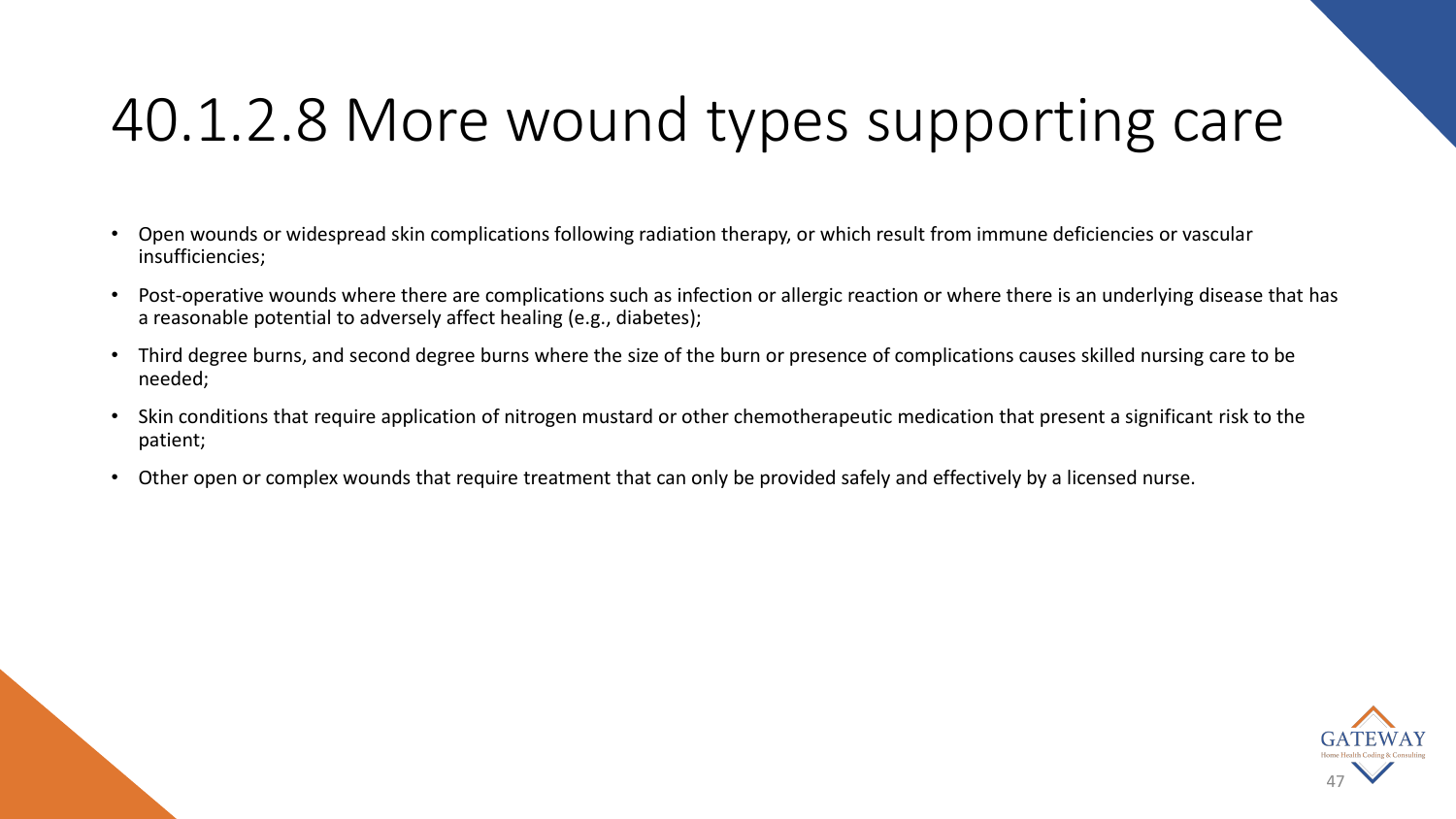# 40.1.2.8 Wound Care: Key Considerations

- Wound care must be complex (more than skin breakdown or open)
- Care cannot be safely performed by non-medical person
- Plan of care must contain details of ordered treatment
- If daily care, must establish a reasonable and finite end of daily care date (if daily care over 3 weeks in length)
- Post-operative wounds must still have complications or underlying disease that impair healing
- Simple presence of a wound does not result in coverage

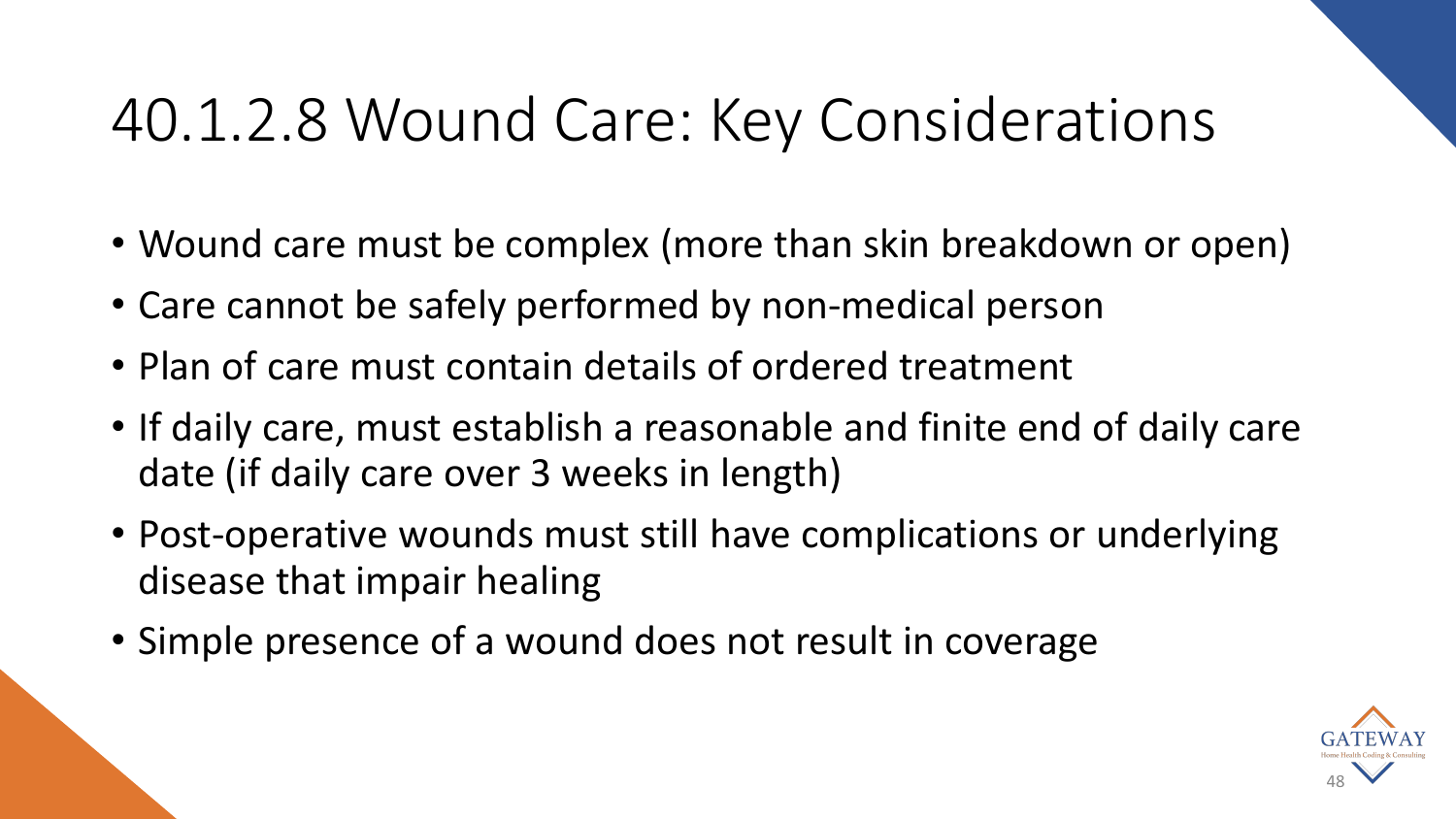# 40.1.2.13 Venipuncture

Venipuncture for the purposes of obtaining a blood sample cannot be the sole reason for Medicare home health eligibility.

## *However, if a beneficiary qualifies for home health eligibility based on a skilled need other than solely venipuncture*, *medically reasonable and necessary venipuncture may be covered.*

*For venipuncture to be reasonable and necessary*:

- 1. The physician order for the venipuncture for a laboratory test should be associated with a specific symptom or diagnosis, or the documentation should clarify the need for the test when it is not diagnosis/illness specific. In addition, the treatment must be recognized (in the Physician's Desk Reference, or other authoritative source) as being reasonable and necessary to the treatment of the illness or injury for venipuncture and monitoring the treatment must also be reasonable and necessary.
- 2. The frequency of testing should be consistent with accepted standards of medical practice for continued monitoring of a diagnosis, medical problem, or treatment regimen. Even where the laboratory results are consistently stable, periodic venipuncture may be reasonable and necessary because of the nature of the treatment.
- 3. The home health record must document the rationale for the blood draw as well as the results.

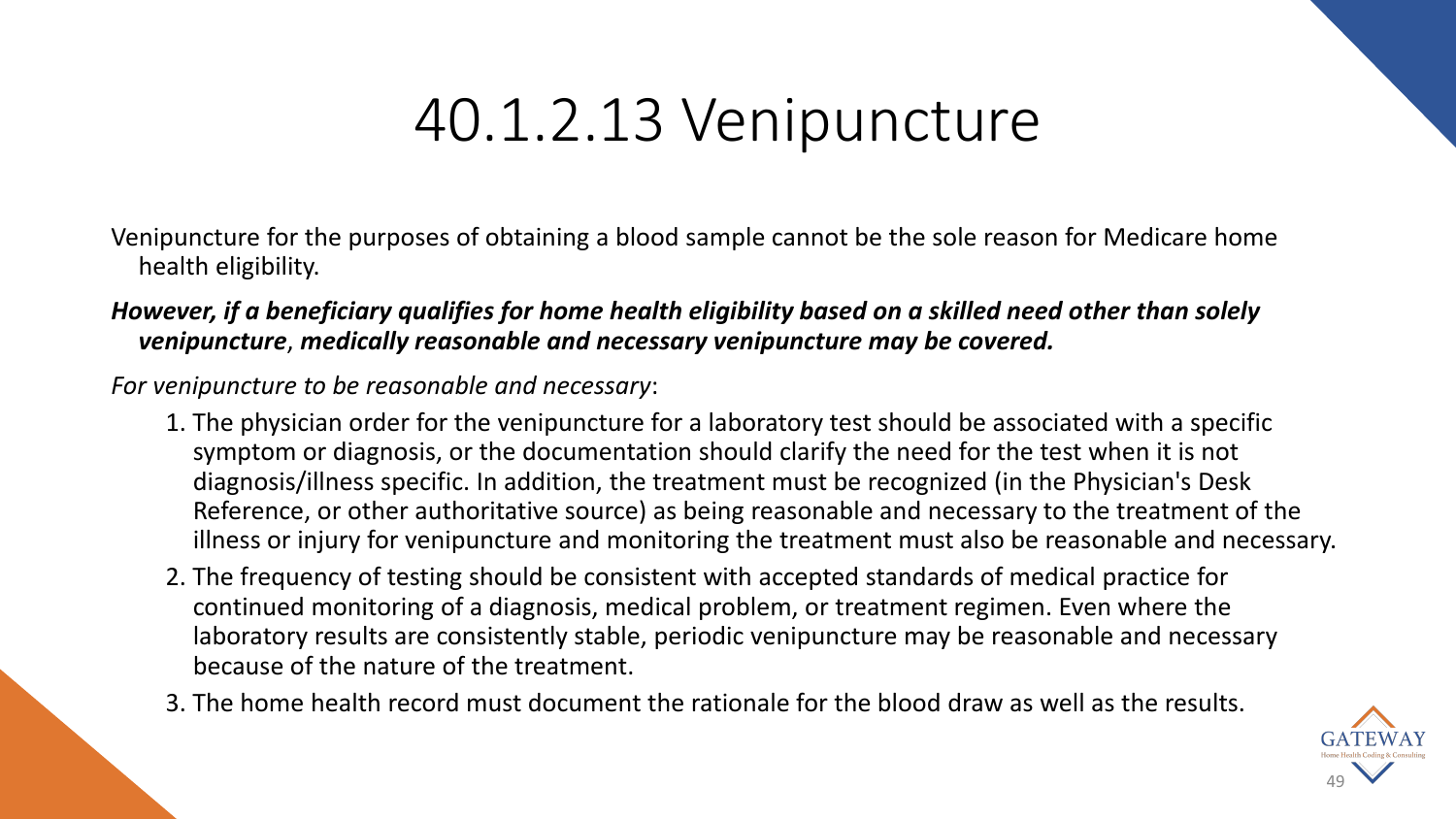# 40.1.2.13 Monitoring

Examples of reasonable and necessary venipuncture for stabilized patients include:

- a. **Captopril** may cause side effects such as leukopenia and agranulocytosis and it is standard medical practice to monitor the white blood cell count and differential count on a routine basis (every 3 months) when the results are stable and the patient is asymptomatic.
- b. In monitoring **phenytoin (e.g., Dilantin) administration**, the difference between a therapeutic and a toxic level of phenytoin in the blood is very slight and it is therefore appropriate to monitor the level on a routine basis (every 3 months) when the results are stable and the patient is asymptomatic.
- c. Venipuncture for **fasting blood sugar (FBS)** 
	- An unstable insulin dependent or noninsulin dependent diabetic would require FBS more frequently than once per month if ordered by the physician.
	- Where there is a new diagnosis or where there has been a recent exacerbation, but the patient is not unstable, monitoring once per month would be reasonable and necessary.
	- A stable insulin or noninsulin dependent diabetic would require monitoring every 2-3 months.
- d. Venipuncture for prothrombin (PT)
	- Where the documentation **shows that the dosage is being adjusted**, monitoring would be reasonable and necessary as ordered by the physician.
	- Where the results are stable within the therapeutic ranges, monthly monitoring would be reasonable and necessary.
	- Where the results remain within nontherapeutic ranges, there must be specific documentation of the factors that indicate why continued monitoring is reasonable and necessary.

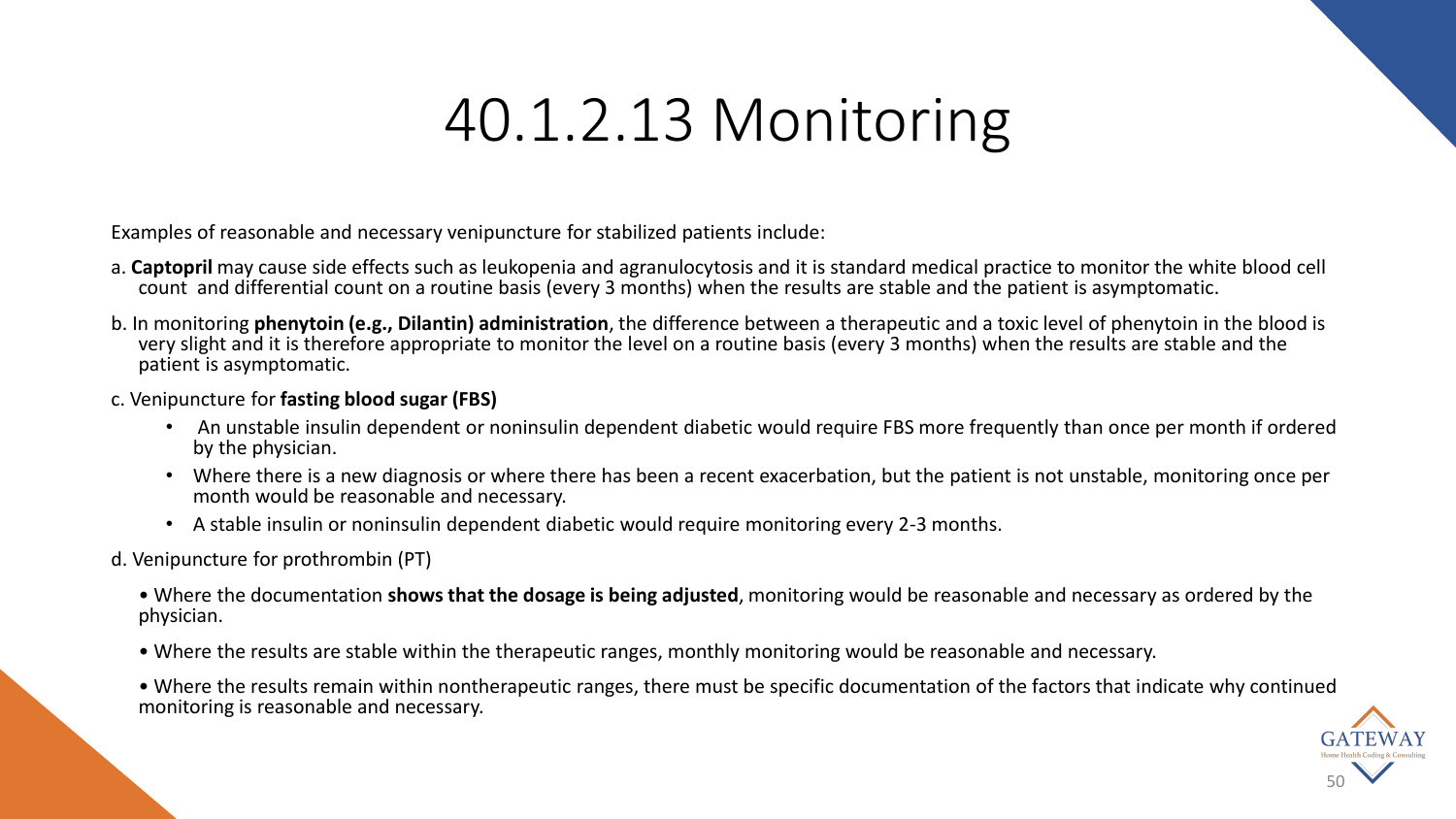# Venipuncture: Key Considerations

- Cannot be the sole nursing skill provided
- Medication for which labs are drawn must show variance in therapeutic levels (once stability is obtained no longer covered—or covered at lower frequency)
- Must show that patient cannot have labs drawn with physician office visit or at outpatient lab

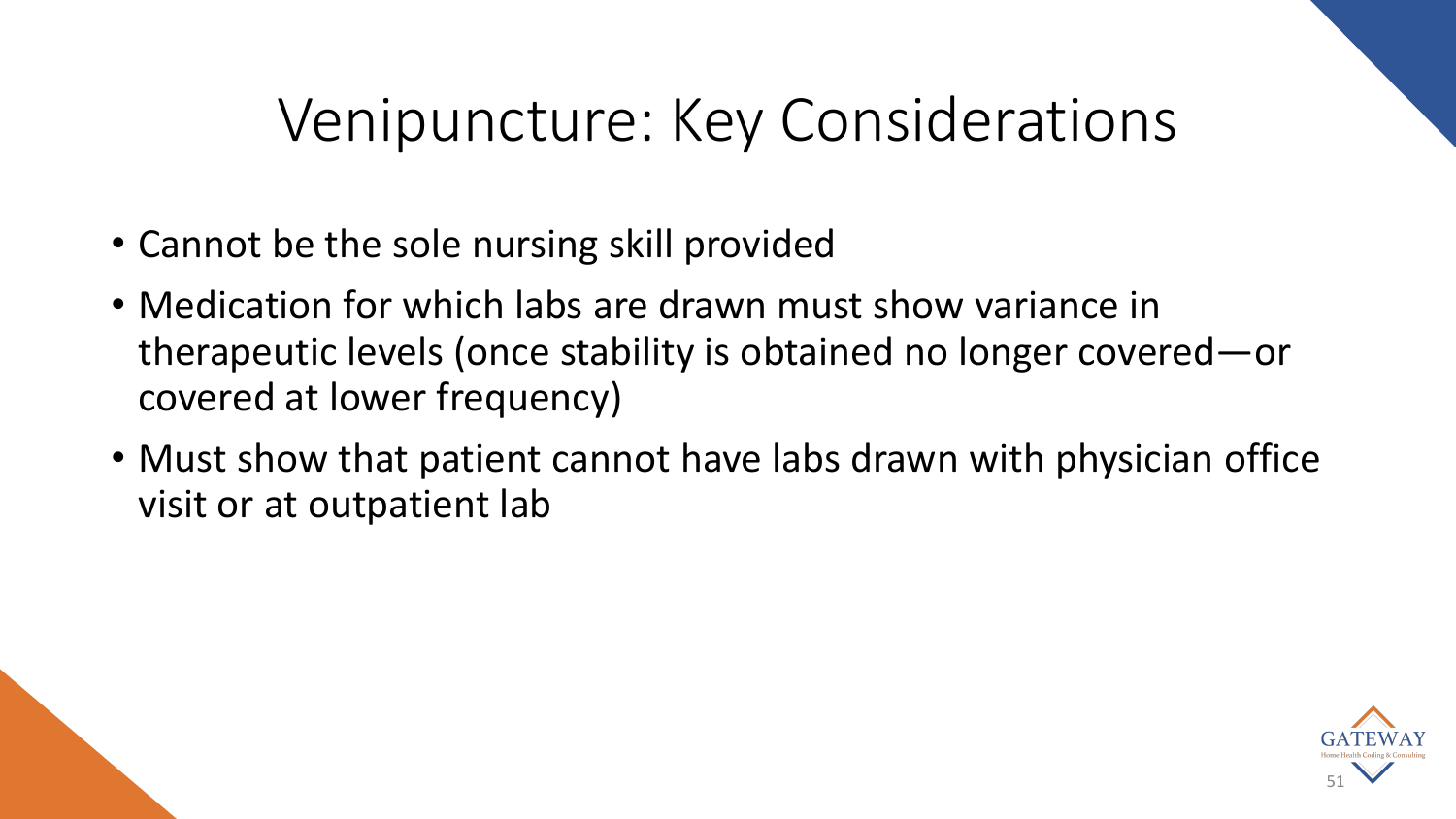## 40.1.2.15 Psychiatric Evaluation, Therapy, and Teaching

The evaluation, psychotherapy, and teaching needed by a patient suffering from a **diagnosed psychiatric disorder**  that requires active treatment by a psychiatrically trained nurse.

- **Psychiatrically trained nurses have special training and/or experience beyond the standard curriculum required for a registered nurse**. The services of the psychiatric nurse are to be provided under a plan of care established and reviewed by a physician.
- Psychiatric nursing must be furnished by an agency that does not primarily provide care and treatment of mental diseases.
- Services of a psychiatric nurse would **not be considered reasonable and necessary** to assess or monitor use of psychoactive drugs that are being used for non-psychiatric diagnoses or **to monitor the condition of a patient with a known psychiatric illness who is on treatment but is considered stable**. A person on treatment would be considered stable if their symptoms were absent or minimal or if symptoms were present but were relatively stable and did not create a significant disruption in the patient's normal living situation.

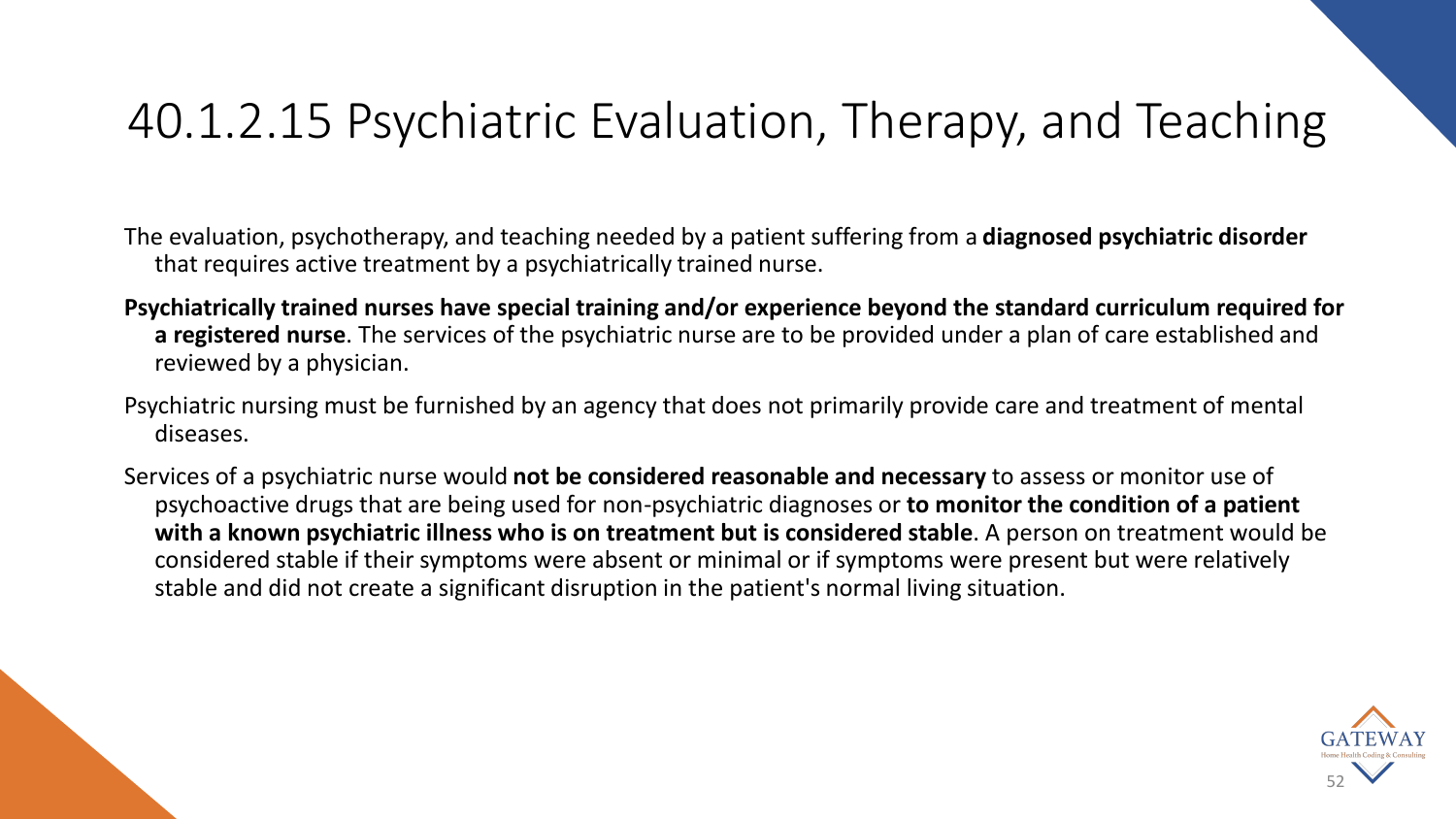# 40.1.2.15: Key Considerations

- Must be performed by nurse with psychiatric qualifications (PGBA LCD L34561)
- Psychiatric nurse should address ALL patient nursing needs not just the psychiatric issues
- Dementia is NOT a psychiatric condition
- Makes homebound documentation more important
- Psychiatric diagnosis/condition must be showing changes or instability to support medication monitoring/assistance

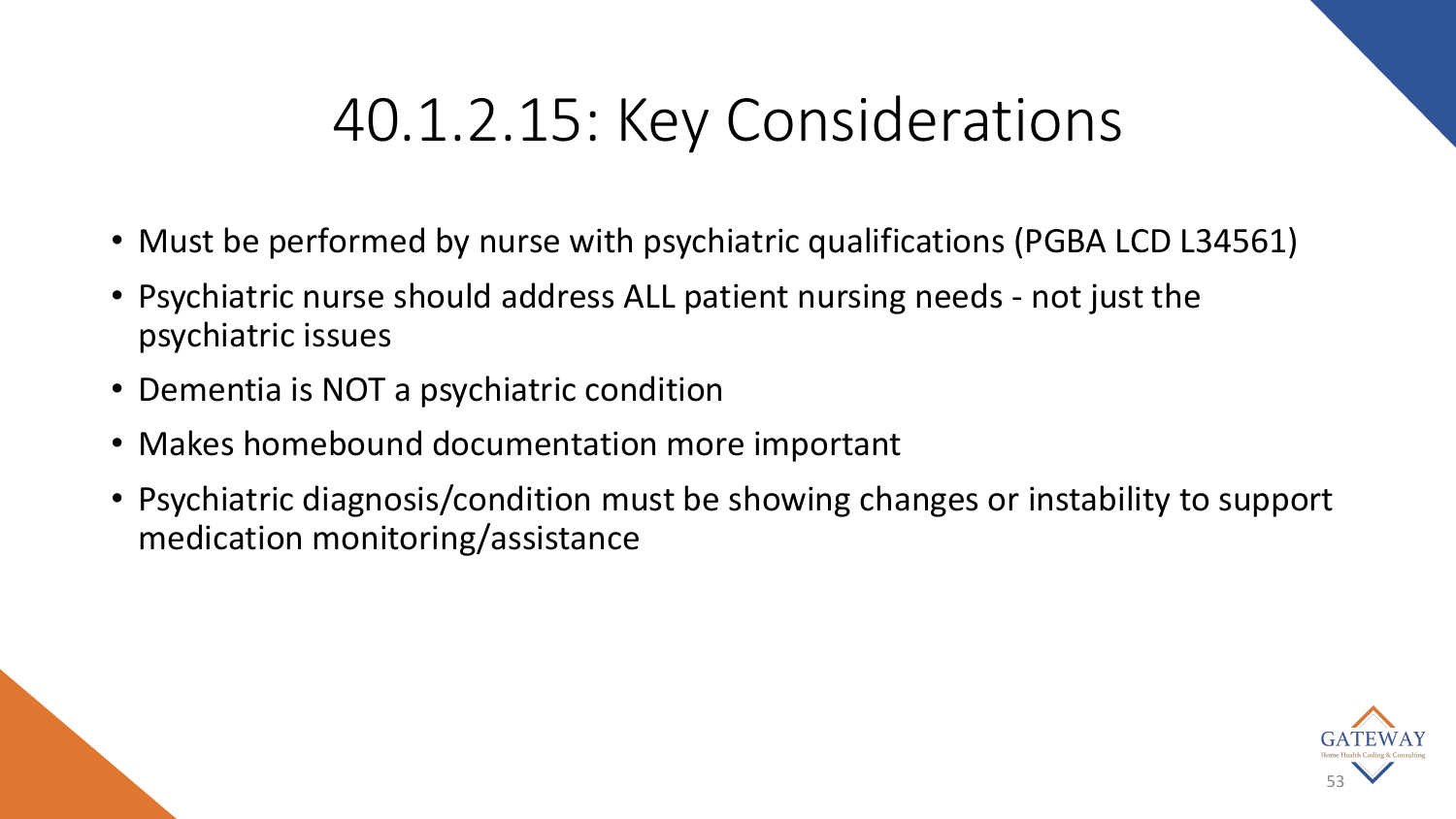# Section 40.2.1

General Principles Governing Reasonable and Necessary Physical Therapy, Speech-Language Pathology Services, and Occupational Therapy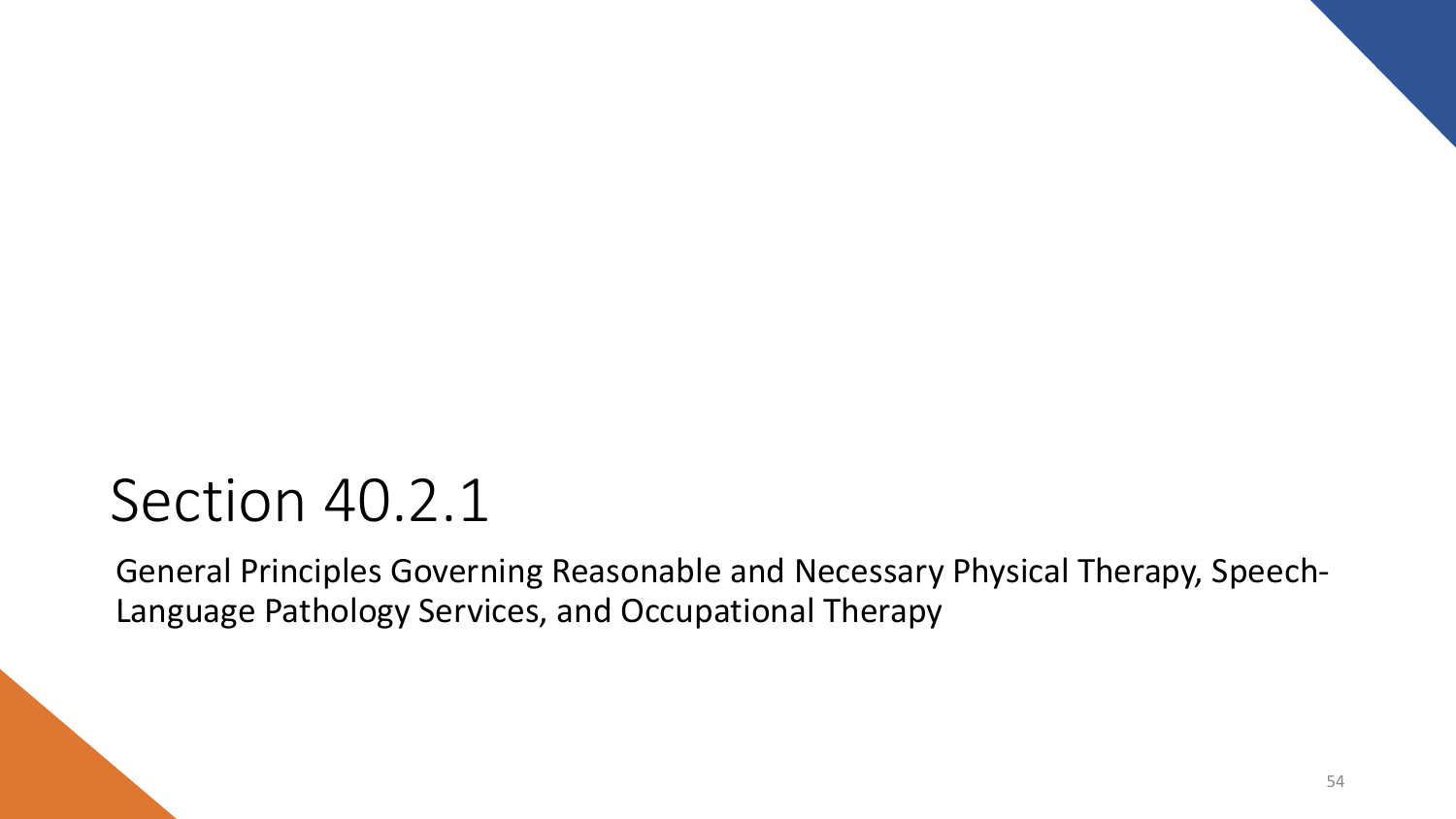# 40.2.1 Therapy Medical Necessity

- A service that is ordinarily considered unskilled could be considered a skilled therapy service in cases where there is clear documentation that, because of special medical complications, skilled rehabilitation personnel are required to perform the service.
- **The skilled therapy services must be reasonable and necessary to the treatment of the patient's illness or injury within the context of the patient's unique medical condition**.
	- a. The services must be consistent with the nature and severity of the illness or injury, the patient's particular medical needs, including the requirement that the amount, frequency, and duration of the services must be reasonable; and
	- b. The services must be considered, under accepted standards of medical practice, to be specific, safe, and effective treatment for the patient's condition, meeting the standards noted below. The home health record must specify the purpose of the skilled service provided.
- To ensure therapy services are effective, at defined points during a course of treatment, for each therapy discipline for which services are provided, a qualified therapist (instead of an assistant) must perform the ordered therapy service.

## **During this visit, the therapist must assess the patient using a method which allows for objective measurement of function and successive comparison of measurements.**

The therapist must document the measurement results in the clinical record.

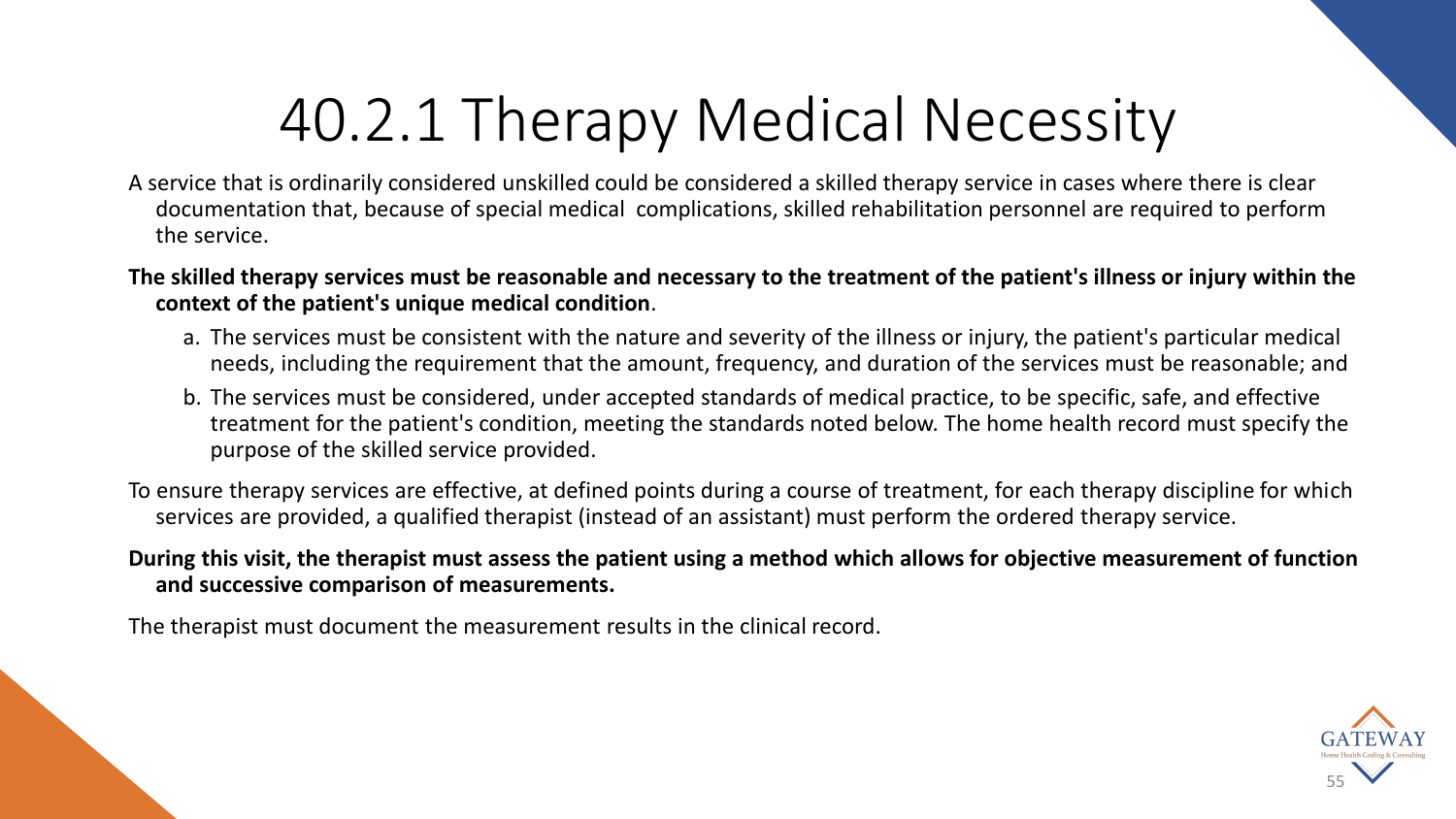# 40.2.1 Therapy Assessments

#### **Initial Therapy Assessment**

- For each therapy discipline for which services are provided, a qualified therapist (instead of an assistant) must assess the patient's function using a method which **objectively measures** activities of daily living such as, but not limited to, eating, swallowing, bathing, dressing, toileting, walking, climbing stairs, using assistive devices, and mental and cognitive factors. The measurement results must be documented in the clinical record.
- Where more than one discipline of therapy is being provided, a qualified therapist from each of the disciplines must functionally assess the patient. The therapist must document the measurement results which correspond to the therapist's discipline and care plan goals in the clinical record.

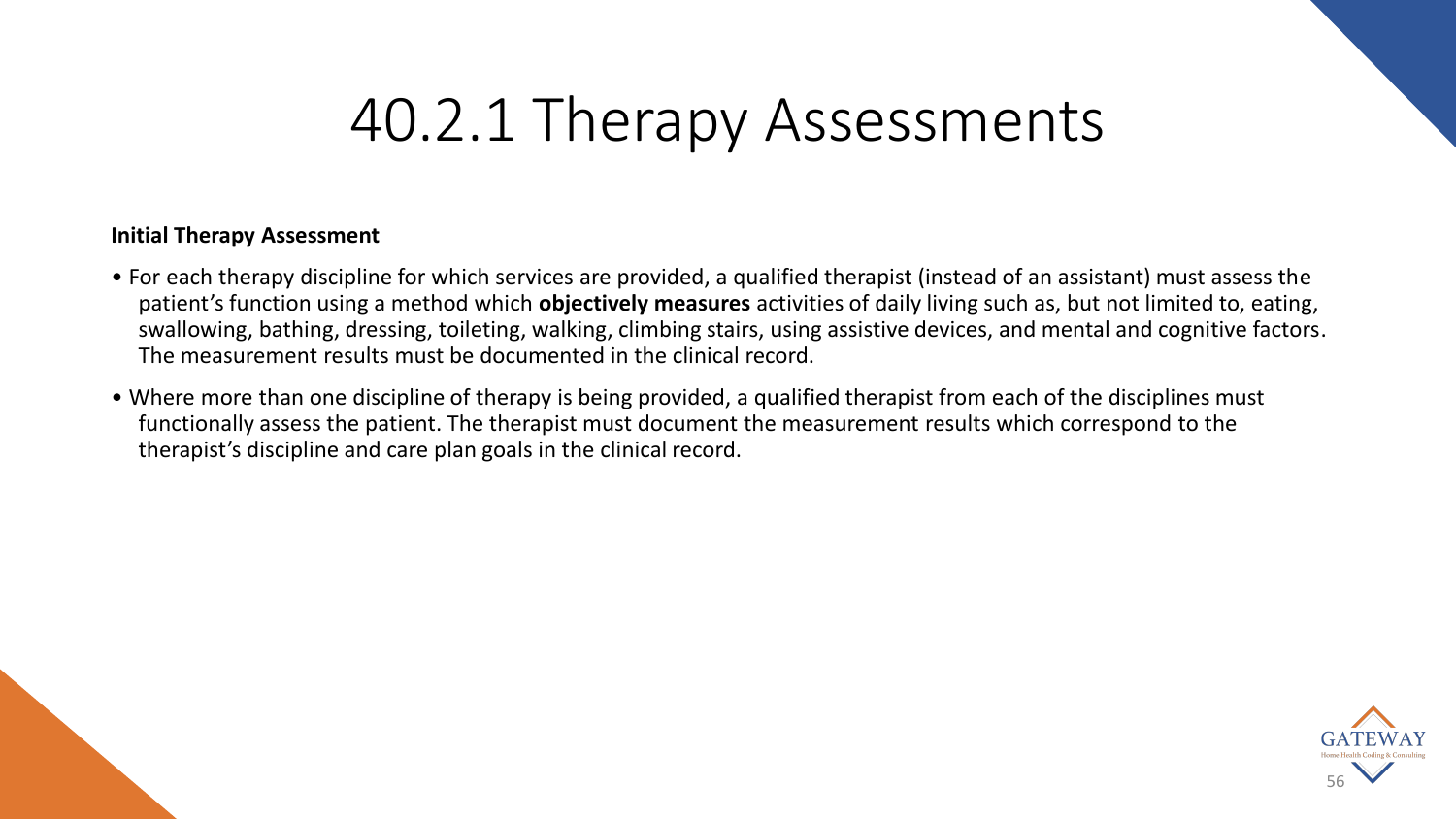# 40.2.1 Therapy Reassessments

- At least once every 30 days, for each therapy discipline for which services are provided, a qualified therapist (instead of an assistant) must provide the ordered therapy service, functionally reassess the patient, **and compare the resultant measurement to prior assessment measurements.** The therapist must document in the clinical record the results along with the therapist's determination of the effectiveness of therapy, or lack thereof.
- For multi-discipline therapy cases, a qualified therapist from each of the disciplines must functionally reassess the patient. The therapist must document the measurement results which correspond to the therapist's discipline and care plan goals in the clinical record.
- The 30-day clock begins with the first therapy service (of that discipline) and the clock resets with each therapist's visit/assessment/measurement/documentation (of that discipline).
- **Services involving activities for the general welfare of any patient, e.g., general exercises to promote overall fitness or flexibility and activities to provide diversion or general motivation do not constitute skilled therapy. Unskilled individuals without the supervision of a therapist can perform those services.**

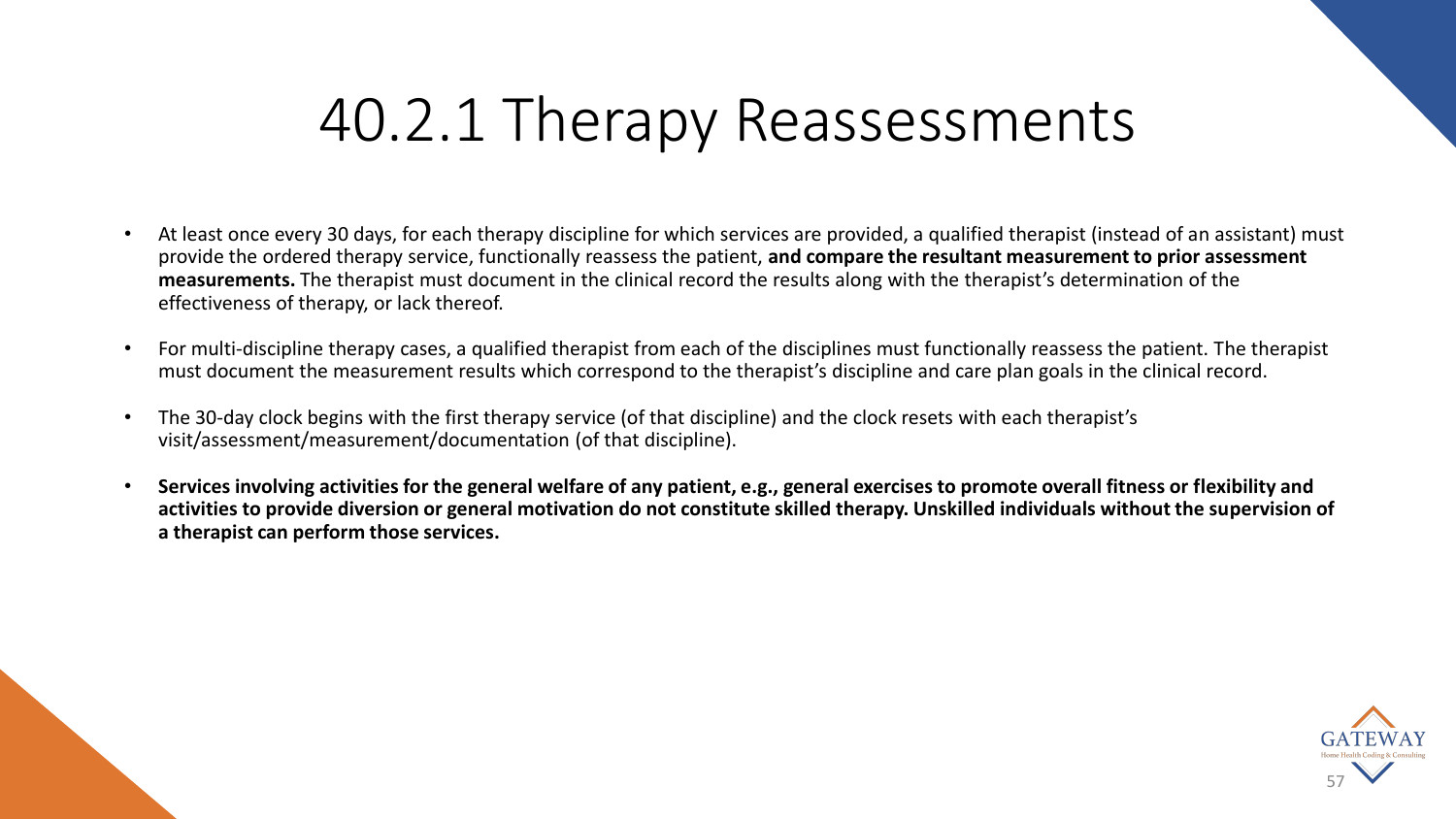# 40.2.1 Restoration of Function

For therapy services to be covered **one of the following three** conditions must be met:

1. The skills of a qualified therapist are needed to **restore patient function**:

- To meet this coverage condition the therapy services must be provided with the expectation that the condition of the patient will improve materially in a reasonable and generally predictable period of time. Improvement is evidenced by objective successive measurements.
- Therapy is not considered reasonable and necessary under this condition if the patient's expected restorative potential would be insignificant in relation to the extent and duration of therapy services required to reach such potential.
- Therapy is **not required to effect improvement or restoration of function where a patient suffers a transient or easily reversible loss of function** (such as temporary weakness following surgery) which could reasonably be expected to improve spontaneously as the patient gradually resumes normal activities. Therapy in such cases is not considered reasonable and necessary to treat the patient's illness or injury, under this condition.

However, if the criteria for maintenance therapy described in (3) below is met, therapy could be covered under that condition.

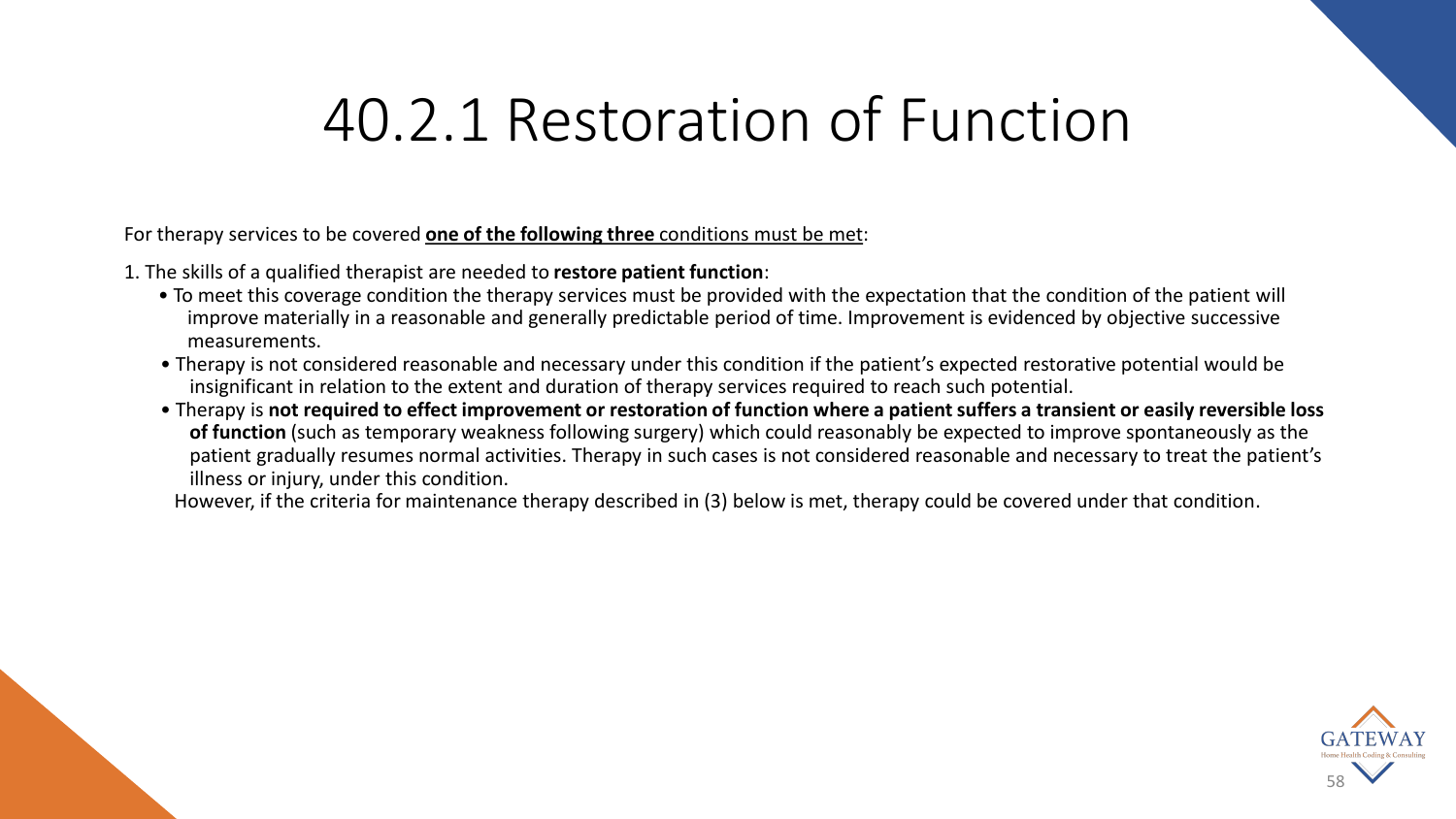## 40.2.1 Establishing a Maintenance Plan

2. The patient's clinical condition requires the specialized skills, knowledge, and judgment of a qualified therapist **to establish or design a maintenance program**, related to the patient's illness or injury, in order to ensure the safety of the patient and the effectiveness of the program.

For patients receiving **rehabilitative/restorative** therapy services **the expectation is that the development of that maintenance program would occur during the last visit(s) for rehabilitative/restorative treatment. The goals of a maintenance program** would be to maintain the patient's current functional status or to prevent or slow further deterioration.

Necessary periodic reevaluations by a qualified therapist of the beneficiary and maintenance program are covered if the specialized skills, knowledge, and judgment of a qualified therapist are required.

Where a maintenance program is not established until after the rehabilitative/restorative therapy program has been completed or where there was no rehabilitative/restorative therapy program, the therapist must document why the maintenance program could not be developed during those last rehabilitative/restorative treatment visit(s).

When designing or establishing a maintenance program, the qualified **therapist must teach the patient or the patient's family or caregiver's necessary techniques, exercises or precautions as necessary to treat the illness or injury**. Visits made by skilled therapists to a patient's home solely to train other home health agency staff (e.g., home health aides) are not billable as visits since the home health agency is responsible for ensuring that its staff is properly trained to perform any service it furnishes. The cost of a skilled therapist's visit for the purpose of training home health agency staff is an administrative cost to the agency.

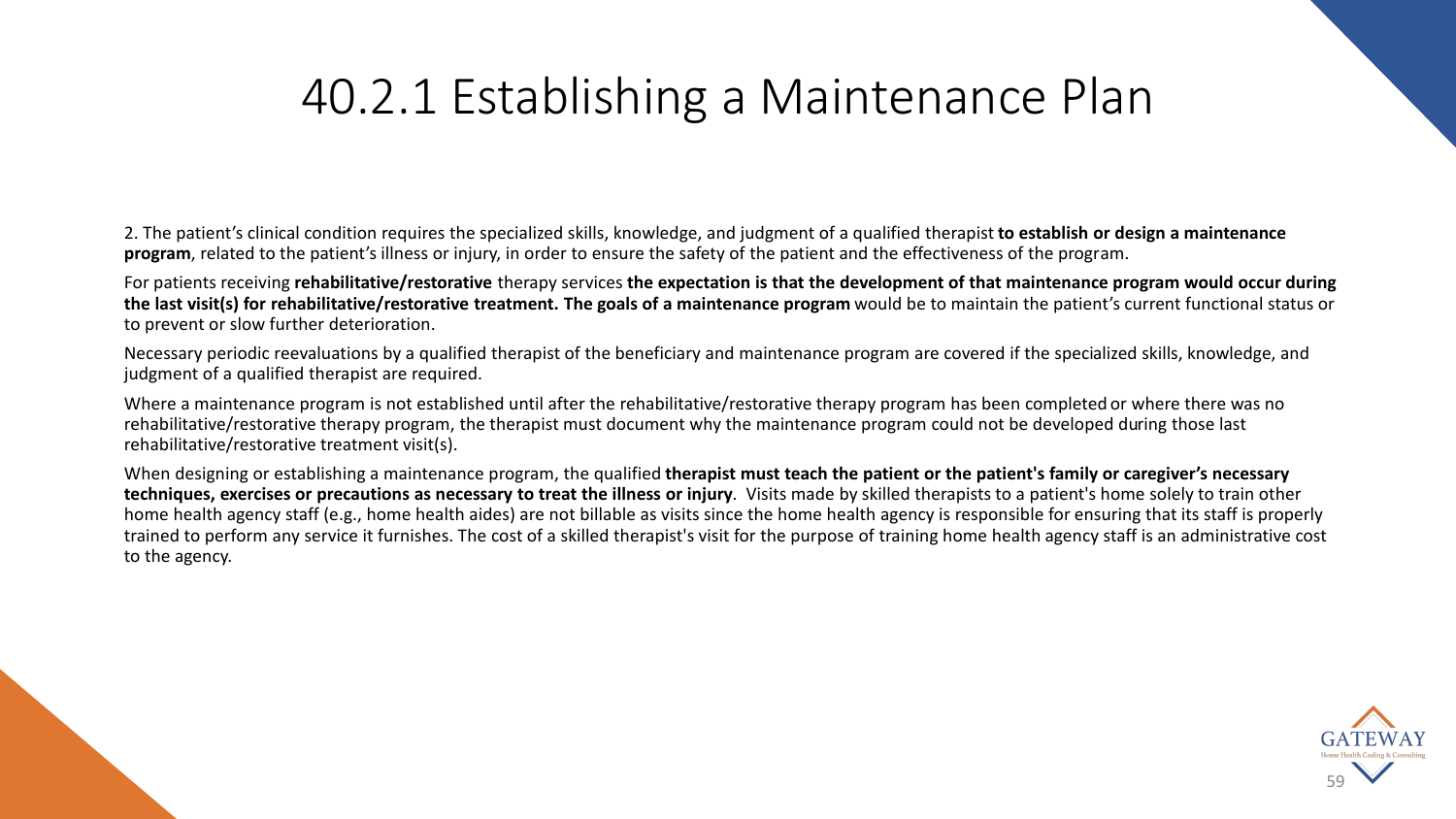# 40.2.1 Performing a Maintenance Plan

- 3. The skills of a qualified therapist (not an assistant) are needed to **perform maintenance therapy**:
- Coverage of therapy services to perform a maintenance program is not determined solely on the presence or absence of a beneficiary's potential for improvement from the therapy, but rather on the beneficiary's need for skilled care. Such a **maintenance program to maintain the patient's current condition or to prevent or slow further deterioration is covered**  so long as the beneficiary requires skilled care for the safe and effective performance of the program. When, however, the individualized assessment does not demonstrate such a necessity for skilled care, including when the performance of a maintenance program does not require the skills of a therapist because it could safely and effectively be accomplished by the patient or with the assistance of non-therapists, including unskilled caregivers, such maintenance services will not be covered.
- Further, under the standard set forth in the previous paragraph, skilled care is necessary for the performance of a safe and effective maintenance program only when (a) the particular patient's special medical complications require the skills of a qualified therapist to perform a therapy service that would otherwise be considered non-skilled; or (b) the needed therapy procedures are of such complexity that the skills of a qualified therapist are required to perform the procedure.

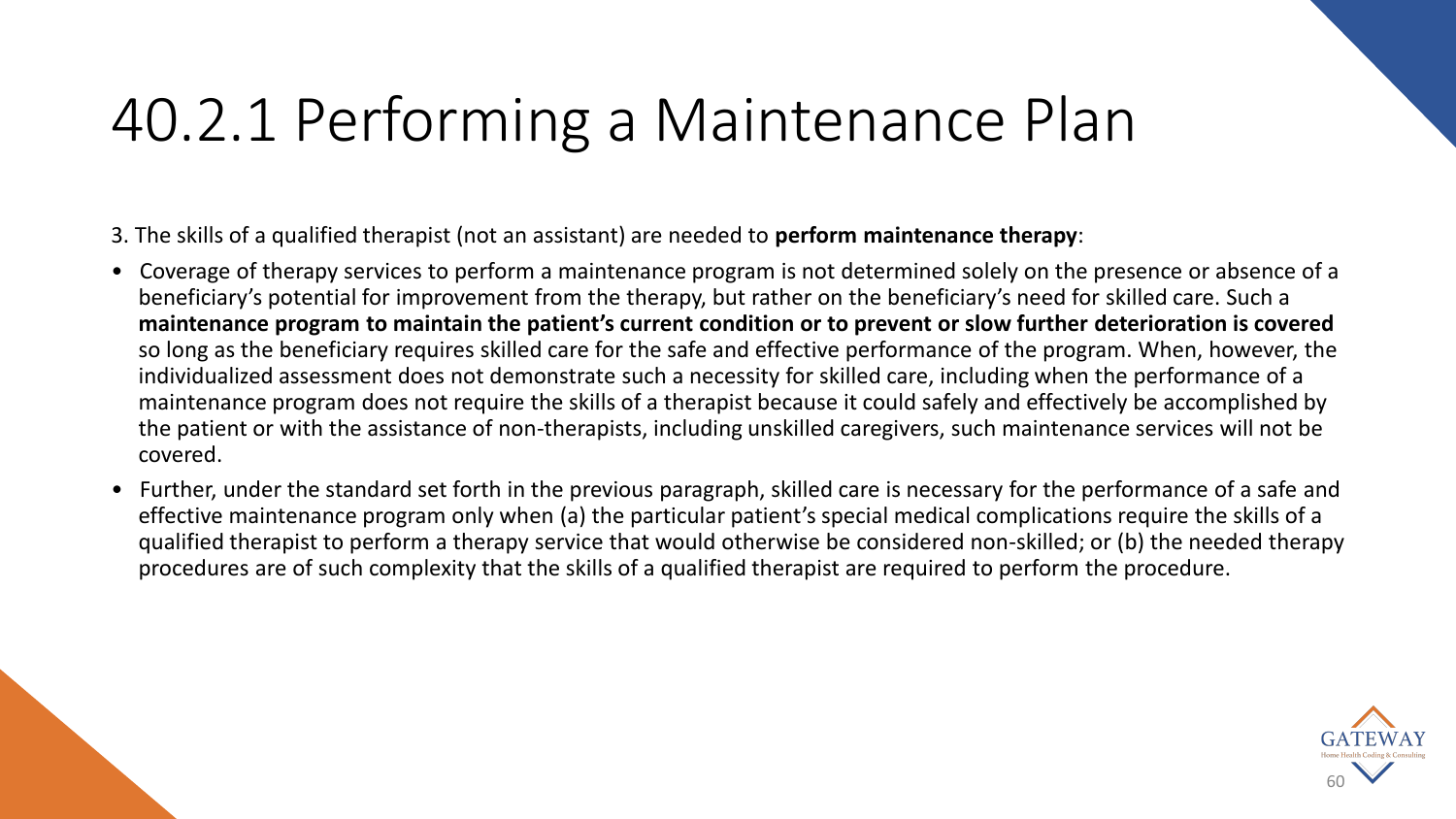# 40.2.1 Therapy Visit Note Content

As is outlined in home health regulations and the home health agency Conditions of Participation (CoPs), the clinical record of the patient must contain progress and clinical notes. **It is expected that the home health records for every visit will reflect the need for the skilled medical care provided.** These clinical notes are also expected to provide important communication among all members of the home care team regarding the development, course and outcomes of the skilled observations, assessments, treatment and training performed. The clinical notes are expected to tell the story of the patient's achievement towards his/her goals as outlined in the Plan of Care. In this way, the notes will serve to demonstrate why a skilled service is needed.

Therefore, the home health clinical notes must document as appropriate:

- The history and physical exam pertinent to the day's visit , (including the response or changes in behavior to previously administered skilled services) and
- The skilled services applied on the current visit, and
- The patient/caregiver's immediate response to the skilled services provided, and
- The plan for the next visit based on the rationale of prior results.

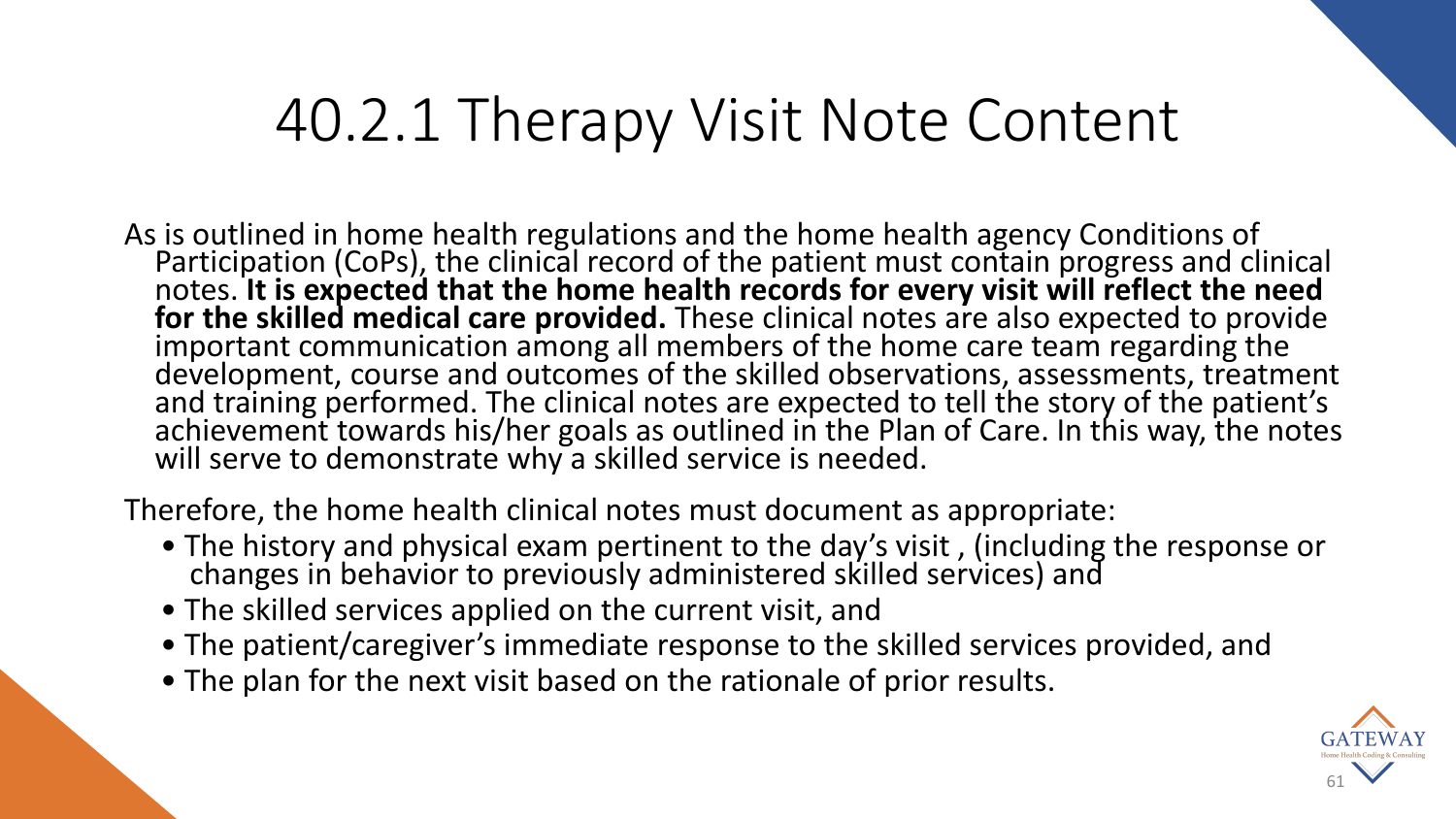# 40.2.1 Therapy Visit Note Measurements and Requirements

**Clinical notes should be written so that they adequately describe the reaction of a patient to his/her skilled care**. Clinical notes should also provide a clear picture of the treatment, as well as "next steps" to be taken. Vague or subjective descriptions of the patient's care should not be used. For example terminology such as the following would not adequately describe the need for skilled care:

- Patient tolerated treatment well
- Caregiver instructed in medication management
- Continue with POC

**Objective measurements of physical outcomes of treatment** should be provided and/or a clear description of the changed behaviors due to education programs should be recorded in order that all concerned can follow the results of the applied services.

When the skilled service is being provided to either maintain the patient's condition or prevent or slow further deterioration, the clinical notes must also describe:

- A detailed rationale that explains the need for the skilled service in light of the patient's overall medical condition and experiences,
- The complexity of the service to be performed, and
- Any other pertinent characteristics of the beneficiary or home.

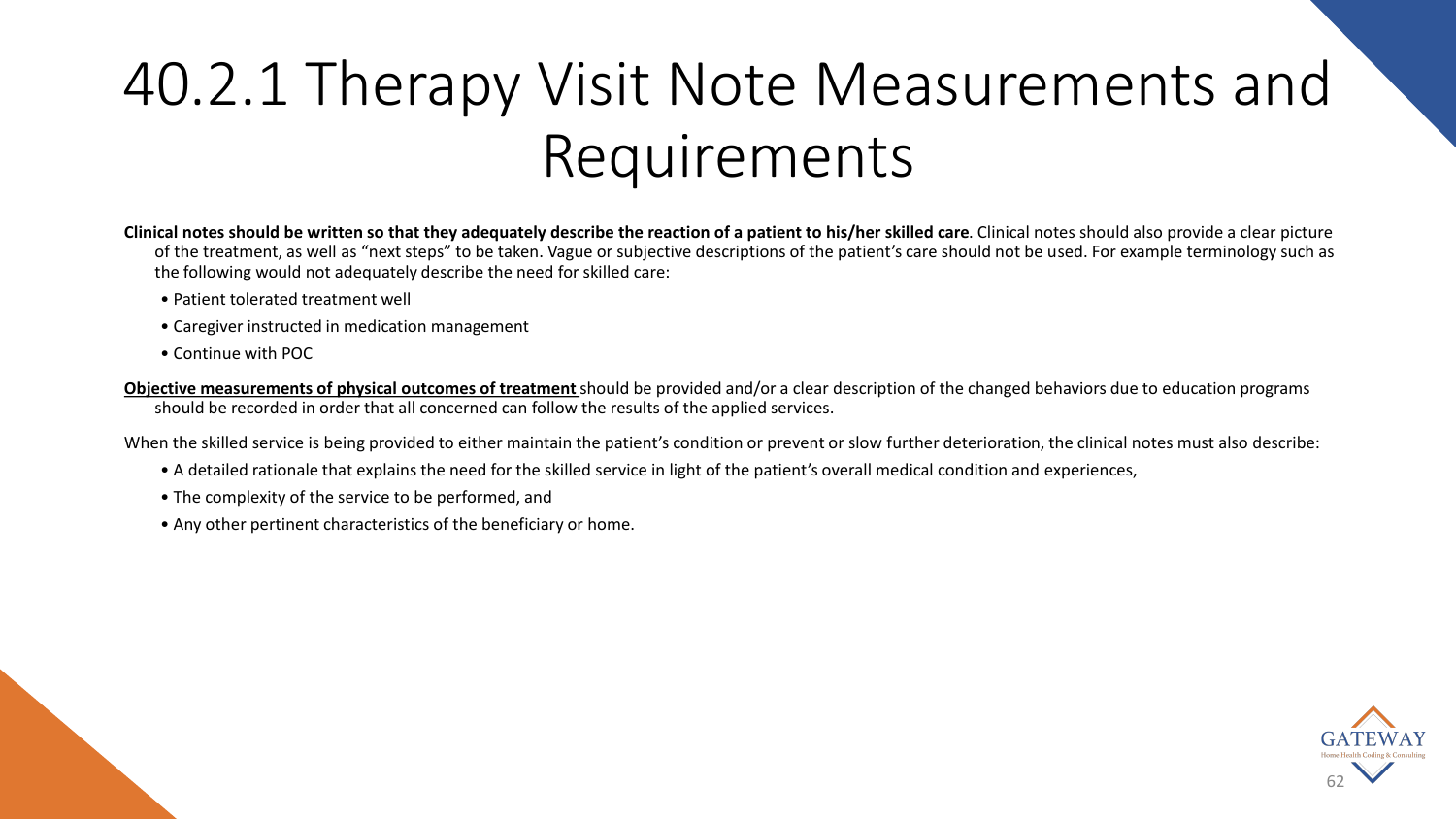# Skilled Therapy: Key Considerations

- Restorative or maintenance service
- Objective/measurable baseline findings
- Objective successive measurements
- Comparison of successive findings
- More than just teachable exercises
- Addresses more than ambulation, strength, endurance
- Changes in condition resulting from therapy interventions are documented
- Prior level of function identified for restorative plans
- Goal focused: progress towards, rehab potential
- Need for therapy intervention is documented (beyond HEP)
- More than for "general welfare"

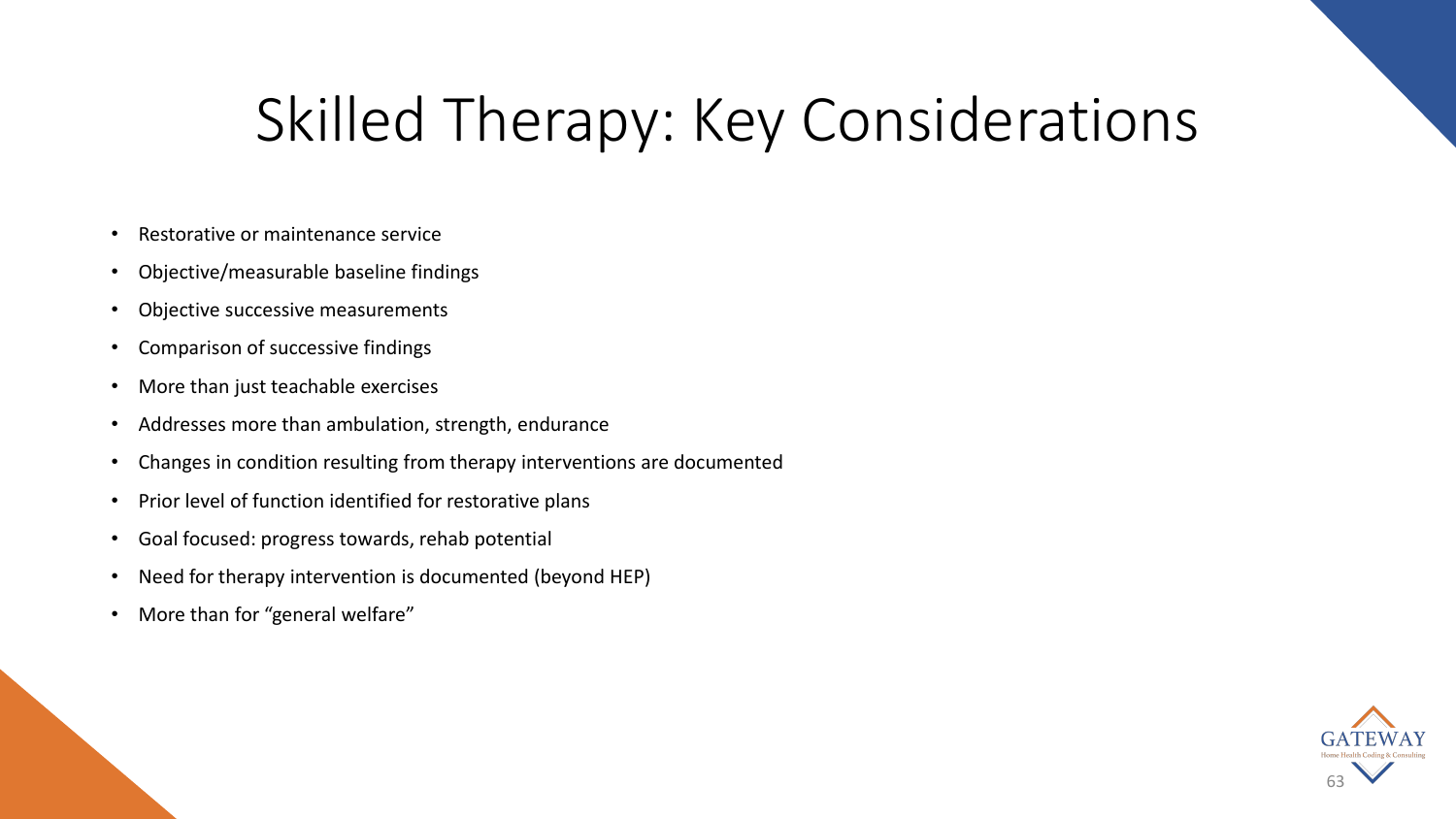# Medicare Program Integrity Manual (PIM)

- Internet-Only Manual (IOM), Publication 100-08
- Chapter 3: Verifying Potential Errors and Taking Corrective Actions
- Chapter 6: Medicare Contractor Medical Review Guidelines for Specific Services

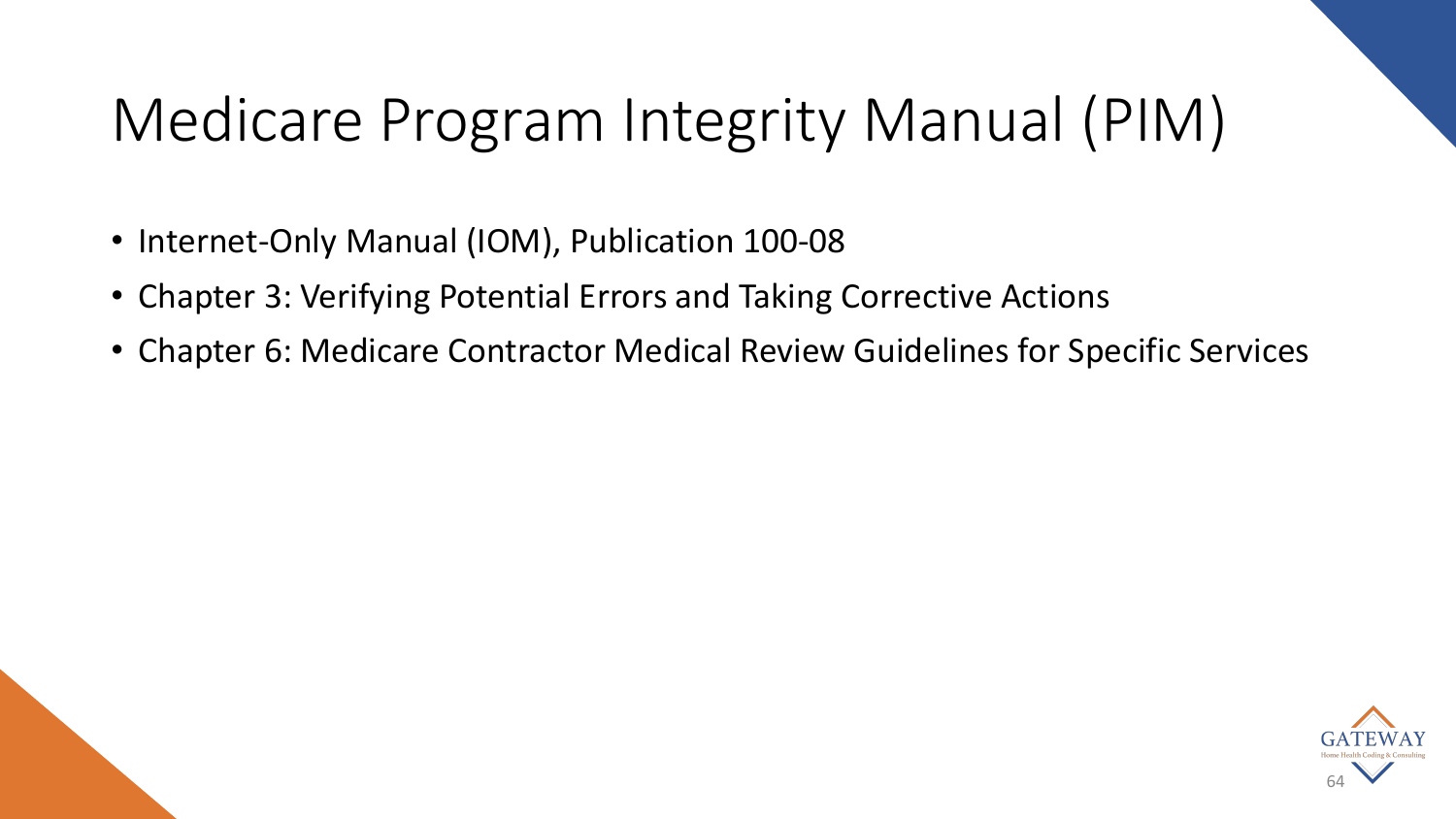# 100-08, Ch 3; §3.3.2.1- Progress Notes and Templates

## **B. Guidelines Regarding Which Documents Review Contractors Will Consider**

- The review contractor shall consider all medical record entries made by physicians and LCMPs [licensed certified medical professional]. See PIM 3.3.2.5 regarding consideration of Amendments, Corrections and Delayed Entries in Medical Documentation.
- The amount of necessary clinical information needed to demonstrate that all coverage and coding requirements are met will vary depending on the item/service. See the applicable National and Local Coverage Determination for further details.
- *Some templates provide limited options and/or space for the collection of information such as by using "check boxes," predefined answers, limited space to enter information, etc. CMS discourages the use of such templates***.** *Claim review experience shows that that limited space templates often fail to capture sufficient detailed clinical information to demonstrate that all coverage and coding requirements are met.*
- …be aware that templates designed to gather selected information focused primarily for reimbursement purposes are often insufficient to demonstrate that all coverage and coding requirements are met. This is often because these documents generally do not provide sufficient information to adequately show that the medical necessity criteria for the item/service are met.

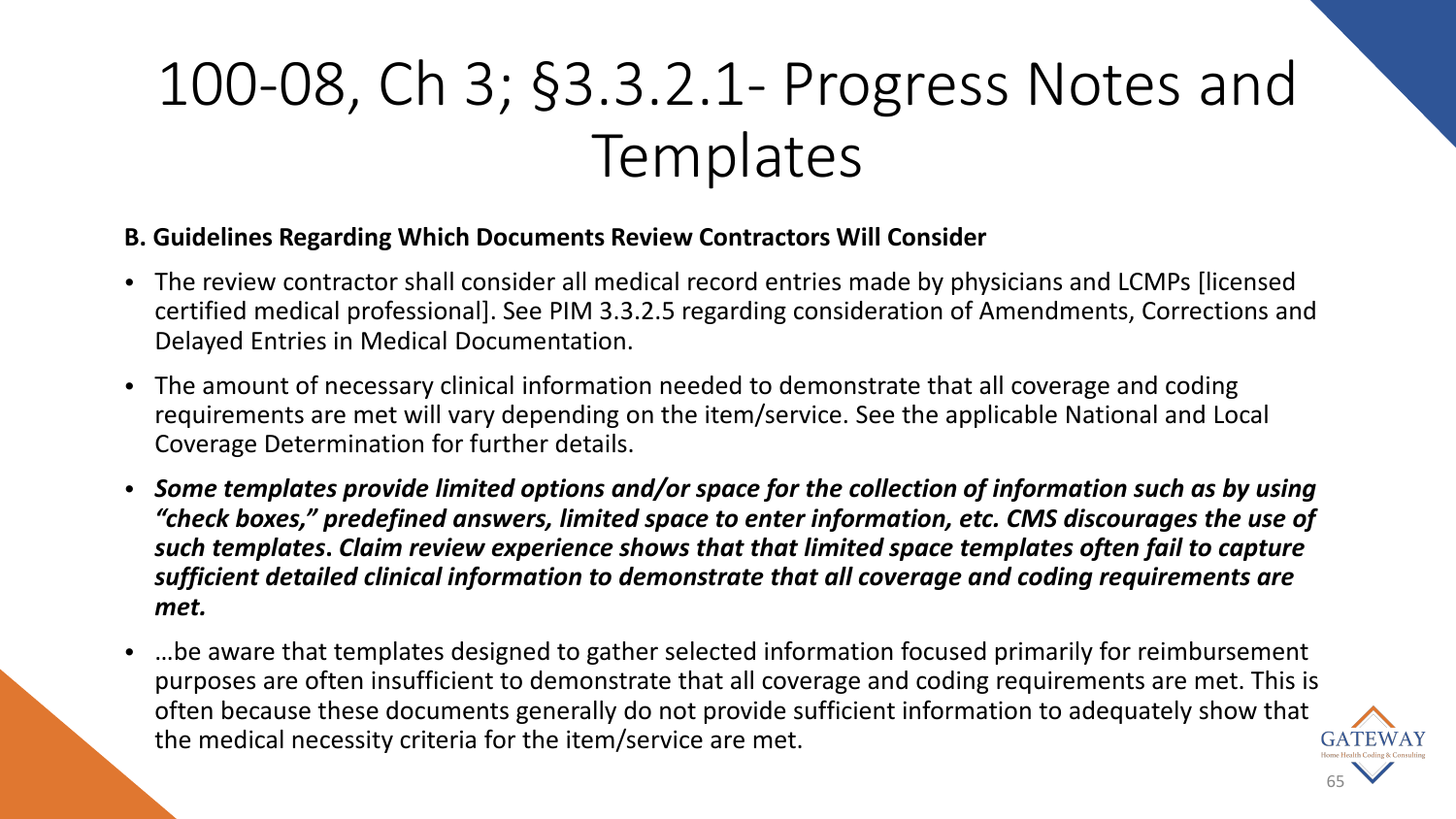# Recap

- MBPM, Chapter 7 Sections
- 30.1.1 Homebound
- 40.1.1 Nursing Services
- 40.1.2.1 Nursing Observation & Assessment
- 40.1.2.2 Management & Evaluation
- 40.1.2.3 Teaching & Training
- MPBM Chapter 7, Sections
- 40.1.2.4 Medication Administration
- 40.1.2.7 Catheters
- 40.1.2.8 Wound Care
- 40.1.2.13 Venipuncture
- 40.1.2.15 Psychiatric Nursing
- 40.2.1 Therapy Services

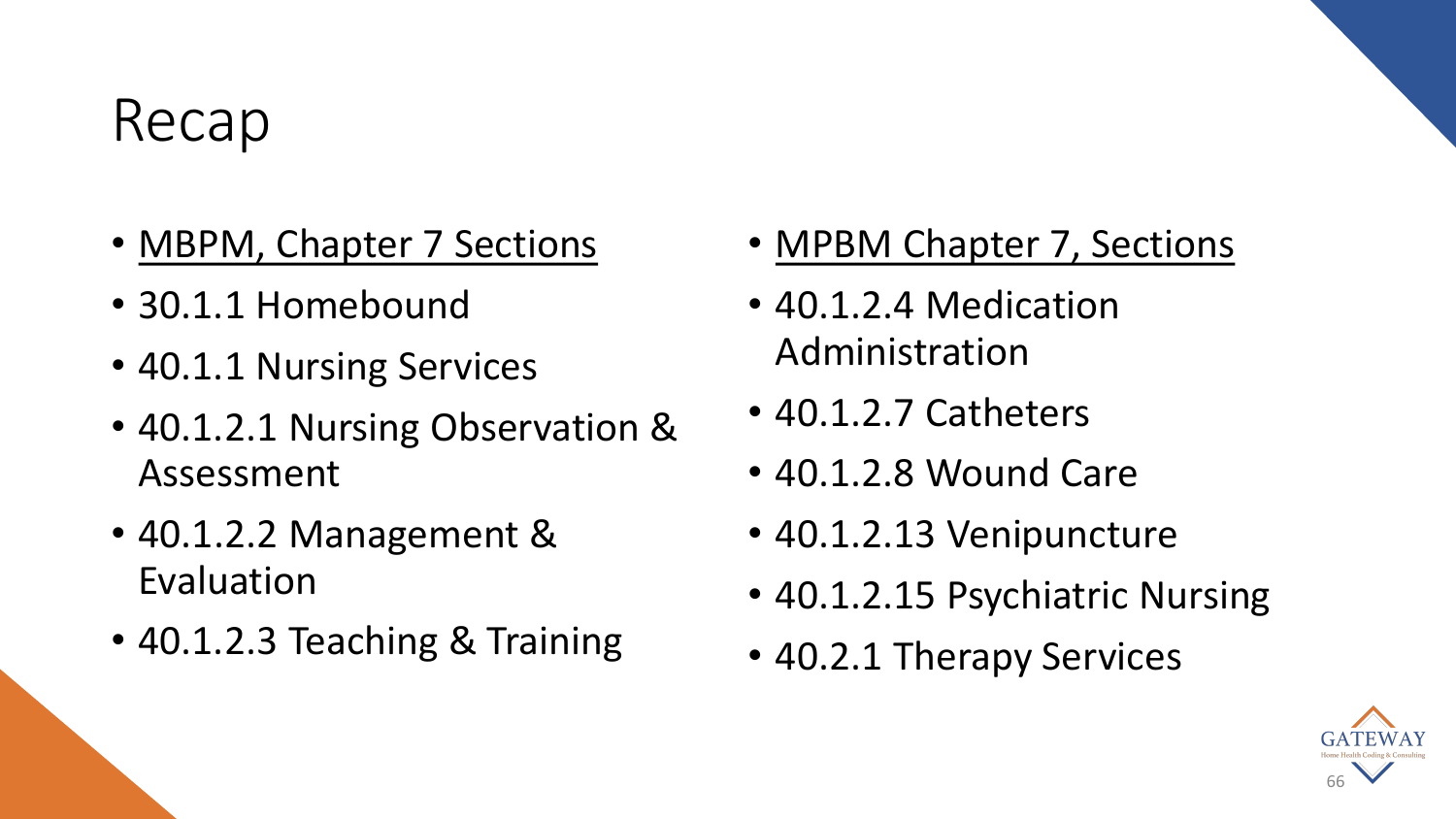# Conclusion

- Clinician knowledge of the regulations is first step to achieving compliance
- Clinician implementation of regulatory requirements is key to achieving compliance
- The right charting produces the right outcome